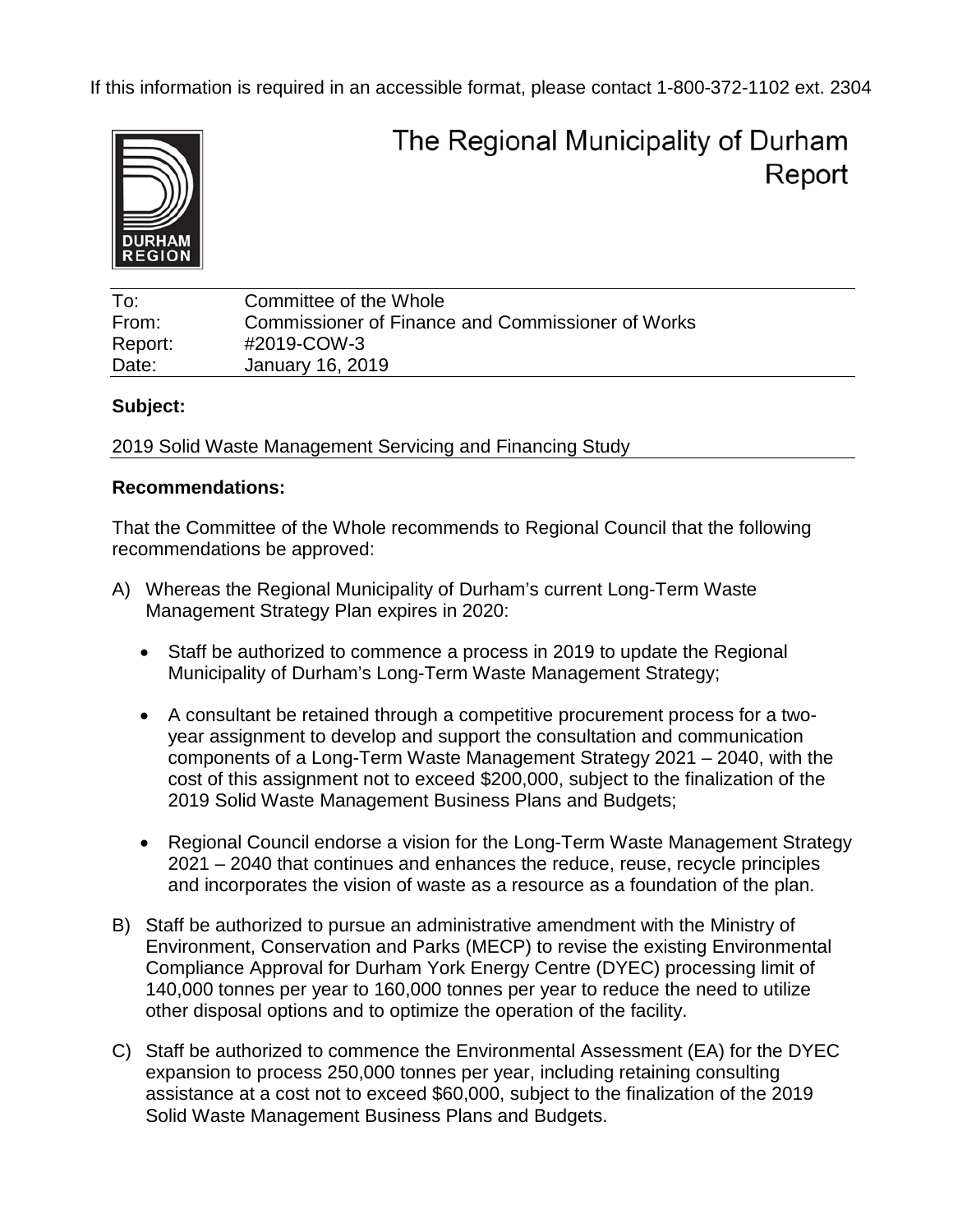- D) Whereas the Region's Request for Pre-Qualification 1095-2018 for the receipt, transfer and haulage and processing of organics from the Region's source separated green bin collection program resulted in only one bidder, being Miller Waste Systems, that staff be authorized to enter into negotiations for a sole source contract with Miller Waste Systems for this service, with up to a five-year term and that the Commissioner of Finance, in consultation with the Commissioner of Works, the Region's Solicitor and CAO, be authorized to execute the contract to be funded from the 2019 and subsequent annual Waste Management Business Plan and Budget.
- E) Whereas the Oshawa Waste Management Facility (WMF) has exceeded its design capacity to accommodate the increased users of the site, that staff be authorized through a competitive procurement process to install an additional inbound weigh scale at the Oshawa Waste Management Facility at a cost not to exceed \$100,000 subject to the finalization of the 2019 Solid Waste Management Business Plans and Budgets.
- F) That staff be authorized to retain a consultant to optimize the Oshawa Waste Management Facility to accommodate the future needs of the Region, at a cost not to exceed \$60,000 subject to the finalization of the 2019 Solid Waste Management Business Plans and Budgets.
- G) The 2019 Business Plan and Budget include effective July 1, 2019, a new \$250 per tonne charge for fill material (such as soils, concrete and mixed construction materials) and mixed loads containing fill material at Regional WMFs to manage the fill material received on a full cost recovery basis (a cost \$125 per tonne higher than the current mixed load fee).
- H) Whereas the *Waste Free Ontario Act, 2016* will require changes or replacements to existing program plans and revised agreements for municipalities to participate in the programs for Tires and for Waste Electrical and Electronic Equipment (WEEE), that the Regional Chair and Regional Clerk, in consultation with the Commissioners of Works and Finance, be authorized to amend or replace existing contracts, as applicable, for the Region to be able to participate in the new programs and obtain any available funding.
- I) A consultant be retained to explore alternate beneficial uses and markets for problematic blue box materials (such as glass, plastics and paper) within the Region of Durham at a cost not to exceed \$60,000 subject to the finalization of the 2019 Solid Waste Management Business Plans and Budgets.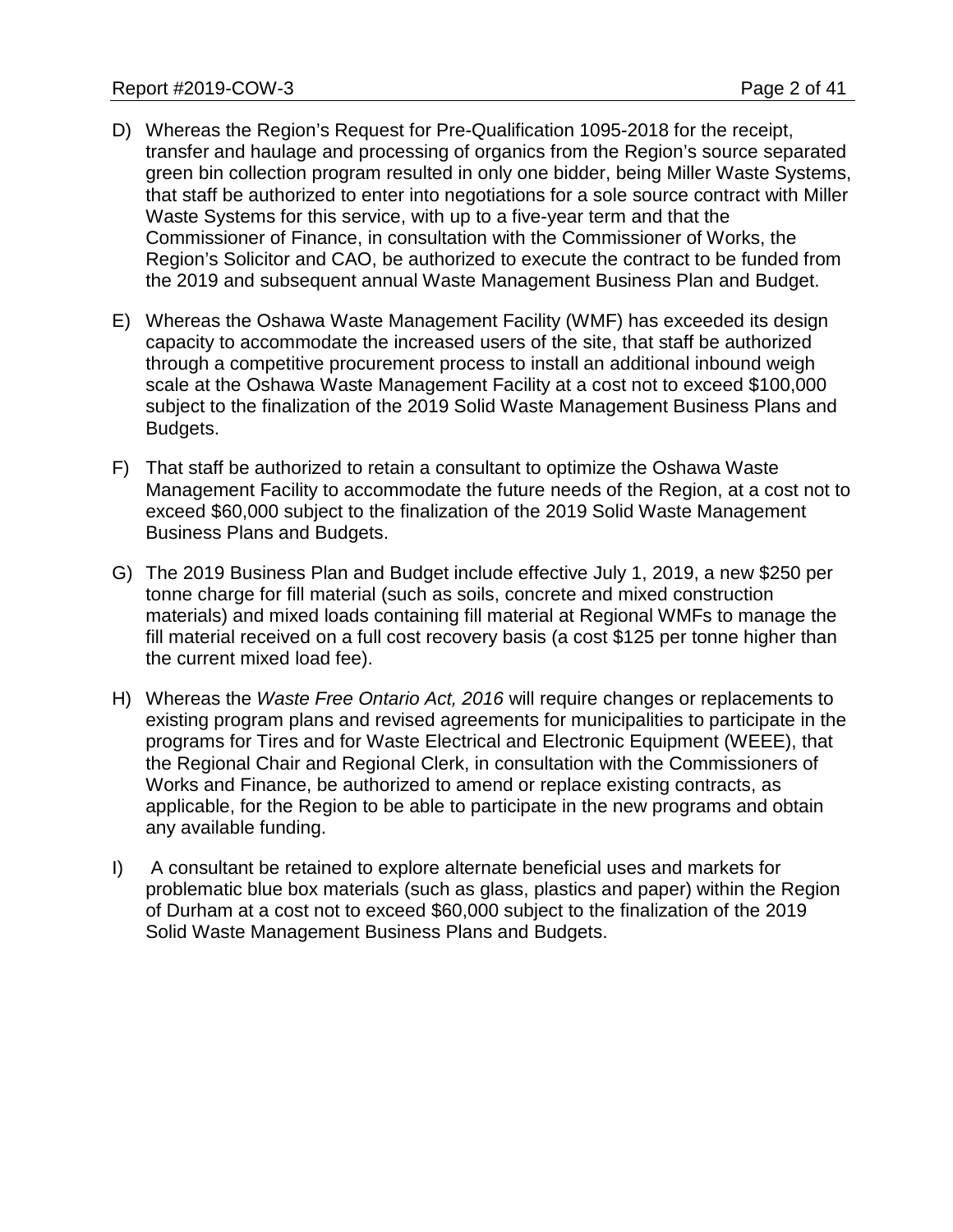#### **Report:**

#### **1. Executive Summary**

- 1.1 For the past twenty years, waste management priorities have been guided by the Long-Term Waste Management Strategy Plan 2000-2020 approved by Regional Council. Most of the plan's goals have been realized and Durham has become a leader in solid waste management.
- 1.2 As the Region moves beyond the timeframes of the previous plan, there is a need to establish goals and objectives for the next 20 years. It is critical to commence an update to the long-term waste management strategy (LTWMS) as the solid waste "world" is changing, resulting in significant impacts to municipalities including the Region. There are new challenges and opportunities with technologies, materials, markets and policies which will impact the Region. These changes will determine what materials are managed and how materials are managed into the future.
- 1.3 To prepare for the future, staff has commenced preliminary work towards the development of a long-term waste management strategy for the years 2021 to 2040. The new long-term waste management strategy will be developed envisioning the creation of programs where waste materials become resources.
- 1.4 The goals of a long-term waste management strategy will include addressing the pressures created by growth and environmental sustainability. Disposal capacity and operational optimization will be required in the near term.
- 1.5 Managing food waste is both a challenge and an opportunity. The promotion and education programs will evolve to ensure there is a focus on changing behaviour and movement towards the reduction of food waste.
- 1.6 **The 2021 to 2040 Long-Term Waste Management Strategy will see the Region manage its solid waste as a resource through innovation and adaptability to enhance environmental sustainability. Promotional and education programs will be a key component for success.**
- 1.7 The Environmental Certificate of Approval (ECA) currently caps the Durham York Energy Centre (DYEC) processing capacity at 140,000 tonnes per year. However, the DYEC was constructed to manage up to 160,000 tonnes per year without any modifications to the infrastructure, processes and services. Amending the ECA permit to allow the DYEC processing of 160,000 tonnes per year is estimated to save up to \$1.3 million in the first year increasing to \$2.1 million in subsequent years, because of increased revenues from electricity and metals, cost avoidance for disposal of bypass waste to landfill and a contractually reduced fee for tonnages processed beyond the Owner delivery obligation of 140,000 tonnes.
- 1.8 The Ministry of Environment Conservation and Parks (MECP) has advised that it will not accept an interim optimization plan for the DYEC without the Regions of Durham and York's commitment to also develop a long-term plan for the DYEC. Therefore, the development of a focused Environmental Assessment (EA) Terms of Reference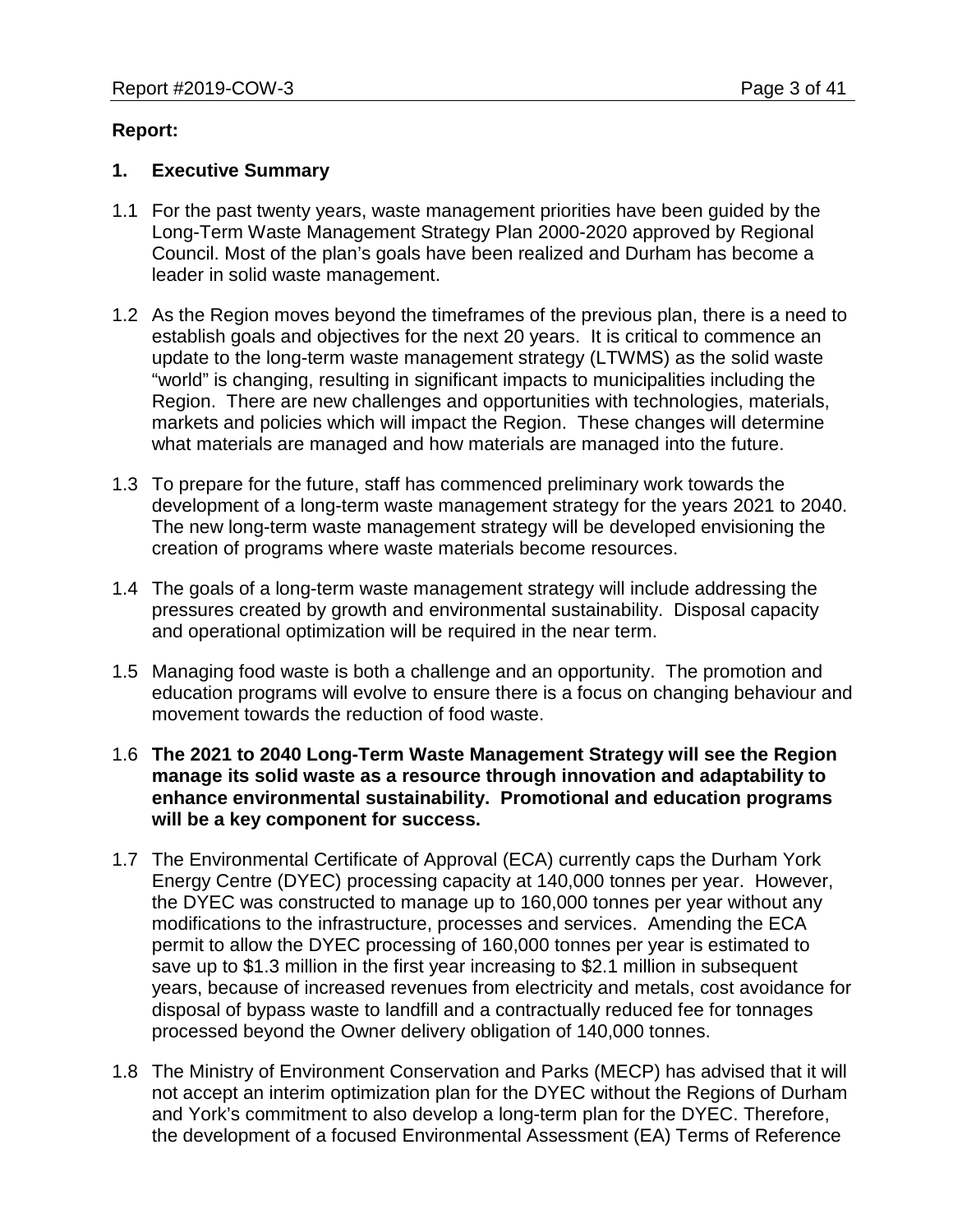for the DYEC long term capacity expansion plan should commence in 2019.

- 1.9 The need for disposal capacity and increased diversion can be addressed through the implementation of a Mixed Waste Pre-sort and Transfer Facility. The Mixed Waste Pre-sort and Transfer facility will remove organic waste from the garbage (single family and multi-residential) and other recyclables. An Anaerobic Digestion facility would process the organic waste to produce a bio-fuel, fertilizer and a soil augmentation. Significant disposal capacity can be created, and diversion targets could be achieved with these systems in place.
- 1.10 Staff will report in 2019, with an update on the waste composition study, potential partnerships and service delivery models for the development of a Regional longterm organics management strategy and related financial implications. Authority to proceed to the RFQ stage for the Mixed Waste Pre-sort and Transfer facility with the Anaerobic Digestion process will be sought.

## 1.11 **Creation of disposal capacity and increasing diversion through optimization and technology will be necessary.**

1.12 Recyclable markets will continue to be a challenge and revenues remain uncertain in 2019. Some materials are becoming very difficult to market and revenues have decreased significantly and, in some cases, have become a cost.

## 1.13 **A study to explore alternate uses/markets for problematic materials is required.**

1.14 The Oshawa Waste Management Facility has exceeded its manageable capacity due to the significant growth in the area and associated usage of the facility. An optimization study and infrastructure improvements are necessary. An additional inbound scale is required to address congestion and traffic queuing onto Ritson Road. A study on site optimization is proposed.

## 1.15 **Staff will bring forward the study results and recommendations.**

1.16 The *Waste Free Ontario Act, 2016* will require the Region to make changes to existing programs and revise agreements to participate in the programs for Tires and Waste Electrical and Electronic Equipment (WEEE). It is recommended the Regional Chair and Regional Clerk, in consultation with the Commissioners of Works and Finance, be given authority to amend or replace existing contracts, as applicable, for the Region to be able to participate in the new programs and continue to obtain any available funding.

#### 1.17 **Staff will bring forward analysis and recommendations as new legislation comes forward.**

## **2. Introduction**

2.1 On November 29, 2018 the MECP released its draft environment plan: "Preserving and Protecting our Environment for Future Generations A Made-in-Ontario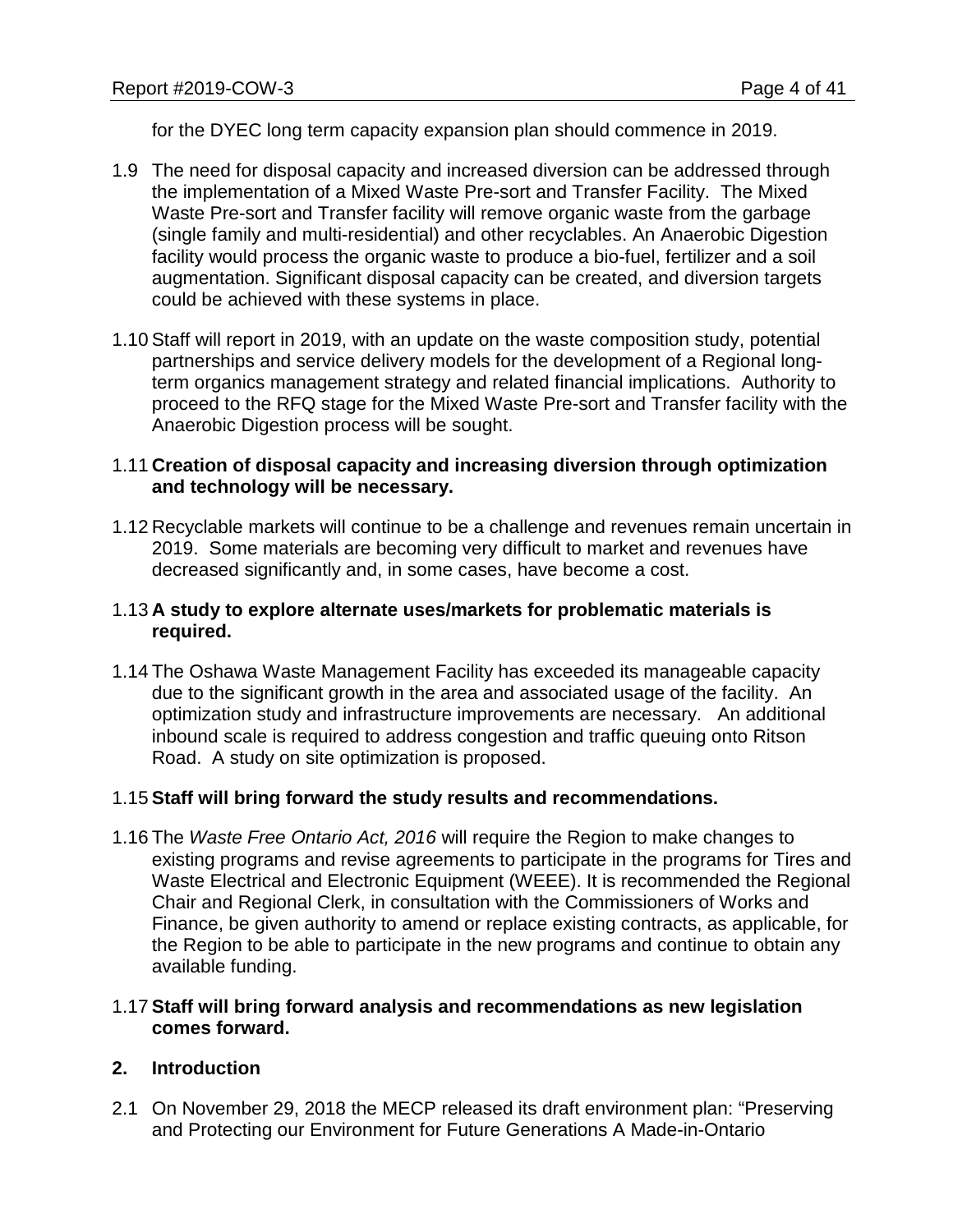Environment Plan." The plan outlines high level objectives for environmental actions in Ontario and includes expanding organics diversion and consultation on an organics landfill ban, exploring thermal treatment options to recover resources from waste, a commitment to move Ontario's existing waste diversion programs to the extended producer responsibility model and host a Provincial Litter Clean Up day. At the time of the writing of this report, the Plan has been posted for public consultation on the Environmental Bill of Rights website for final comments by January 29, 2019.

- 2.2 As reported to Regional Council during 2017 and 2018, the impacts of the "China National Sword Policy" on recycled materials will continue to affect the Region's solid waste management budgets. Decreased marketing opportunities and diminished revenues are compounded by increased operating costs to separate materials for the end markets. This will create challenges to ensure that all collected material can be managed as a resource. Considering the above, the Region may soon face difficult decisions about the continuance of some of its current diversion programs which could significantly impact the diversion rate. In the meantime, municipalities continue preparing for Extended Producer Responsibility for the blue box program although the timeline for implementation has not been finalized.
- 2.3 Staff will continue reviewing current services and proposing new programs to increase and improve service delivery to the community, including the areas of blue box litter, blue box processing and promotion and education. There will be an enhanced focus on food waste reduction with a view to converting waste to a resource. Staff will investigate opportunities to expand waste diversion in the Industrial, Commercial and Institutional (IC&I) sectors.
- 2.4 The future of solid waste management comes with significant challenges and opportunities which must be met with local solutions that continue to ensure appropriate service levels and efficiencies while keeping pace with changing legislation.
- 2.5 This Servicing and Financing Study is structured as follows:

## **Planning for the Future**

- Long-Term Waste Management Strategy 2021-2040
- Food Waste

## **Addressing Growth**

- Organics Management Strategy
- DYEC Operations and Expansion
	- o 2018 DYEC Operating Update
	- o DYEC Disposal Capacity Increase (Interim Solution)
	- o DYEC Expansion (Longer Term Solution)
- New Developments in the Region of Durham 2019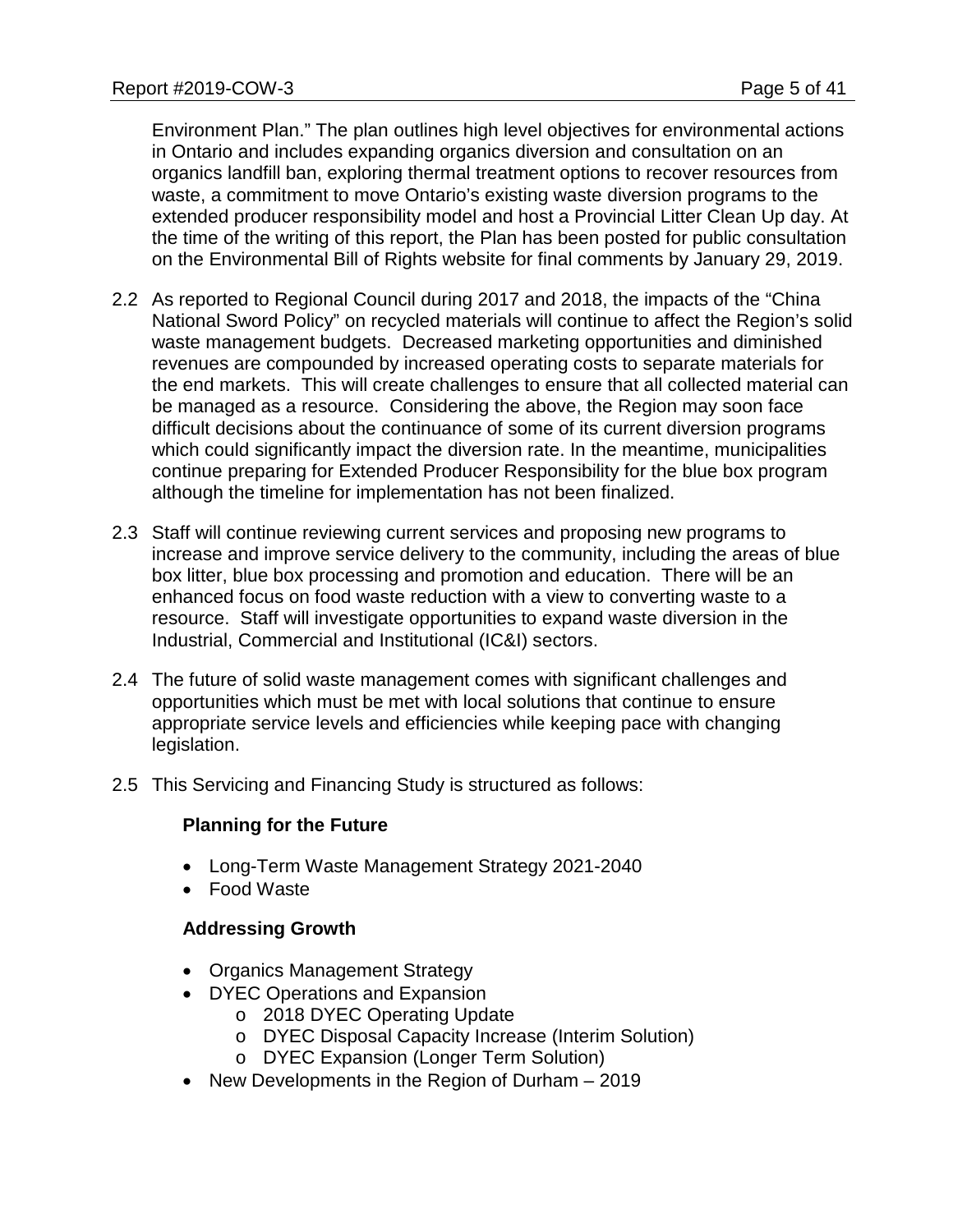# **Operations: 2019 and Forecast**

- Material Recovery Facility
	- o Problematic Markets
- Organics Management Processing
	- o Interim Organics Solution
- Contract Management
	- o Solid Waste Transfer and Haulage Services
	- o Solid Waste Tonnages
- Waste Management Facilities
- Rationalization of Waste Collection Services
- Clarington Municipal Hazard and Special Waste Facility
- Perpetual Care of Landfills
- Environmental Studies Landfill Remediation
- Scott Landfill Mining Project
- Landfill Project Updates
	- o Blackstock Landfill Mining Project
	- o Oshawa Landfill
	- o Scugog Landfill
- Promotion and Education Plan
- Multi-Residential Waste Collection and Diversion

## **Legislation**

- Regulatory Uncertainty
- Carbon Pricing
- Climate Change
- Extended Producer Responsibility Programs
- Blue Box Transition
- Anaerobic Digestion Long-term Organics Management Strategy
- DYEC Ambient Air Monitoring

## **Financial and Risk Implications**

- Solid Waste Management Finance
- The Preliminary 10-year Solid Waste Management Capital Program
- Asset Management Planning
- Looking Forward: Long-term Financial Planning.

# **3. Planning for the Future**

3.1 Developing a long-term waste management strategy for the next 20 years involves consultation with all Regional stakeholders affected by Regional Solid Waste Management service delivery. Significant changes are expected in the future. The recent shift in provincial policies, the movement toward extended producer responsibility of Blue Box materials, and challenges caused by the "China National Sword Policy" are requiring the entire waste management industry to redefine its strategies and objectives.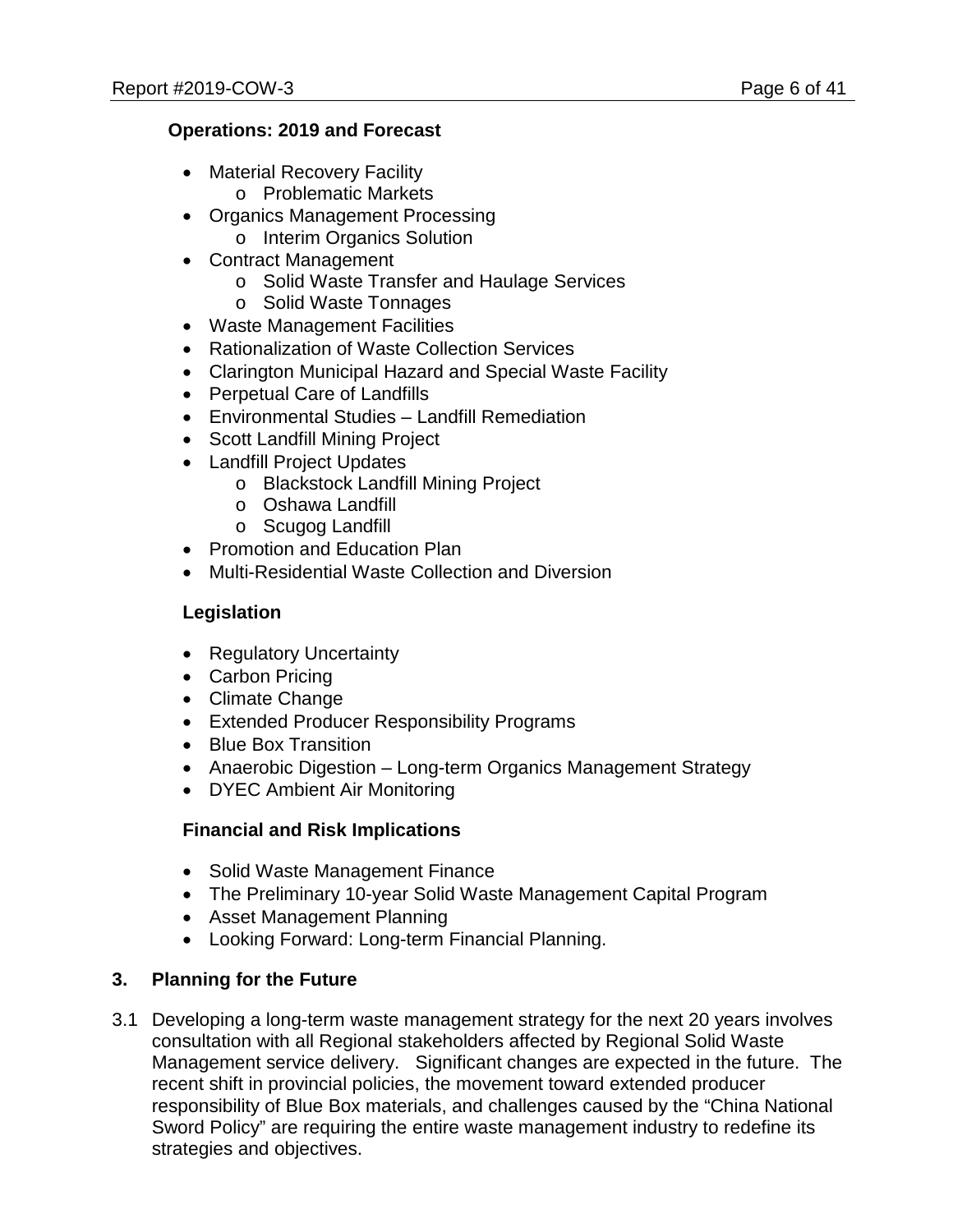3.2 In Durham, the focus will continue to be on the 3Rs – reduce, reuse and recycle with new emphasis on resource recovery recognizing waste as a resource. Programs will be developed that encourage residents to reduce the waste generated and increase opportunities for secondary uses for the materials generated through recovery programs. Existing reuse programs will continue and will be augmented through partnerships with other organizations that promote repairs, trading, sales or other initiatives that benefit the community. Recycling programs will be locally beneficial and have sustainable markets for products and packaging. Key waste management performance indicators will move away from the simple tonnage diversion calculations used today to include beneficial impacts of financial, social and environmental factors.

## **Long-Term Waste Management Strategy 2021 to 2040**

- 3.3 The Region of Durham endorsed a Long-Term Waste Management Strategy Plan (Plan) in 1999 for the years 2000 to 2020. A diverse team of staff and members of the public worked extensively to conduct public consultation and develop the Plan. The Plan had four main objectives:
	- a. To divert at least 50 per cent of residential waste from disposal by the Year 2007 or earlier.
	- b. To secure an alternate source for the disposal of residential waste, when the City of Toronto's Keele Valley Landfill Site is closed.
	- c. To implement an integrated residential waste management system for the collection, processing and disposal of (1) Blue Box recyclables, (2) Food and Yard waste materials, (3) residual garbage waste, and (4) special wastes.
	- d. To consider an "Energy from Waste" type facility for the disposal of residual garbage waste.
- 3.4 As the Region approaches 2020, the primary objectives of the Plan have been achieved and it is time to develop a new plan to guide waste management decisions for the next 20 years.
- 3.5 Solid waste management is subject to technological, demographic, legislative and global market changes. The waste management landscape has changed significantly since 2000, creating both challenges and opportunities for municipal solid waste management.
- 3.6 In recent years, there have been multiple changes in the waste management landscape in Ontario. Technology changes have resulted in less commodities (newspaper) and more multi-material packaging (pouches) entering the waste stream which presently have little commodity value. The previous provincial government passed the *Waste-Free Ontario Act, 2016* (Act). The Act was intended to move Ontario to a full producer responsibility framework, making the producers of designated materials, currently managed by municipalities, responsible for their end of life management and creating a circular economy.
- 3.7 To date only one regulation has been issued under the Act, related to the end of life management of used tires. Extended producer responsibility regulations are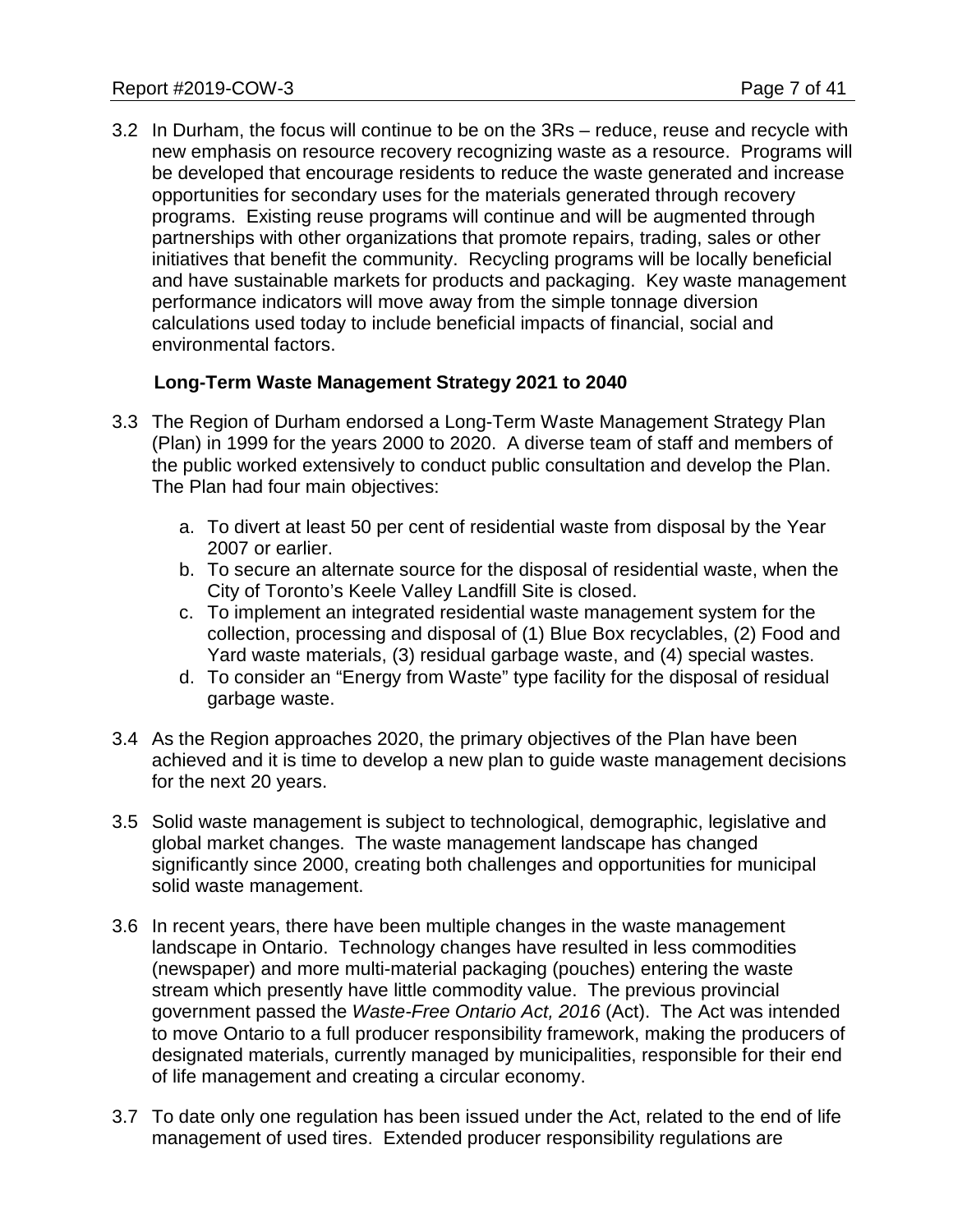currently being developed for electronics and municipal hazardous and special waste. The recent change in government has created uncertainty in how responsibilities for the blue box program will be affected under future extended producer responsibility regulations.

3.8 The external and internal pressures identified above can present opportunities. The new Long-Term Waste Management Strategy will redefine how waste is viewed and utilized as a resource. Waste management will become a tool for enhancing environmental sustainability and wastes can potentially be used as resources for environmental improvement and financial opportunities. With these challenges and opportunities in mind, staff propose the following Long-Term Waste Management Strategy vision:

#### **The Region of Durham will manage solid waste as a resource through innovation and adaptability to enhance environmental sustainability.**

- 3.9 Staff have been working throughout 2018 to develop a framework for a new Long-Term Waste Management Strategy 2021 - 2040. Discussion has focused on development of an updated vision for the management and marketing of solid waste.
- 3.10 Developing a robust Strategy for 2021 2040 will require support to identify potential impacts of the challenges faced by the waste management industry. Full consultation with the public, local municipalities and other stakeholders on the Strategy will be key to achieving community support and endorsement of action plans that will be developed. Consultant assistance will be required to support public information sessions and consolidate community input.
- 3.11 Funding of \$200,000 will be proposed in the 2019 Business Plan and Budget to undertake the development, research and community consultation required in 2019 and 2020. Throughout the process, and in 2020, staff will report back to Council on the development of the draft Strategy and the results of the public consultations. In 2021, the Strategy will be finalized and presented to Regional Council for endorsement. Funding requests will be identified through future annual Business Plans and Budgets to begin the Strategy implementation, which will include communicating the objectives of the Strategy and providing research and education on how waste can become a resource for the Region and its residents.
- 3.12 The finalized Strategy will be reviewed every five years to adjust for changing regulations, market conditions and other influences, and to assess progress toward meeting the targets of the Strategy. Staff will request funding for this exercise as required in the 2019 and future annual Business Plans and Budgets.

## **Food Waste**

3.13 Food waste has garnered global focus in recent years. Government and nongovernmental organizations have recognized food waste as a large contributor to climate change in its production, distribution and disposal. Producing food requires significant resources including water and fossil fuels, while rotting food in landfill sites generates methane gas. Governments at all levels are collaboratively working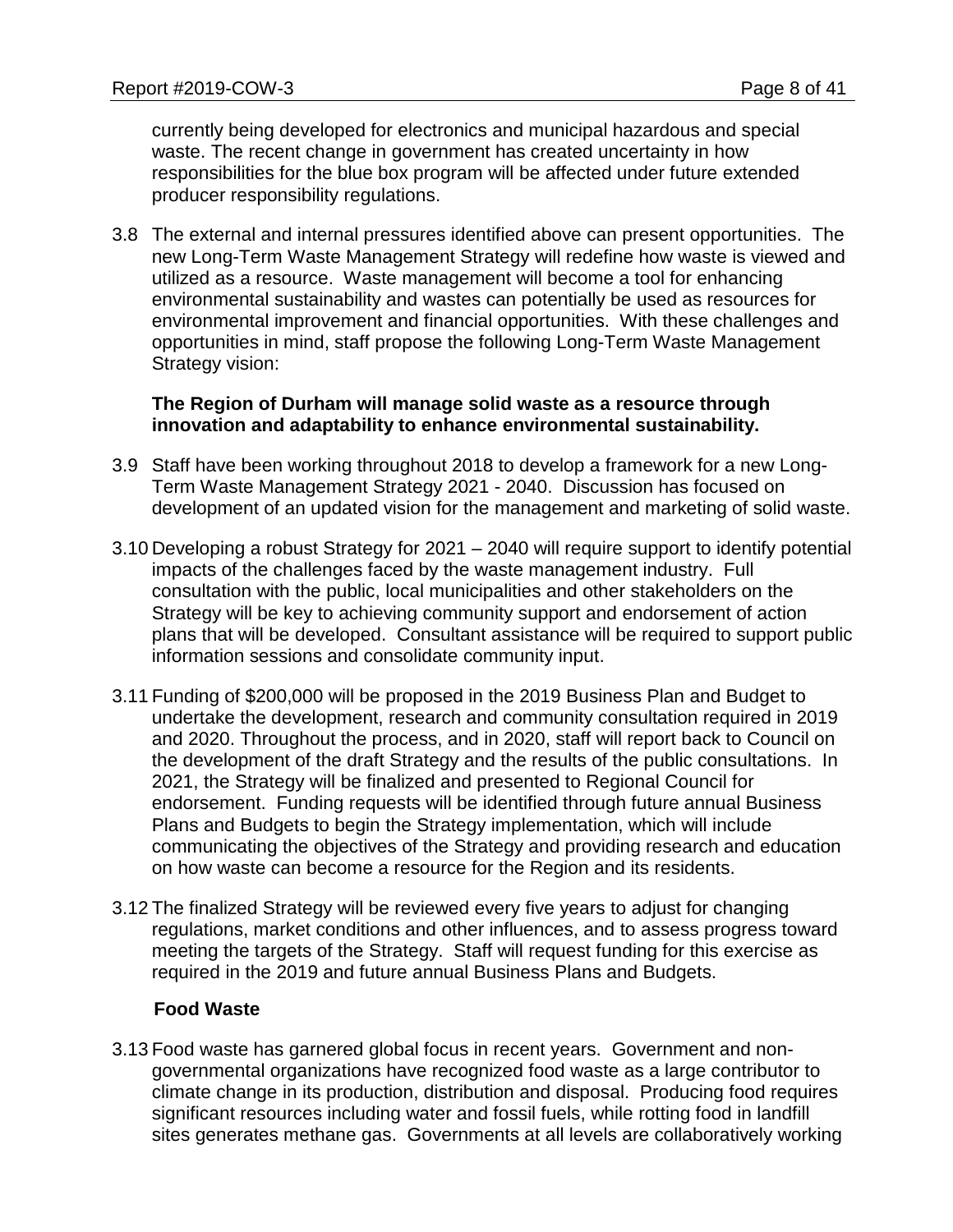on strategies to address and minimize food waste.

- 3.14 The Government of Canada is currently consulting on a food policy for Canada led by the Ministry of Agriculture and Agri-Food Canada. While not specifically focused on food waste, a key component of the emerging food policy is the need to protect the environment to ensure continued access to safe, reliable and abundant food grown in Canada. This environmental protection includes land, water and air.
- 3.15 The Province released the Food and Organic Waste Framework (Framework) in April 2018 after a year of consultation. Although focused on avoiding environmental impacts through the reduction of waste generation, the Framework is part of the previous Climate Change Action Plan, recognizing that food waste impacts climate change. Ontario's Framework includes actions to educate the public about minimizing food waste including improved date labelling and donation options. The Framework also includes requirements for municipalities, businesses, institutions and multi-residential buildings to improve the capture and recovery of organic material from the waste stream. The Framework sets ambitious diversion targets for all sectors.
- 3.16 Non-governmental organizations have been even more assertive in efforts to address food waste. The National Zero Waste Council has completed extensive food waste studies and developed policy options for Canadian jurisdictions to use in addressing food waste. Policy actions are suggested for food producers and retailers to avoid food waste such as better date labelling and improved food inventory management systems.
- 3.17 Other non-governmental organizations are taking steps to support and encourage minimizing food waste. The Ontario Association of Food Banks and its members facilitate the transfer of surplus food from farmers and food companies to local food banks for distribution.
- 3.18 At the municipal level, the Region of Durham will include food waste prevention and recovery in the promotion and education program as well as part of the long-term waste management strategy 2021 – 2040.
- 3.19 Durham is an active participant in the Recycling Council of Ontario's study of costeffective collection options for surplus usable food and food waste for the IC&I sectors. The Composting Council of Canada is also working with the Ministry of Agriculture and Agri-Food Canada to investigate opportunities to use food waste as a resource to rehabilitate Ontario's depleted farming soils.
- 3.20 Moving forward, as the impact of food and food waste is a global issue, staff will continue to investigate additional potential partnerships with other government agencies and non-government organizations involved in this important issue.

## **4. Addressing Growth**

4.1 The DYEC residual tonnages (Table 1) have exceeded Durham's processing capacity and tonnages are increasing annually due to growth. Through waste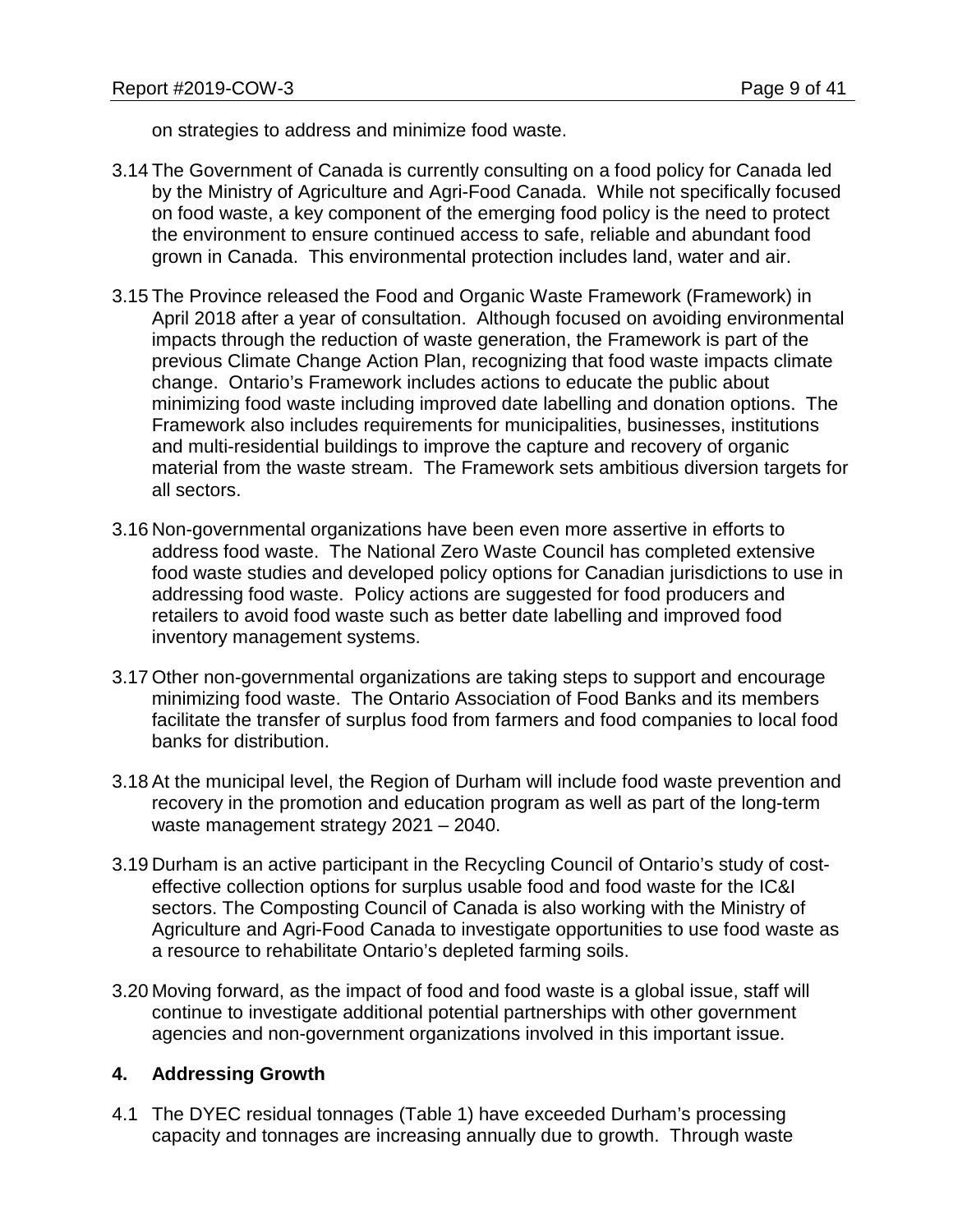composition investigations, it is evident that a significant portion of the residual waste stream is organic waste. The removal of organics from the residual stream with a mixed waste pre-sorting facility could extend the DYEC's processing capacity, thereby deferring the need for a facility expansion beyond 2030 (Figure 1).

- 4.2 Utilizing a mixed waste transfer and pre-sort function to remove organics from garbage bags also creates an opportunity to capture other non-combustible materials and marketable recyclables (such as ferrous and non-ferrous metals) from the garbage stream. These materials can be marketed along with recovered organic waste that can be processed into bio-fuels, fertilizers and organic solids for composting.
- 4.3 The increase in multi-residential and high-density developments in Durham has resulted in the need for specialized services which address municipal collection of organics and recyclables. Utilization of a mixed waste pre-sort system would allow for the capture and processing of organic materials generated by the Region's multiresidential sector and currently within the garbage stream.

## **Organics Management Strategy**

- 4.4 At its meeting on June 13, 2018, Regional Council approved anaerobic digestion (AD) with a mixed waste transfer and pre-sort facility as the preferred technologies for the Region's long-term organics management strategy (Report #2018-COW-146). This approach would address the Regional Council direction to meet 70 per cent diversion and would also secure a made in Durham solution for Solid Waste Management. AD is a modern technology that can provide a long-term sustainable option for food and organic waste disposal.
- 4.5 The results of the Request for Information (RFI #1158-2017) conducted in 2018 indicated that there are companies/consortiums available to implement a mixed waste transfer and pre-sort with AD solution for the Region either through a design build operate and maintain (DBOM) contract or a private sector service contract. Staff will report back to Council in early 2019 on the potential for partnerships, grant funding, and a phased approach while reporting on service delivery and business case analysis and updates. It is anticipated that the report will recommend proceeding to a Request for Qualification process, after which recommendations will be formulated regarding moving forward to a Request for Proposal (RFP) process to secure a suitable long-term organics management solution.
- 4.6 An organics management system that includes pre-sort and AD could:
	- a. Address population growth;
	- b. Relieve capacity constraints at the DYEC;
	- c. Improve environmental sustainability through the reduction of greenhouse gases; and,
	- d. Position the Region to achieve compliance with the Province's food and organic waste objectives.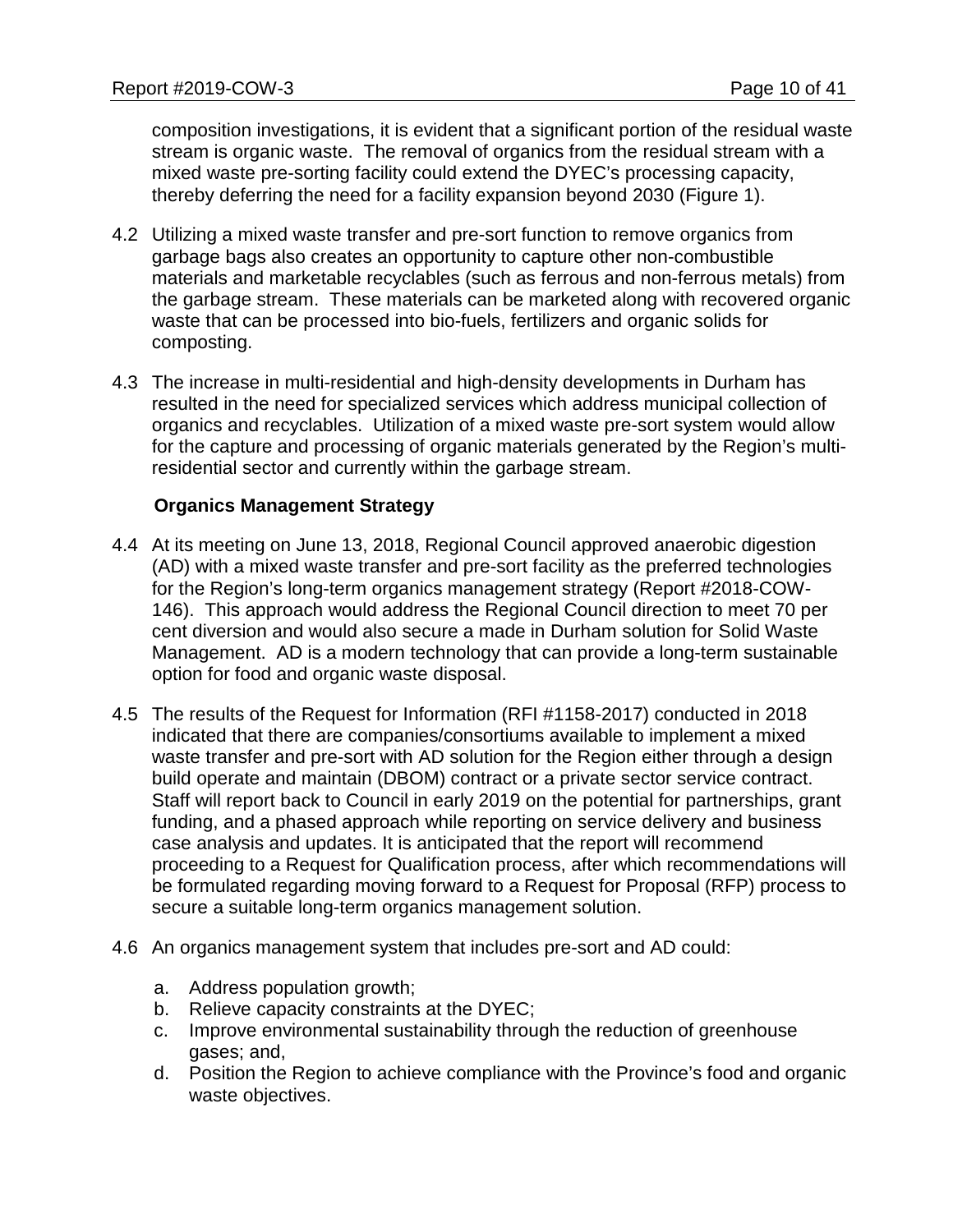# **DYEC Operations and Expansion**

## **2018 DYEC Operating Update**

4.7 The Durham York Energy Centre (DYEC) is managed under a Project Agreement that includes design, construction, and up to 25 years of operations and maintenance. Notice to Proceed was granted in August 2011 and by 2014 a portion of the Region's post diversion residual waste (waste) was being diverted to the facility for facility testing and commissioning. Facility Commercial Operations was achieved in early 2016, ending the long-haul trucking of the Region's garbage residue to New York State. Since then the Region's waste has been processed or disposed of either at the DYEC or through alternate/ bypass disposal located in south western Ontario or New York State, as follows:

|                               | <b>Actual</b> | <b>Actual</b> | <b>Estimated</b> | Projected      |
|-------------------------------|---------------|---------------|------------------|----------------|
|                               | 2016          | 2017          | 2018             | 2019           |
| <b>DYEC</b>                   | 96,260        | 104,972       | 110,000          | 110,000        |
| Covanta Alternate Disposal    | 12,876        | 13,657        | 4,566            | 9,656          |
| Canada Fibres                 |               | -             | 3,657            |                |
| Durham landfill               | 1.174         | -             |                  | $\blacksquare$ |
| <b>Durham Residual Tonnes</b> | 110,310       | 118,629       | 118,223          | 119,656        |

#### **Table 1: Durham Share of Waste Processing and Disposal Tonnes**

Note: Includes MRF residue tonnes disposed of at the MRF contractor's cost (in 2016 2,421 tonnes; in 2017 3,359 tonnes; and, in 2018, an estimated 3,833 tonnes).

- 4.8 The DYEC processed approximately 140,000 tonnes of waste from January 1, 2018 to December 30, 2018 including York Region's share.
- 4.9 It is estimated that the disposal tonnage over the 2019 delivery obligation of 110,000 tonnes (i.e. the 9,656 noted in Table 1 for 2019) will cost an additional \$0.9 million based on the Covanta Project Agreement and the alternate disposal destinations secured. The weighted average disposal cost for bypassed garbage residue estimated for 2019 is approximately \$90 per tonne, including inspection, transfer, haulage and disposal.
- 4.10 Landfill costs are subject to increased risk and price volatility related to landfill capacity constraints and long-haul trucking fuel/diesel pricing, which creates uncertainty for landfill costs in the future.
- 4.11 The final 2019 estimates will be reflected in the 2019 Business Plan and Budget. Projections for 2020 to 2023 are based on current forecast assumptions for tonnages, and contract costs, including estimated changes in inflationary benchmarks based on recent years' actual adjustments.
- 4.12 The 2018 environmental monitoring data has been submitted to the MECP as part of the annual reporting requirements. In 2018, there were no environmental exceedances of air, water or soil verified to be a result of DYEC operations. Source testing at the DYEC in 2018 has shown that the facility is operating within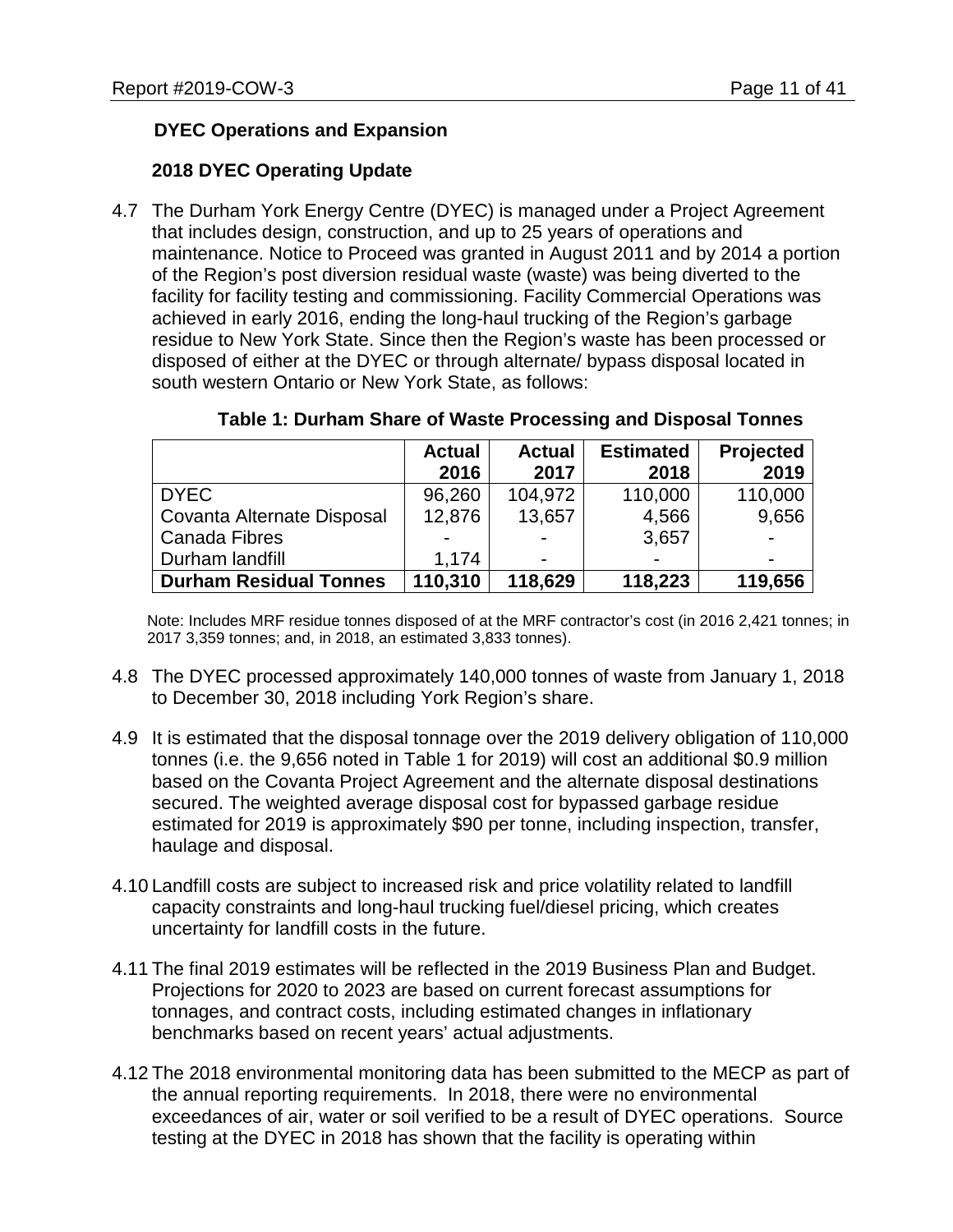environmental requirements and confirms that the facility is not significantly impacting the surrounding environment.

## **DYEC Disposal Capacity Increase (Interim Solution)**

- 4.13 In 2010, Regional Council directed a new diversion target of 70 per cent. The DYEC was sized to meet the projected capacity and designed to accommodate expansion. The DYEC design capacity was based on a relatively more cautious assumption that the Region would surpass 60 per cent diversion within a decade. However, higher than expected growth and waste generation with lower than expected diversion rates have led to an earlier than anticipated need for DYEC expansion. As noted in Table 1 above, Durham has exceeded its 110,000 tonne share since the commencement of commercial operations in 2016. Without increased diversion, waste will continue to exceed DYEC capacity, with increasing cost risks associated with long-term landfill capacity, availability and price.
- 4.14 As constructed, the DYEC can process up to 160,000 tonnes per year without any modifications to the infrastructure, processes and services. The Environmental Certificate of Approval (ECA) currently caps the processing capacity at 140,000 tonnes per year. With approval of an environmental screening process and an ECA administrative amendment for up to 160,000 tonnes per year, Durham and York would each gain additional waste disposal capacity and allow a more efficient operation. This interim solution could meet the waste management needs of Durham residents for an additional three to five years. An interim solution is required to meet current capacity requirements. The next stage of expansion to 250,000 tonnes per year will require significant technical and financial effort and approvals could be obtained over a 10-year horizon.
- 4.15 To align with service delivery and waste disposal mandates in Durham, staff recommend that the Regions of Durham and York pursue an administrative amendment with the MECP to revise the existing ECA's maximum allowable processing capacity from 140,000 tonnes per year to 160,000 tonnes per year, citing designed capacity, efficiency and capacity factors.
- 4.16 The recommended administrative amendment to 160,000 tonnes will provide operational efficiencies and greater flexibility in the waste processing rate but will also result in savings related to the reduced contract processing fee for tonnage beyond the current 140,000 tonne per year regulatory limit (110,000 Durham) and additional power and materials revenue recoveries resulting from the additional tonnages processed.
- 4.17 Table 2 presents the preliminary operational forecast for the DYEC based on Durham's current 110,000 tonne delivery obligation and demonstrating estimated net cost savings related to the recommended regulatory administrative amendment from 140,000 tonnes to 160,000 tonnes processing capacity.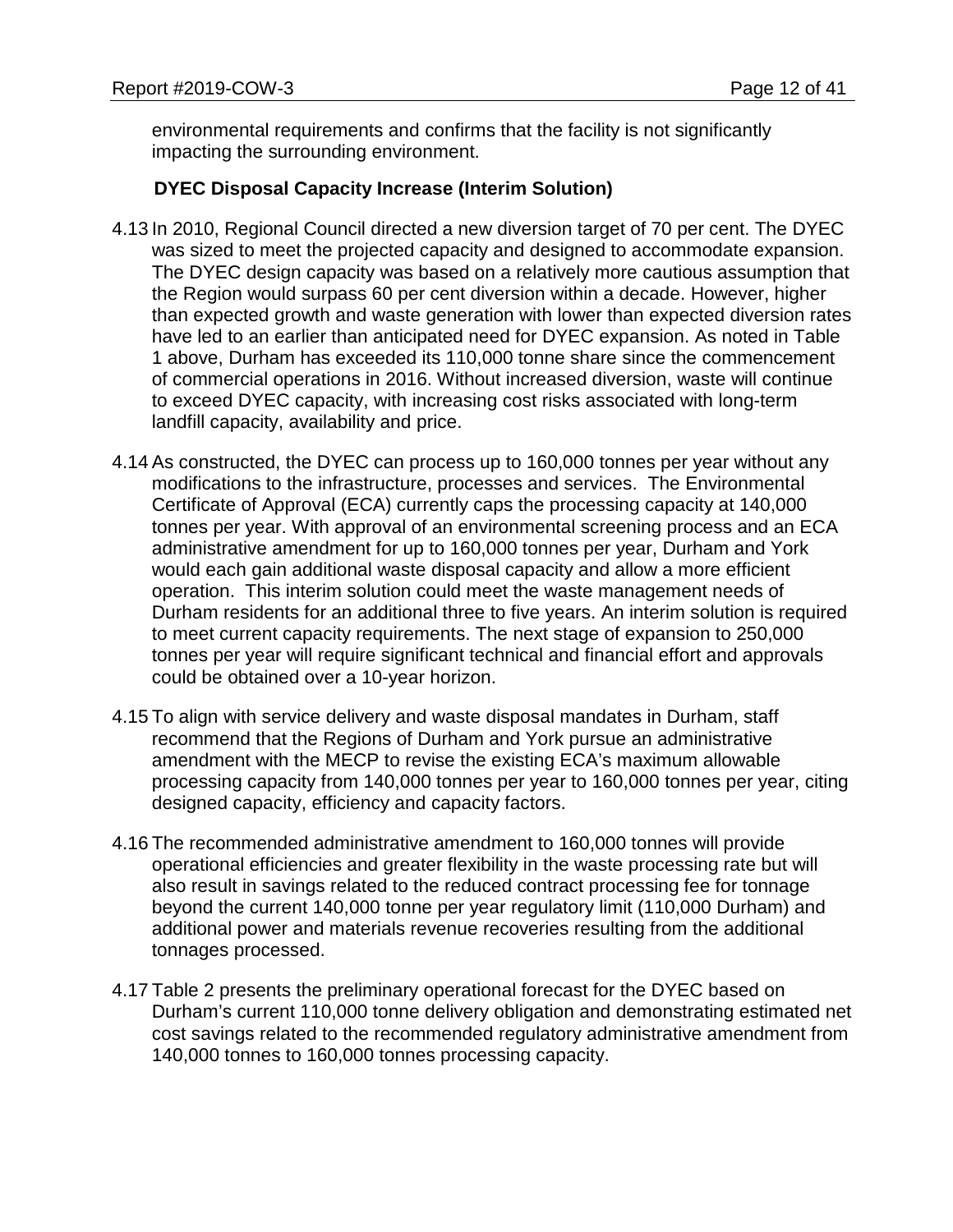|                                                   | 2019  | 2020  |                         | 2021 2022 2023                  |         |
|---------------------------------------------------|-------|-------|-------------------------|---------------------------------|---------|
| <b>Covanta Operating Fee</b>                      | 13.2  | 13.5  | 13.7                    | 14.0                            | 14.2    |
| <b>Property Taxes</b>                             | 0.5   | 0.5   | 0.6                     | 0.6                             | 0.6     |
| Non-Covanta Operating Costs (gross costs)         | 0.9   | 0.9   | 0.9                     | 1.0                             | 1.0     |
| Non-Covanta costs                                 | 1.4   | 1.4   | 1.5                     | 1.6                             | 1.6     |
| <b>Total Gross Costs</b>                          | 14.6  | 14.9  | 15.2                    | 15.6                            | 15.8    |
| Revenues                                          |       |       |                         |                                 |         |
| Electricity Revenues (IESO)                       | (7.0) |       | $(7.1)$ $(7.1)$ $(7.2)$ |                                 | (7.2)   |
| <b>Materials Recovery Revenues</b>                | (0.5) | (0.5) | (0.5)                   | (0.5)                           | (0.5)   |
| sub-total Revenues                                | (7.5) | (7.6) | (7.6)                   | (7.7)                           | (7.7)   |
|                                                   |       |       |                         |                                 |         |
| <b>Net Durham DYEC Cost</b>                       | 7.1   | 7.3   | 7.6                     | 7.9                             | 8.1     |
|                                                   |       |       |                         |                                 |         |
| Covanta landfill disposal (beyond DYEC capacity)  | 0.9   | 0.9   | 1.2                     | 1.6                             | 2.0     |
|                                                   |       |       |                         |                                 |         |
| <b>Status Quo Cost of Disposal</b>                | 8.0   | 8.2   | 8.8                     | 9.5                             | 10.1    |
|                                                   |       |       |                         |                                 |         |
| <b>With DYEC ECA Administrative Amendment:</b>    |       |       |                         |                                 |         |
| Reduced Covanta Operations Fee > 140,000 tonnes   | 0.0   |       |                         | $(0.4)$ $(0.6)$ $(0.9)$ $(1.3)$ |         |
| Additional Revenues (IESO and material recovery)  | 0.0   | (0.9) | (1.1)                   | (1.3)                           | (1.3)   |
| Covanta landfill disposal (beyond 125,720 tonnes) | 0.0   | 0.0   | 0.0                     | 0.1                             | $0.5\,$ |
| <b>Sub-total Amendment Savings</b>                | 0.0   | (1.3) | (1.7)                   | (2.1)                           | (2.1)   |
|                                                   |       |       |                         |                                 |         |
| <b>Total Cost of Disposal</b>                     | 8.0   | 6.9   | 7.1                     | 7.4                             | 8.0     |

# **Table 2: Estimated Durham Disposal Costs (2019 to 2023) (\$ Millions)**

#### **Footnotes:**

- 1. Reduced Covanta fee based on deduction of landfill charge and reduced processing fee for tonnages beyond 140,000 tonnes processed (estimated at \$35.45 per tonne in 2019, increasing to an estimated \$38.03 per tonne by 2023). It is assumed York Region uses its full 21.4 per cent share of amended capacity.
- 2. Includes materials recovery facility residue tonnes, which are the cost responsibility of the MRF contractor (approximate recovery of \$0.3 million).
- 3. Landfill fees are assumed to escalate from \$90.00 per tonne in 2019 to \$98.21 per tonne in 2023.
- 4. Power revenues escalation estimates are based on 35 per cent CPI per the IESO Power Purchase Agreement. Conservatively, revenues for ferrous and non-ferrous metals recoveries are not assumed to escalate.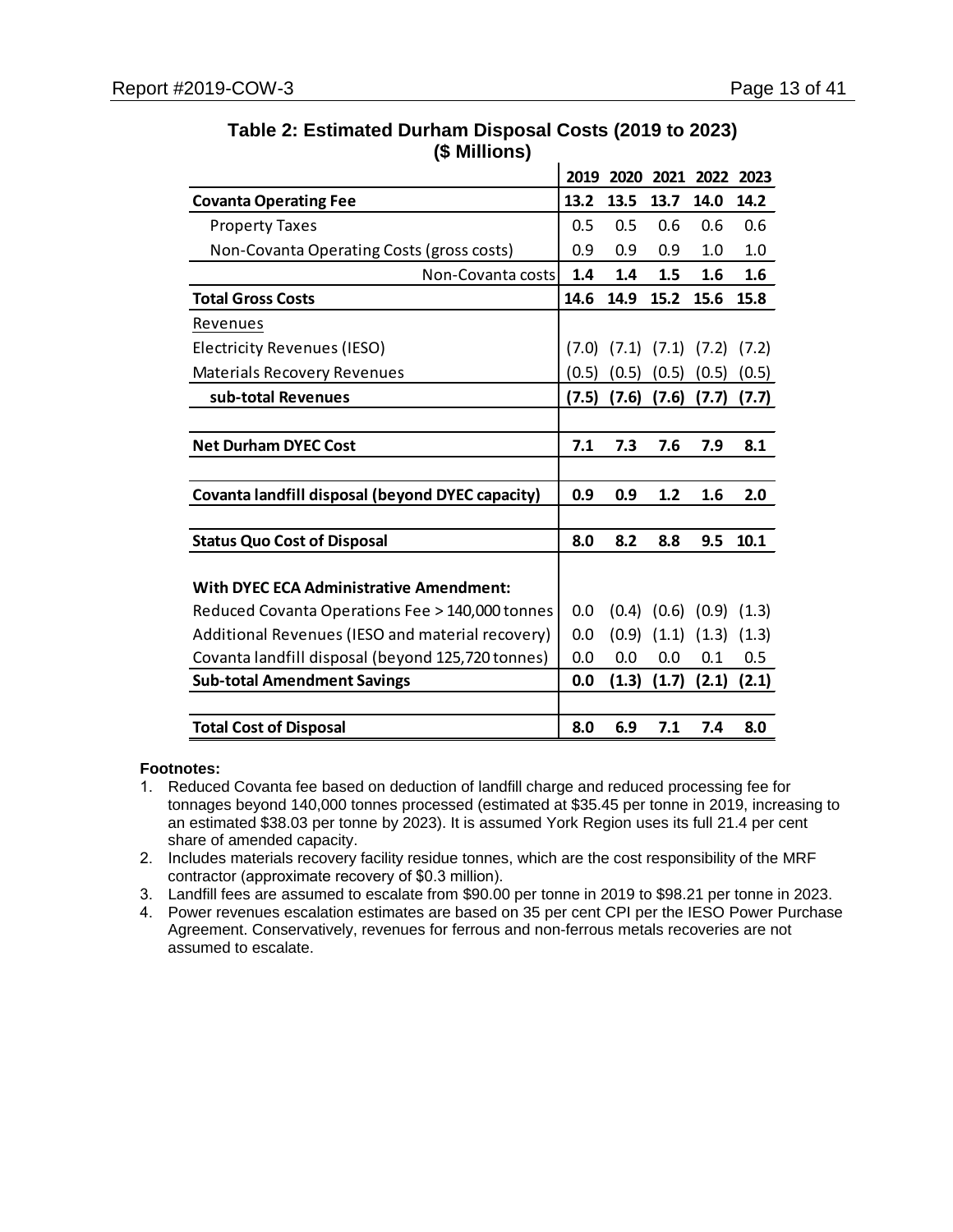- 4.18 Savings are generated over 2020 to 2023 related to: the elimination of landfill disposal costs over 2020 and 2021; reduced landfill needs over 2022 and 2023; discounted DYEC processing fees for tonnages processed beyond the 140,000 tonne delivery obligation; and additional power and material recovery revenues due to increased processed tonnages. It is anticipated that by 2022, subject to potential implementation of a long-term organics management solution, the new amended tonnage cap will be exceeded due to household growth in Durham and York.
- 4.19 To qualify for an administrative amendment, the changes must have manageable environmental impacts. This proposed capacity increase is not anticipated to have any increased environmental impacts and does not require any changes to facility processes or equipment. However, the MECP reserves the right to decide whether the change is administrative in nature or if it requires a technical review. If an ECA administrative amendment is acceptable to the MECP without further technical review, additional studies will not be required.
- 4.20 An ECA amendment to allow full utilization of existing nameplate capacity at the DYEC facility (i.e. 140,000 tonnes amended to 160,000 tonnes, with Durham's share of capacity assumed to increase 15,720 tonnes from the current 110,000 tonnes capacity to 125,720 tonnes capacity) will allow the facility to operate more efficiently with financial benefits anticipated as noted above. The ECA amendment also provides interim disposal capacity until the Region's mixed waste processing and organics management strategy can be developed.
- 4.21 As demonstrated in Figure 1, it is estimated that the implementation of a long-term organics' management solution, along with the proposed regulatory amendment for DYEC capacity utilization could postpone a DYEC expansion to 250,000 tonnes per year by over 10 years and possibly as much as 15 years, depending upon actual household growth and the future composition of managed wastes and related impacts to diversion processing operations.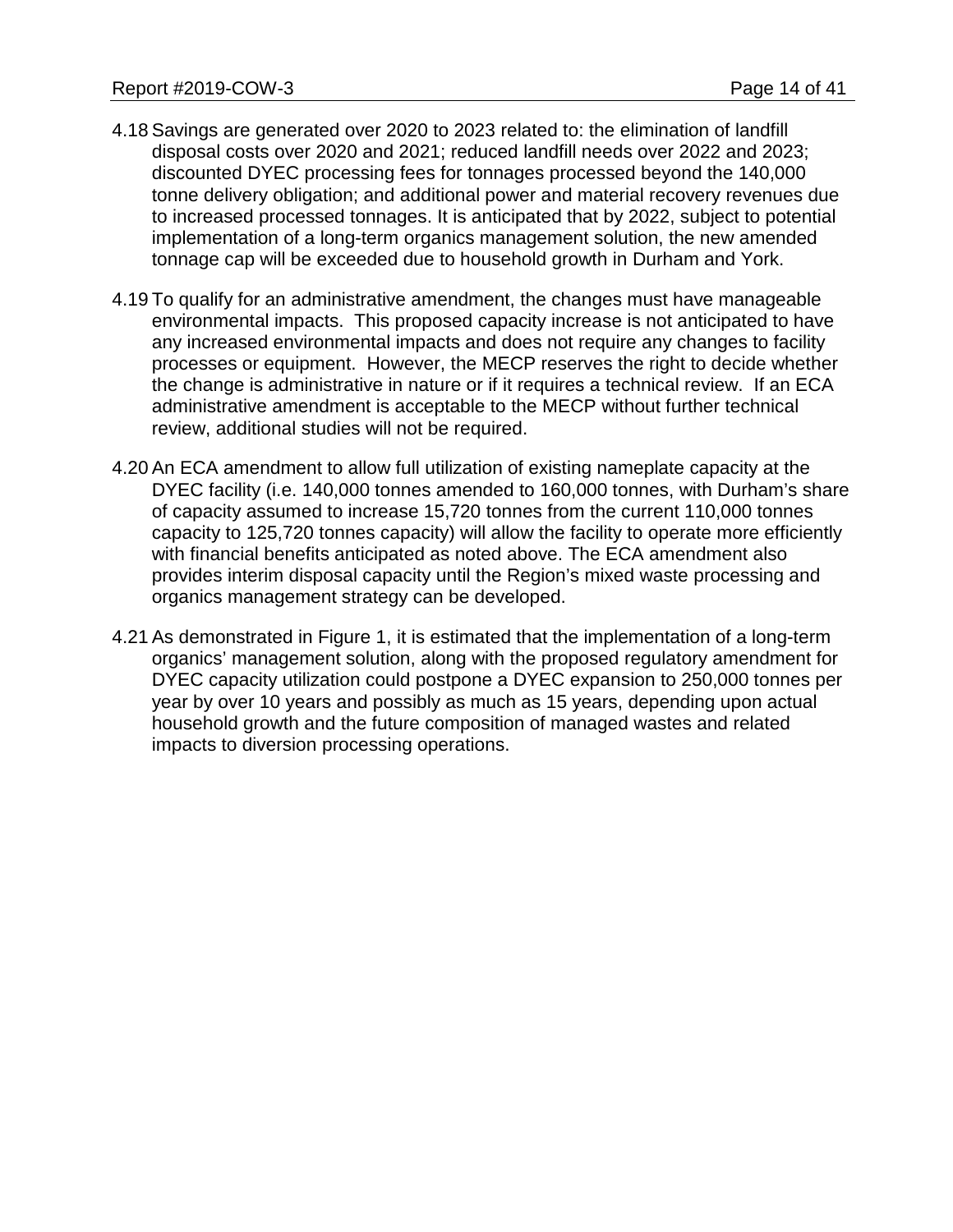

# **Figure 1: Waste Projections: Durham DYEC Capacity Utilization**

#### **Footnote:**

Mixed waste tonnages are based on estimated 2018 tonnage actuals, 2019 projected tonnes and household growth projections including Seaton. Organics capture rate assumptions for Green Bin source separated organics and mixed waste organics are consistent with the GHD anaerobic digestion study and preliminary business case.

# **DYEC Expansion (Longer-Term Solution)**

- 4.22 The MECP has stated that the Regions of Durham and York will need to demonstrate their intention to initiate concurrent planning for both the interim and long-term solutions for solid waste processing capacity at the DYEC. It is therefore proposed that both the environmental screening process leading to an administrative amendment of the ECA to 160,000 tonnes per year and the development of the Terms of Reference for the focused Environmental Assessment (EA) for the expansion to 250,000 tonnes per year be developed concurrently.
- 4.23 The DYEC site and facilities have been designed to accommodate expandability and will allow for continued processing operations during the expansion construction stages. The first steps towards expansion will be discussions with Co-owner York Region and the drafting of a new Terms of Reference (TOR) for an EA (for an expansion to 250,000 tonnes per year). The TOR development would commence in 2019 and will require approximately \$60,000 in consulting services to complete which will be brought forward with 2019 Business Plan and Budget deliberations. The full cost to complete an EA could be as high as \$10 million and could take approximately five to 10 years to complete.
- 4.24 The Region cited the ability to manage Regional waste within its own jurisdiction as a beneficial outcome after years of trucking waste across international boundaries. If the Region does not increase processing capacity via the regulatory amendment and AD or DYEC through expansion, then it will have to consider landfilling excess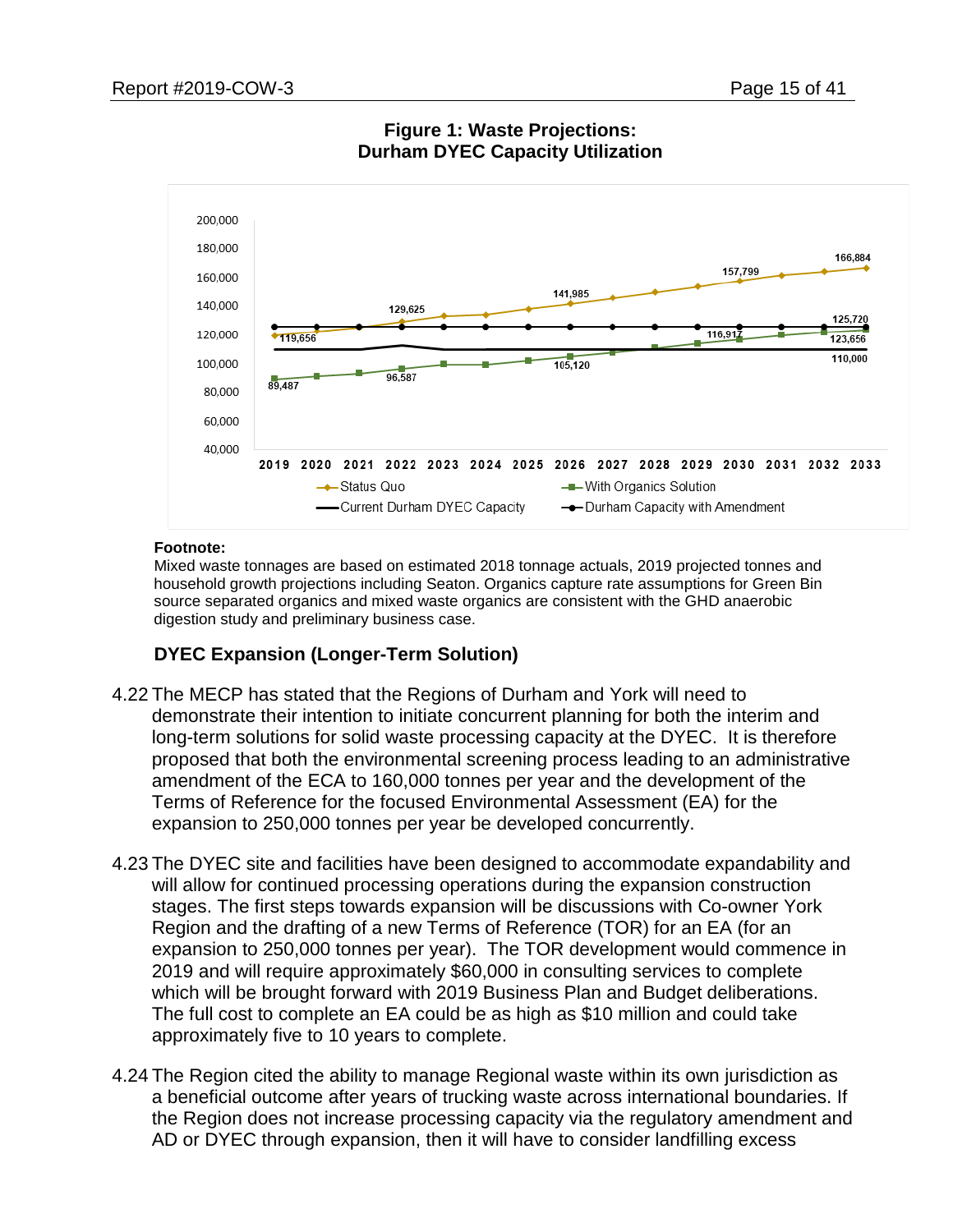waste, where the Region is once again dependent on others for disposal and is at risk for increased and uncertain landfill and long-distance haulage fees.

#### **New Developments in the Region of Durham – 2019**

- 4.25 Residential growth in the Region directly impacts waste contracts. When a new development does not meet the specifications necessary to allow for service delivery then the level of collection services could be impacted.
- 4.26 As part of the Development Application Review process, all new residential development applications are reviewed to determine if the Region can provide municipal waste collection services based on the proposed design. The assessment is based on the application of criteria and requirements as governed by Regional Waste By-law 46-2011. Developments that do not meet the Region's Bylaw requirements and standards for municipal waste collection service must obtain their own private waste collection services.
- 4.27 In 2018, the Waste Management Division reviewed numerous development applications for compliance with the requirements for municipal waste collection services. Many of these met the Regional requirements for municipal waste collection services including condominium developments on private roads. Meeting the Regional Waste Guidelines for Service on Private Property, as defined in Regional Waste Bylaw 46-2011, is a condition for a development receiving municipal waste collection services. Developments that do not meet the Guidelines must obtain private waste collection services.
- 4.28 Report #2018-COW-144 "Service Delivery Options for New Developments Accessed by Private Roads that Do Not Meet Design Standards for Municipal Waste Management Services" directed staff to consult with area municipalities, developers and service providers to investigate options for new developments to be able to receive municipal waste collection services, and to evaluate alternate waste collection methods. Regional Waste Management and Planning staff, along with representatives of the local municipalities, are developing options for broader consideration and consultation during 2019. Staff anticipates reporting back to Council by the end of this year.

## **5. Operations: 2019 and Forecast**

- 5.1 While the City of Oshawa and Town of Whitby retain responsibility for local waste collection (excluding Regional Blue Box collection), the Region is responsible for the collection of all waste streams in the remaining six local area municipalities as well as the receipt, transfer/haulage, processing and residue disposal of all wastes collected by the Region, Oshawa and Whitby.
- 5.2 The majority of the Solid Waste Management Operating Budget (approximately 80 per cent of the gross solid waste management budget) is related to private sector waste service contracts. These service contracts include curbside waste and diversion collections, waste transfer and haulage services, processing operations and waste disposal. Private sector processing and operations' contracts include the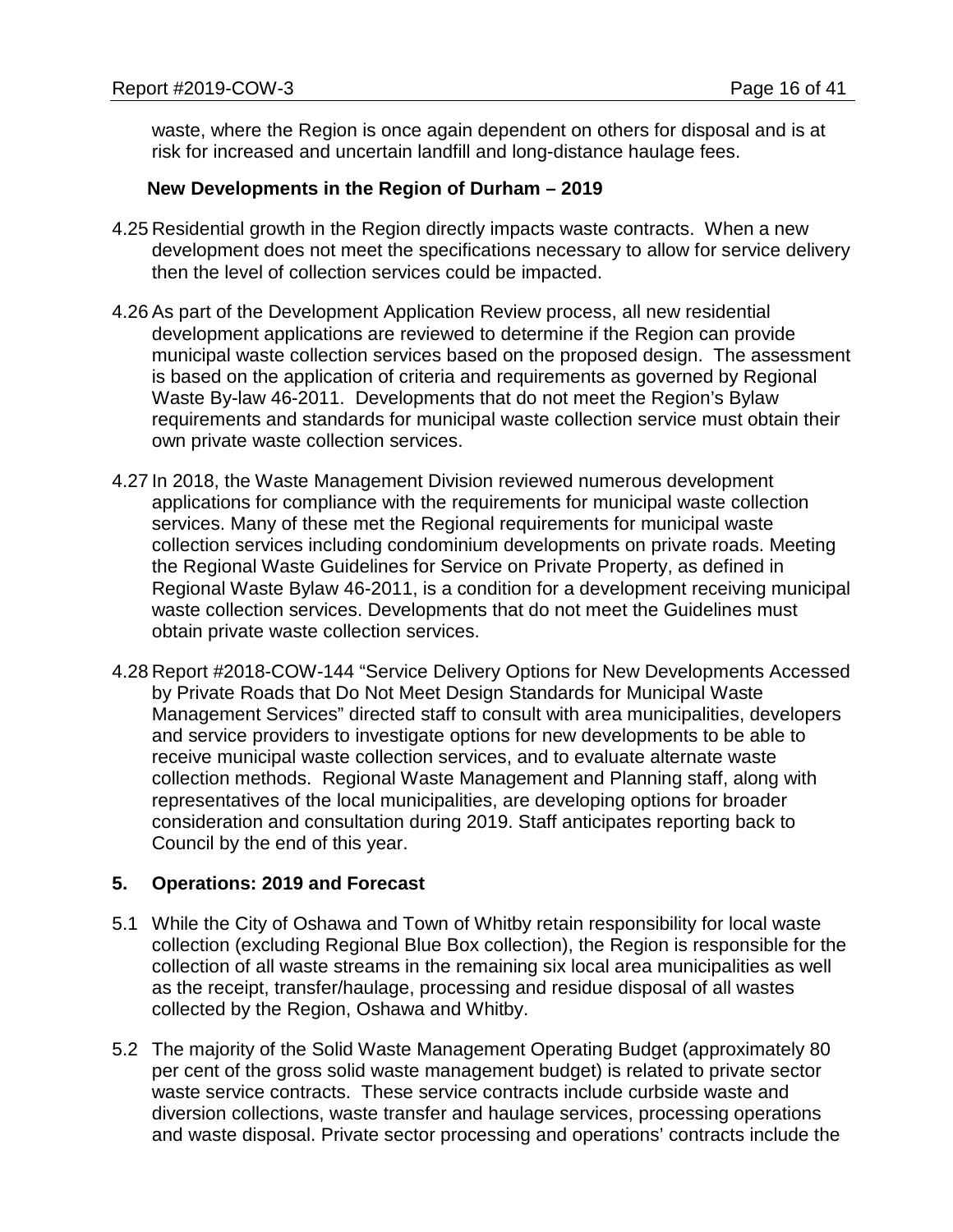Region-owned recycling material recovery facility (MRF) and the Durham York Energy Centre (DYEC) waste-to-energy facility, while compost processing is currently conducted through a service contract at a private sector facility.

- 5.3 Waste collection and processing costs are increasing, and global market conditions continue to result in diminishing revenues for recycling commodities. These pressures, combined with other issues such as a shortage of collection and transport vehicle drivers, impact the Region's ability to maintain the quality and costs of its services.
- 5.4 A large part of the success of the Region's curbside collection programs is its ongoing outreach to the community. Moving forward, communication campaigns will focus on organics management and the reduction and recovery of food waste. The Promotion and Education program will be a focus in the Long-term Waste Management Strategy with a view to the development of new programs aimed at assisting residents to reduce and better manage their food waste.
- 5.5 The Region of Durham is beginning to experience increased levels of contamination in both the Blue Box and Green Bin programs. This is due to new residents moving from other regions, lack of diversified educational outreach and differences between programs in other jurisdictions.

# **Material Recovery Facility (MRF)**

- 5.6 The volume and cost of managing recyclables continues to rise due to the lightweighting of materials and the increase in plastics, wraps and mixed material packaging. These factors contribute not only to an increasing per unit operating cost and new capital processing equipment requirements, but also negatively impact diversion rates, which continue to be calculated based on tonnage. The weight of products and packaging has been significantly reduced over time as packaging producers seek to reduce their costs and subsidies to municipalities. These subsidies are based on funding for approximately 50 per cent of the net Blue Box program costs and include adjustments for best practice.
- 5.7 For 2019, Stewardship Ontario (industry) subsidy funding is estimated at \$5.9 million, while revenues from the sale of Blue Box materials are estimated to be in the range of \$2.8 million, subject to fluctuations in commodities markets. Combined, these revenue recoveries total approximately \$8.7 million which is reflected in the Budget to offset the overall cost of the Blue Box program, including collection and processing (an estimated \$17 million in 2019).

## **Problematic Markets**

5.8 In addition to the uncertainty created by the new *Waste Free Ontario Act, 2016* and its planned regulations, the government for the People's Republic of China in July 2017 notified the World Trade Organization that it intended to prohibit the import of certain wastes including mixed paper and mixed plastics. In its "Chinese National Sword Policy," China also announced a new and stringent 0.5 per cent contamination standard for recycling material imports.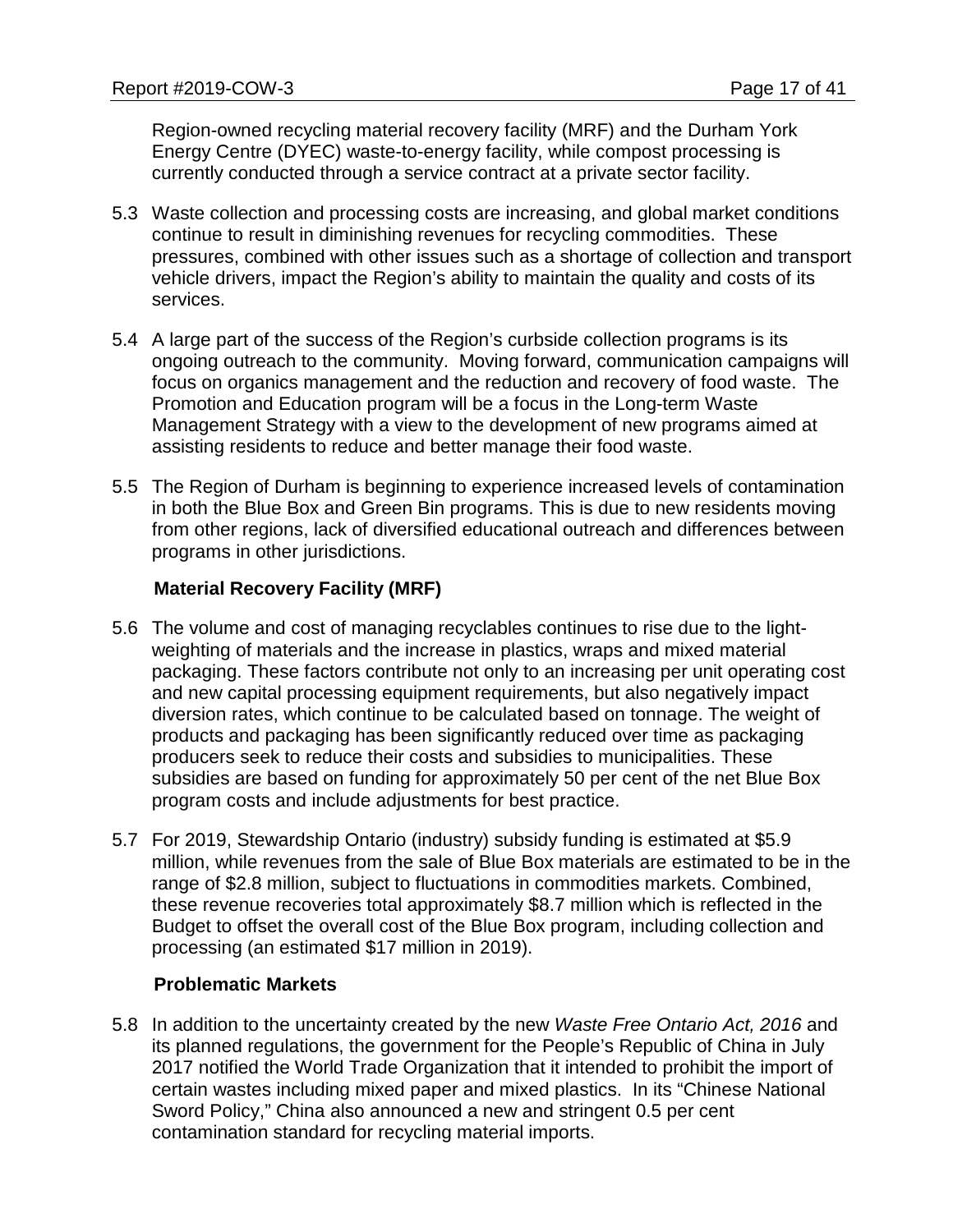- 5.9 These new restrictions came into effect on January 1, 2018 and effectively banned recycling and scrap commodity imports into China. While this may eventually encourage the creation of more North American based processing facilities, many blue box materials are becoming very difficult to market and revenues have decreased significantly and, in some cases, have become a cost.
- 5.10 Recyclable markets are expected to remain difficult as China tightens its restrictions. The Chinese restrictions will likely continue decreasing the revenue from blue box materials sold into recycling markets.
- 5.11 This is expected to pose an ongoing financial pressure. In addition, plastics and metals markets can also be affected by:
	- a. Industry light-weighting of packaging materials;
	- b. World oil prices;
	- c. Demand for raw materials relative to recycled content; and,
	- d. Population growth and economic activity.
- 5.12 Budget to actual price and tonnage variances have been and continue to be tracked and assessed. At least in the near-term, it is expected that there may be no revenue generated from newsprint through 2019, a portion of these losses may be offset by growth of revenues in steel and aluminum.
- 5.13 The following figures demonstrate 2017 and 2018 trends in paper (fibers), plastics and metals revenues, and highlight the basis for projected 2019 budget for each. As demonstrated in Figure 2, revenues are negative and represent a net fibres cost projected for 2019.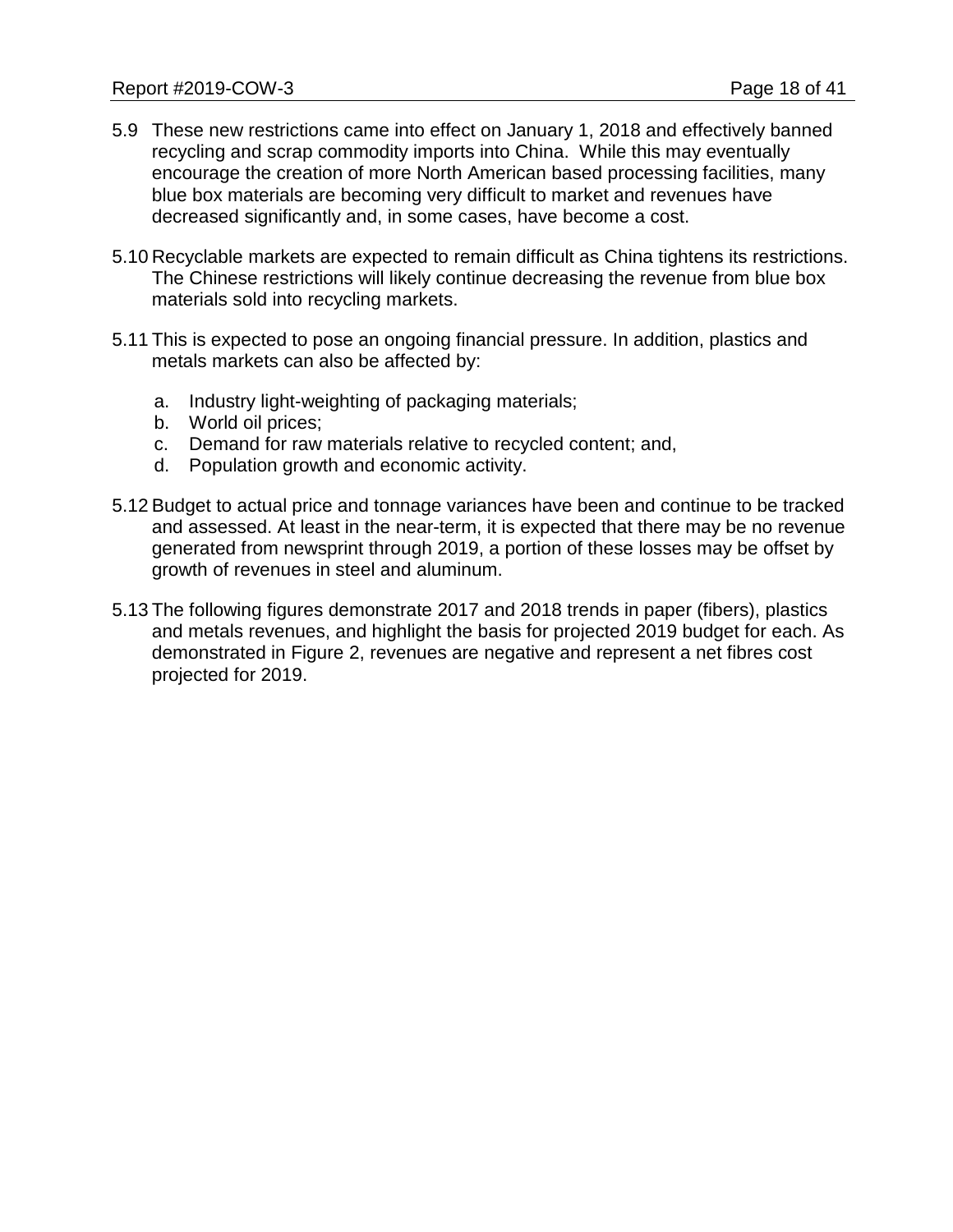

**Figure 2: Fibres Revenues (2017 and 2018 and 2019 Projected)**

**Footnote**: Old newsprint (ONP), previously representing over 65 per cent of all annual fibres tonnage received, is now processed and marketed with no net revenues and a net cost is projected for 2019. The 2019 projected revenues noted above reflect revenues received for old corrugated cardboard (OCC), mixed paper and gable top containers (e.g. milk and juice cartons).





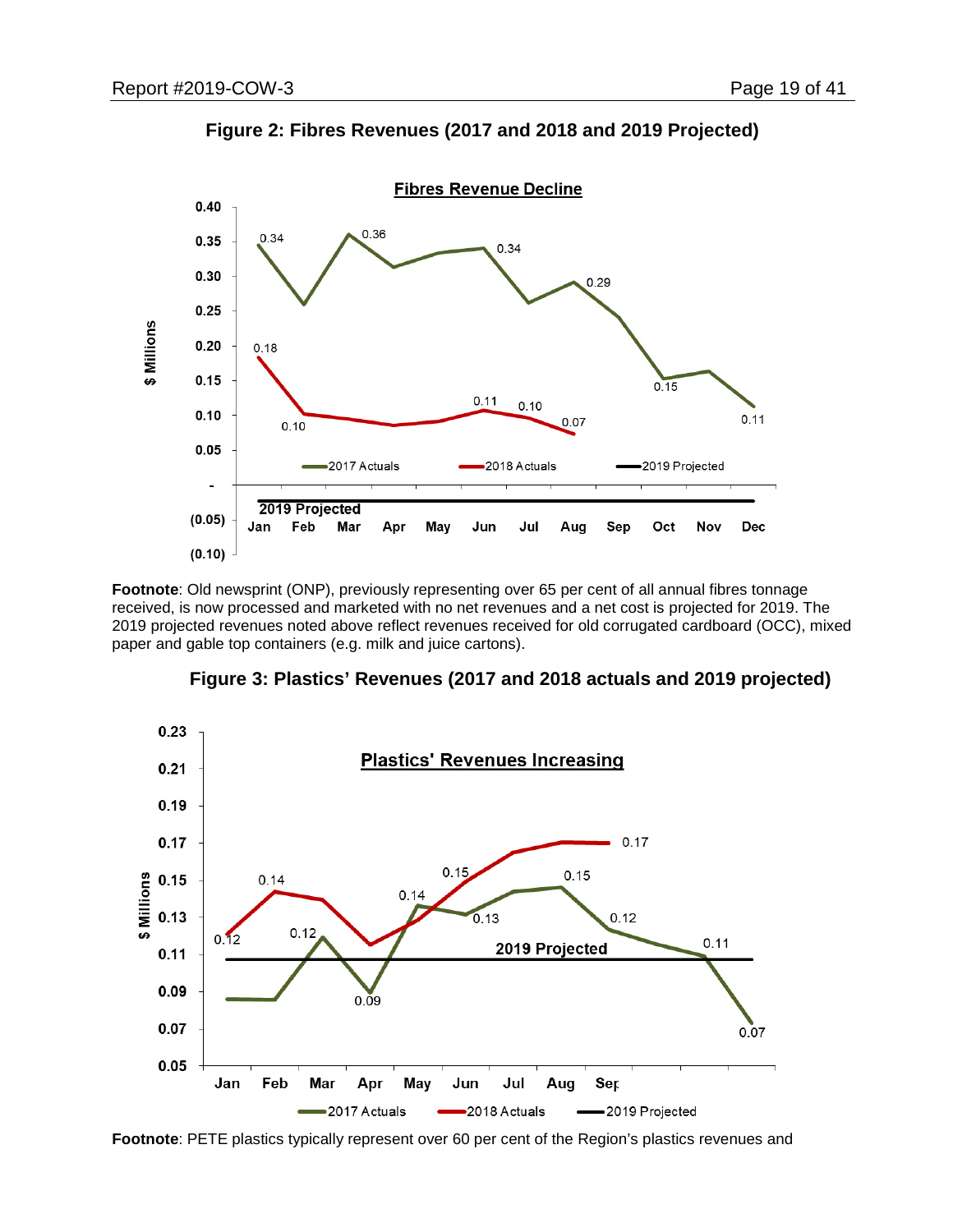increasing PETE revenues since mid-2018 offset declines in revenues being received for HDPE and Tubs and Lids (#3-#7 plastics).





**Footnote:** Metals revenues, while they are also subject to volatility are anticipated to remain strong through 2019 and subject to market fundamentals should assist in offsetting costs/risks associated with fibres and plastics.

- 5.14 The 2019 Budget projection for blue box material revenues totals \$2.8 million, a reduction of 46 per cent compared to 2018 Budget (\$5.2 million).
- 5.15 The recycled glass processing end market in Ontario is extremely constrained with only one processor in operation. This has created a situation where the processor can set strict demands for contamination levels and the Region's material recovery facility has difficulty meeting them. In addition, the cost to the Region to sort one tonne of glass is \$90 and the cost for transportation and processing is an additional \$60 per tonne.
- 5.16 Staff continue to monitor this ongoing situation and work with other municipalities, contractors and other stakeholders, to identify alternative marketing opportunities as well as alternate uses for recycling materials to help minimize negative impacts of the global recycling economy on the Region. Table 3 below shows estimated materials' revenues for 2018 actuals and 2019 projected.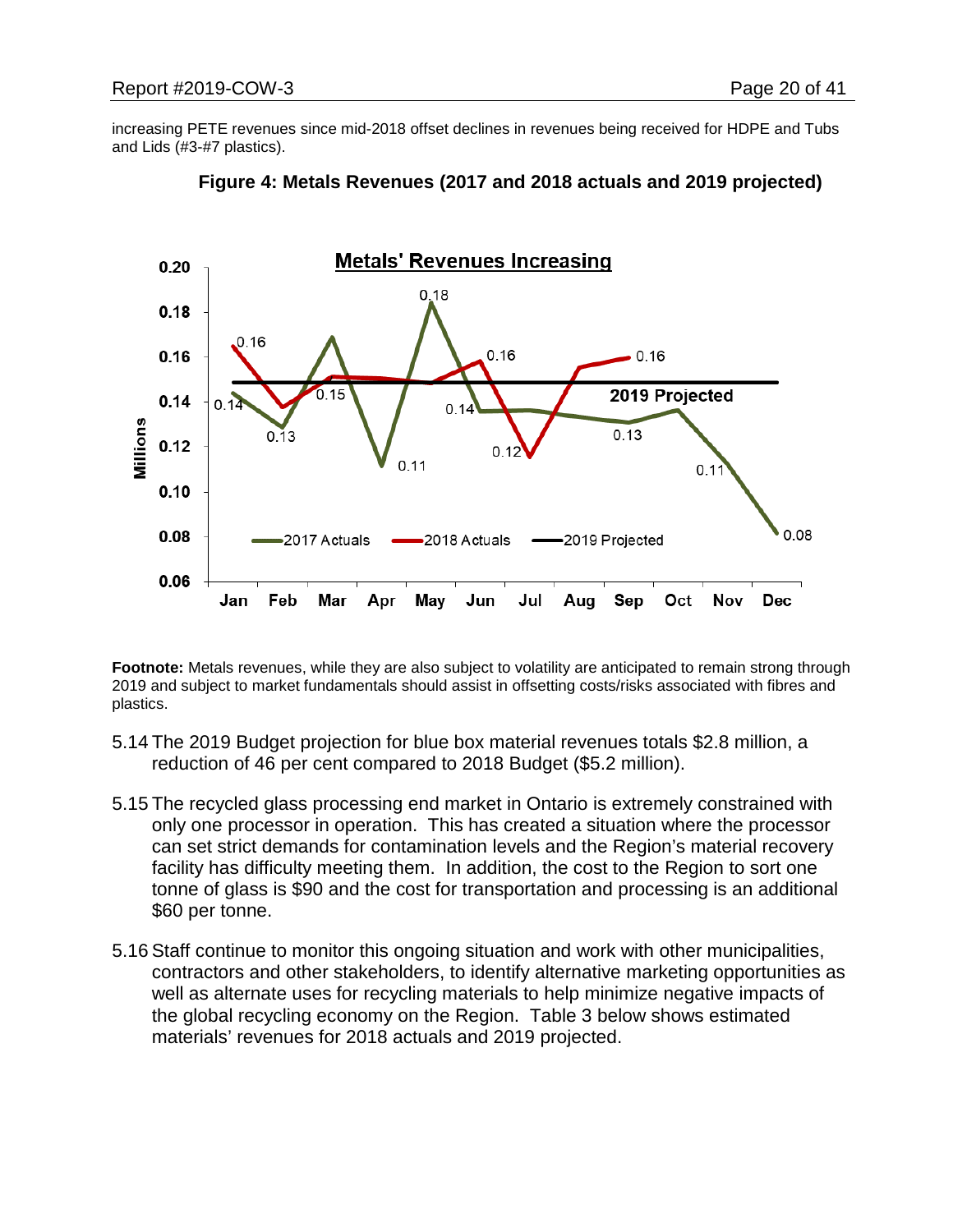|                 |                 | 2018 Budget   2019 Projected |
|-----------------|-----------------|------------------------------|
| Fibres          | $(\$2,508,300)$ | \$276,200                    |
| <b>Plastics</b> | (1,020,600)     | (1,289,100)                  |
| Metals          | (1,637,700)     | (1,785,900)                  |
| Totals          | (\$5,166,600)   | (\$2,798,800)                |

# **Table 3: Declining Projected Recyclable Materials' Revenues (2018 Budget and 2019 Projected)**

- 5.17 Within the 2019 Business Planning and Budget process, staff will propose retaining a consultant to explore alternate beneficial uses and markets for problematic blue box materials within the Region of Durham at a cost not to exceed \$60,000, with financing to be proposed in the 2019 Solid Waste Management Budget and Business Plan. The potential use by industry, of the Region's glass and other problematic materials in various processes will also be investigated
- 5.18 Every effort will be made to ensure all commodities collected for diversion will continue to be sent to end markets for reuse and that no materials collected for diversion will be sent to disposal unless there are no end market options for the material.

# **Organics Management Processing**

- 5.19 Municipalities across Ontario are in the process of implementing plans to meet new standards set by the province to significantly reduce food waste and divert greater quantities of organics from municipal mixed waste streams. Organics processing and related costs are anticipated to change significantly. The costs estimated for 2019 currently reflect status quo source separated organics (SSO) i.e. Regional Green Bin and leaf and yard waste collection programs and compost processing systems. However, as directed by Council in Report #2018-COW-146, staff are currently recommending an interim up to five year solution for organics processing while the long-term organics management strategy is being developed (as discussed in Interim Organics Solution below). This may impact final 2019 and future pricing.
- 5.20 As directed, Regional staff will prepare a report to Regional Council, which will update waste composition studies, confirm organics quantities and quality, and explore potential partnerships and service delivery models for the development of a Regional long-term organics' management strategy. Regional Council endorsed a preferred solution including the transfer and pre-sort of mixed waste, as well as mixed waste and Green Bin organics processing, utilizing anaerobic digestion technology (Report #2018-COW-146). Future organics program costing will be updated as both the interim organics solution and long-term organics solution are advanced and reported to Regional Council and as the details of the regulations are confirmed by the new provincial government.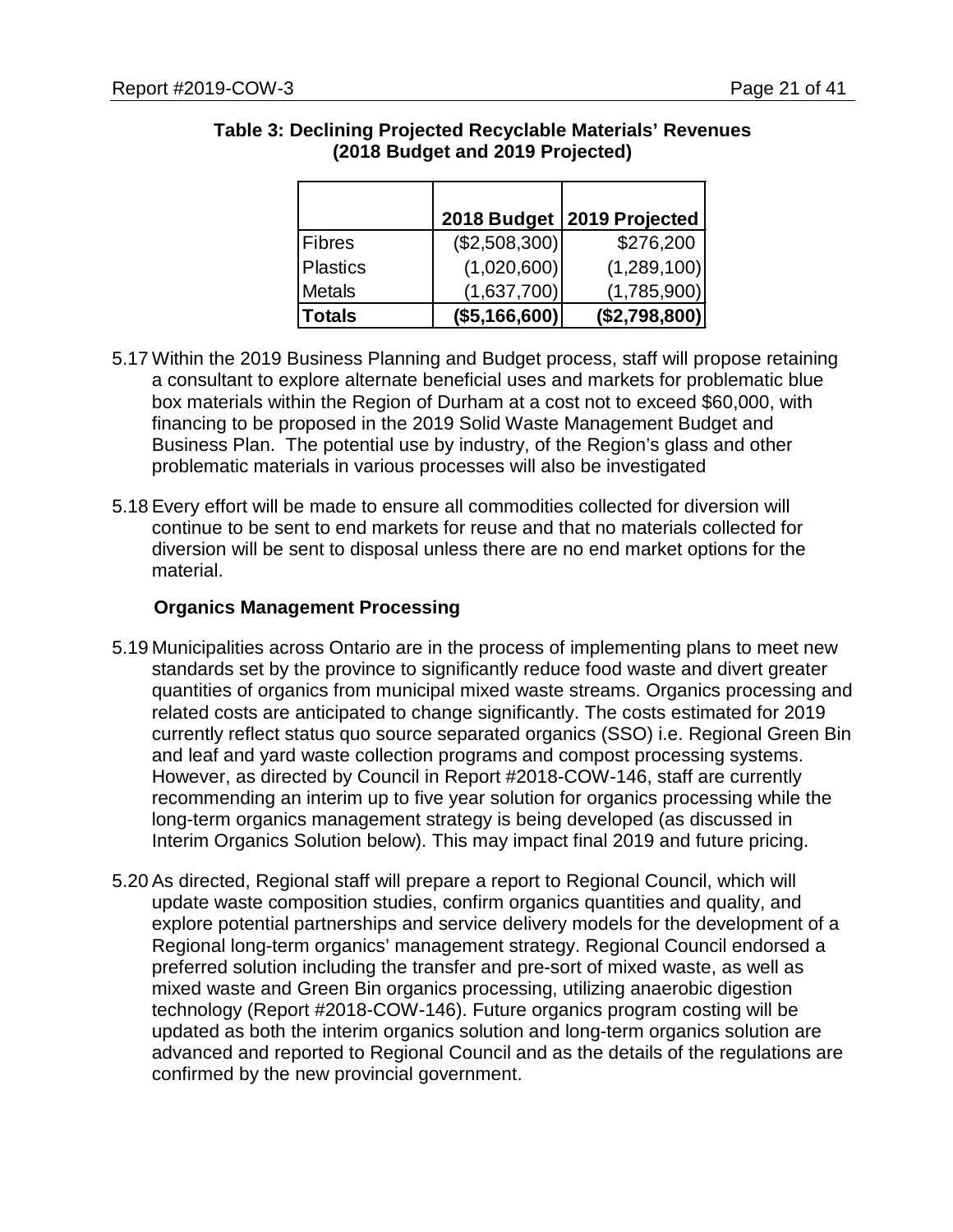## **Interim Organics Solution**

- 5.21 A current agreement with Miller Waste Systems provides for the receipt, and processing of residential source separated green bin organics collected by the Region. This contract expires on June 30, 2019.
- 5.22 Request for Pre-Qualification (RFPQ) 1095-2018 for the receipt, transfer and haulage and processing of organics from the Region's source separated green bin collection program for the Regional Municipality of Durham was issued on November 14, 2018 and closed on December 11, 2018.
- 5.23 Only one response was received from Miller Waste Systems, which was evaluated by a committee consisting of staff from the Works Department. The evaluation was overseen by the Finance Department – Purchasing Division. The evaluation was based upon criteria included within the RFPQ, including:
	- Experience and qualifications (40%);
	- Odour management (30%);
	- Quality management (25%);
	- Innovation (5%)
	- Client references (pass/fail); and,
	- Financial and insurance capability (pass/fail).
- 5.24 Miller Waste System's submission met all RFPQ evaluation criteria and has existing facilities that can serve Durham's requirements.
- 5.25 Given that RFPQ 1095-2018 resulted in only one compliant submission, it is recommended that staff be authorized to enter into negotiations for up to a five-year term sole source contract with Miller Waste Systems for this service. Staff recommends that the Commissioner of Finance, in consultation with the Commissioner of Works, the Region's Solicitor and CAO, be authorized to execute the contract to be funded from the 2019 and subsequent annual Waste Management Business Plans and Budgets.

## **Contract Management**

- 5.26 The Region maintains several curbside collection contracts for the residential and multi-residential collection of Blue Box (weekly), Green Bins (weekly), black bagged garbage (bi-weekly), leaf and yard (seasonal) waste and other special collections available for the household pick-up of diversion materials and/or bulky garbage. Collection costs are impacted annually by both the growth in household stops, growth in collected tonnage and any applicable contractual escalation clauses, which are generally tied to Statistics Canada pricing benchmark movements.
- 5.27 In 2019, an increase in collection costs is anticipated related both to additional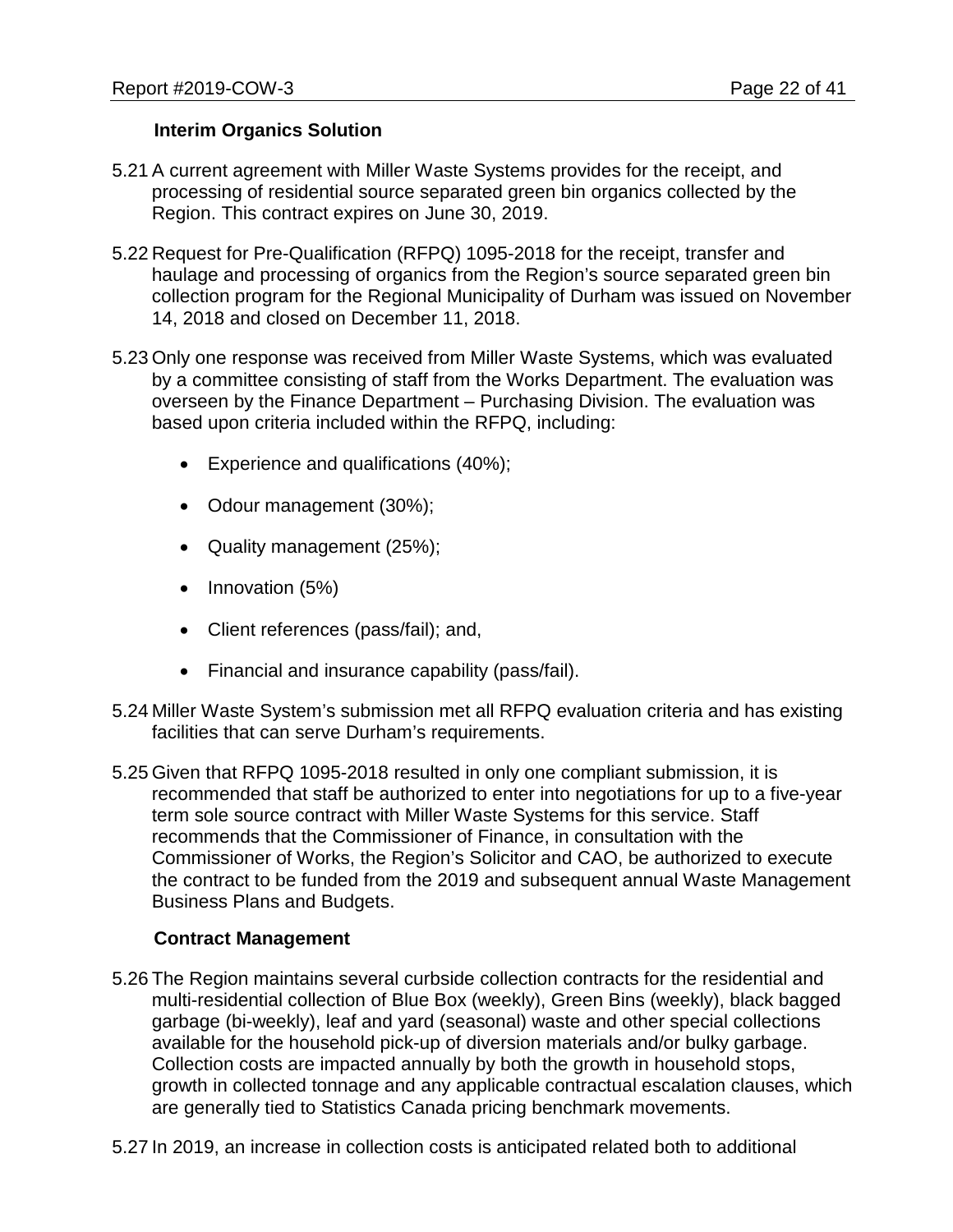collection stops due to household growth, increased waste tonnage, new contracts (i.e. green bin organics processing) and contractual adjustments related to inflationary benchmarks.

- 5.28 Most waste contracts utilize a proportion of the Consumer Price Index (CPI) for general inflationary adjustments which have, as demonstrated through Ontario CPI All-Items, increased an average 1.7 per cent since 2013. This price benchmark is estimated, based on data available to November 2018, to reach an annual average 2.3 per cent increase for 2018.
- 5.29 Contracts including truck haulage (e.g. collection or other diesel haulage fleets) may also include adjustments related to a proportion of the movement in the Diesel Fuel Benchmark. Figure 5 below demonstrates the relatively consistent general benchmark and significant diesel fuel price volatility over the previous five years.

# **Figure 5: Movement in Ontario Diesel Fuel and CPI Ontario Benchmarks (2013 to 2017 Actual and Estimated 2018)**



Source: Statistics Canada (2018 estimates are based on average year-to-date monthly data available at January 2, 2019).

.

5.30 Table 4 below demonstrates the historical and estimated 2018/19 growth in collection stops by local municipality, including 2013 to 2017 actuals, 2018 estimated and 2019 projected stops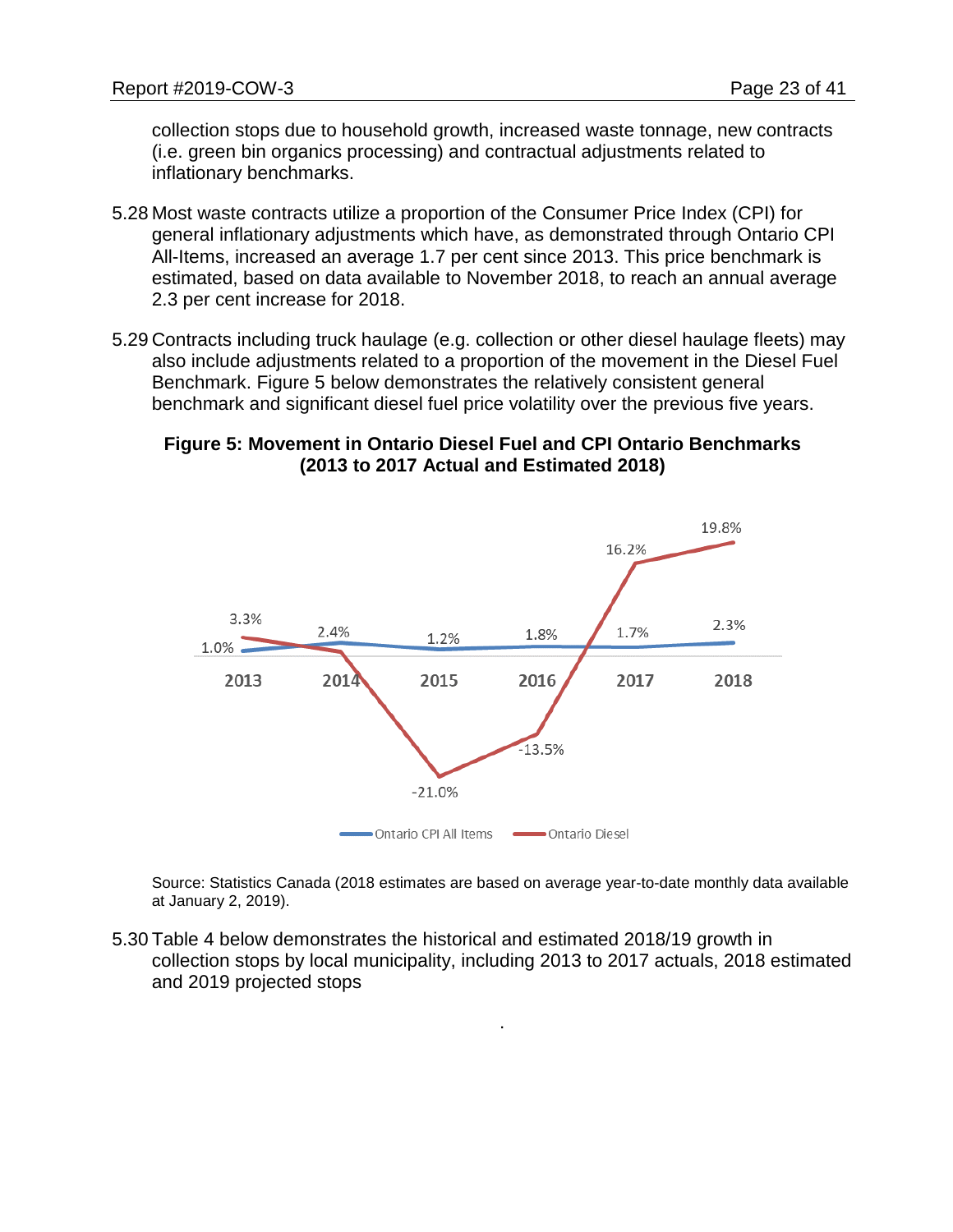|                   |         |         |         |         |         | <b>Estimated</b> | Projected |
|-------------------|---------|---------|---------|---------|---------|------------------|-----------|
|                   | 2013    | 2014    | 2015    | 2016    | 2017    | 2018             | 2019      |
| Ajax              | 33,640  | 34,229  | 34,774  | 35,370  | 36,605  | 36,946           | 37,300    |
| <b>Brock</b>      | 4,710   | 4,722   | 4,739   | 4,747   | 4,878   | 4,991            | 5,020     |
| <b>Clarington</b> | 29,678  | 30,218  | 30,751  | 31,443  | 32,545  | 32,871           | 33,210    |
| Oshawa            | 46,645  | 47,230  | 47,878  | 48,616  | 50,362  | 51,077           | 51,540    |
| Pickering         | 26,194  | 26,406  | 26,885  | 27,272  | 28,086  | 28,783           | 29,060    |
| Scugog            | 8,194   | 8,206   | 8,245   | 8,265   | 8,469   | 8,481            | 8,510     |
| Uxbridge          | 7,095   | 7,125   | 7,221   | 7,282   | 7,499   | 7,510            | 7,560     |
| Whitby            | 37,987  | 38,262  | 38,455  | 38,944  | 40,200  | 40,462           | 40,720    |
| <b>TOTAL</b>      | 194,143 | 196,398 | 198,948 | 201,939 | 208,644 | 211,121          | 212,920   |

#### **Table 4: Region of Durham Collection Stops (2013 to 2017 Actuals, 2018 Estimated and Preliminary 2019 Projection)**

## **Solid Waste Transfer and Haulage Services**

5.31 Waste collection vehicles bring curbside waste from the Region's eight local municipalities and deliver it to privately owned and operated transfer stations located in the Municipality of Clarington and the Town of Whitby, where waste materials are inspected, loaded into haulage trucks and taken to waste processing facilities and disposal sites.



**Figure 6: Durham Currently Contracted Waste Transfer Locations**

- 5.32 The cost for waste inspections, transfer and haulage is driven by weight and the related per tonne service fee, as well as contractual inflationary adjustments, as described above.
- 5.33 Regional inspection, transfer and haulage costs are included within the Solid Waste Management Operations Budget and are currently estimated to total approximately \$1.9 million projected for 2019, including costs to inspect and haul all residual garbage from the transfer stations to the DYEC facility.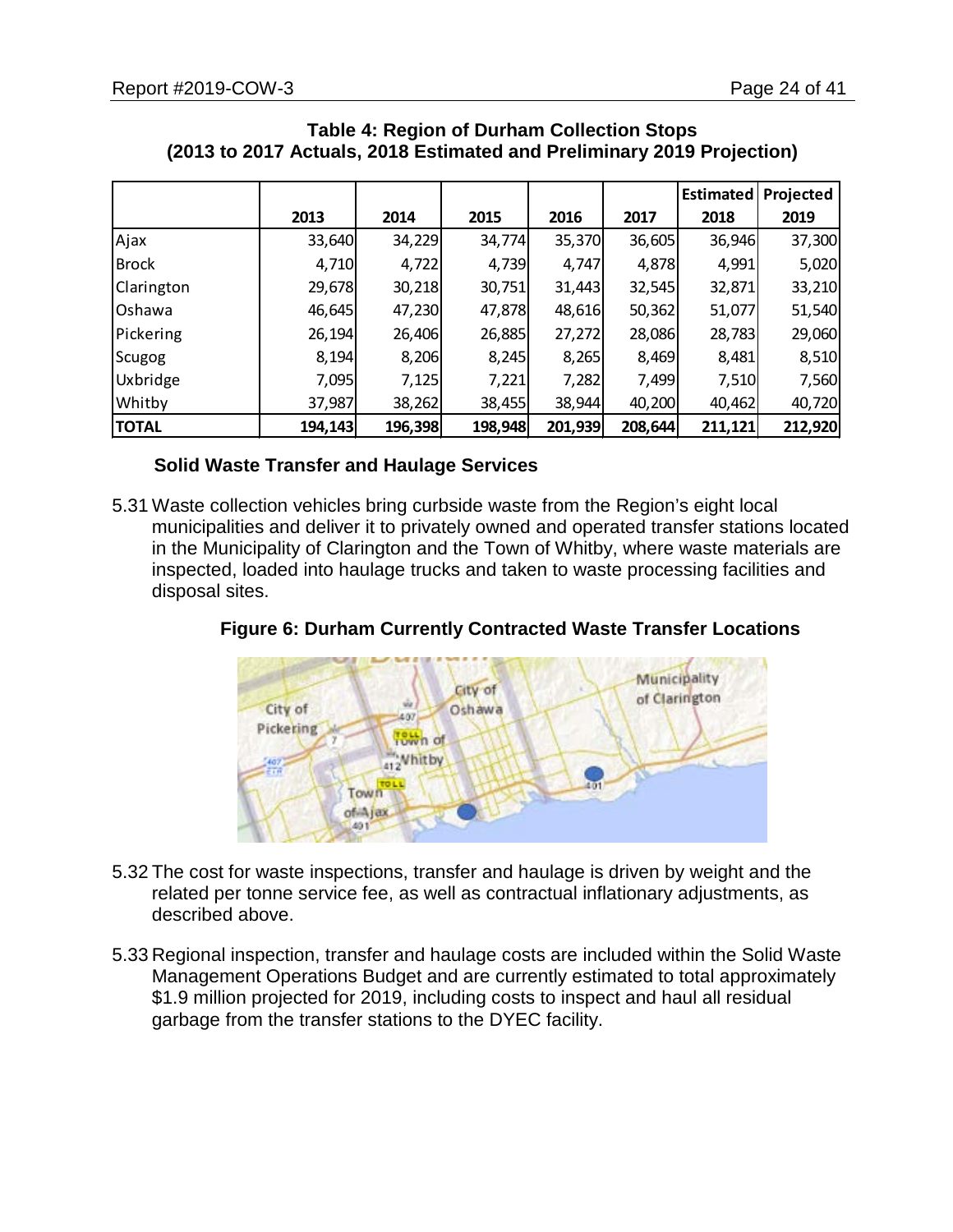# **Solid Waste Tonnages**

|                       |         |         |         |         |         | <b>Estimated</b> | Projected |
|-----------------------|---------|---------|---------|---------|---------|------------------|-----------|
|                       | 2013    | 2014    | 2015    | 2016    | 2017    | 2018             | 2019      |
| <b>Blue Box</b>       | 50,466  | 49,531  | 48,254  | 47,924  | 47,840  | 47,681           | 47,839    |
| Food Waste            | 27,487  | 27,007  | 26,796  | 27,611  | 28,319  | 28,021           | 28,161    |
| Yard Waste            | 25,268  | 32,123  | 27,554  | 24,728  | 25,084  | 25,732           | 26,117    |
| <b>Reuse Programs</b> | 6,364   | 6,284   | 7,194   | 10,814  | 6,839   | 6,442            | 6,770     |
| Garbage               | 109,641 | 110,417 | 110,498 | 107,887 | 115,271 | 114,390          | 115,357   |
| Garbage Blackstock    |         |         |         |         |         |                  | 1,300     |
| Garbage MRF           | 1,288   | 1,675   | 2,323   | 2,421   | 3,359   | 3,833            | 3,000     |
| <b>TOTAL</b>          | 220,514 | 227,037 | 222,619 | 221,385 | 226,712 | 226,099          | 228,544   |

# **Table 5: Regional Solid Waste Tonnages (2,4) (2013 to 2017 Actuals, 2018 Estimated and 2019 Projected)**

#### **Notes:**

- 1 The increased yard waste tonnages in 2014 were due to the 2013 ice storm clean-up. Yard waste also includes Christmas tree collections.
- 2 Although included in diversion rate calculations, the table above excludes backyard composting, grass cycling and other credits recognized by RPRA.
- 3 The garbage total includes garbage residue from the Region's Materials Recovery Facility (MRF) related to Blue Box processing as well as 1,300 tonnes of waste anticipated from the Blackstock landfill mining project in 2019.
- 4 Figures may not add due to rounding.

## **Waste Management Facilities**

- 5.34 Durham owns and operates three Waste Management Facilities (WMFs) in the City of Oshawa, and in the Townships of Scugog and Brock. These facilities allow for public drop-off of recyclables, garbage, construction and demolition waste, hazardous waste, waste electrical and electronic equipment, leaf and yard waste and tires.
- 5.35 The Oshawa WMF was originally built in the late 1960's and has exceeded its capacity. It was designed to accommodate a few hundred cars per day. Today, weekend use often exceeds 1,700 cars per day, creating traffic congestion and potentially unsafe operating conditions for users and staff. In the past, staff have managed growth by installing a second queuing lane for incoming traffic (although there is only one inbound weigh scale at this time), adding additional outbound weigh scales and modifying traffic flow patterns within the site. Further reconfiguration of the site and its operations is now imperative to improve safety and service, and to reduce congestion. Staff will propose, within the 2019 Business Plan and Budget, infrastructure improvements at the Oshawa Waste Management Facility, including preliminary cost estimates of up to \$100,000 for an additional inbound weigh scale.
- 5.36 Staff also recommend hiring a consultant to review and provide recommendations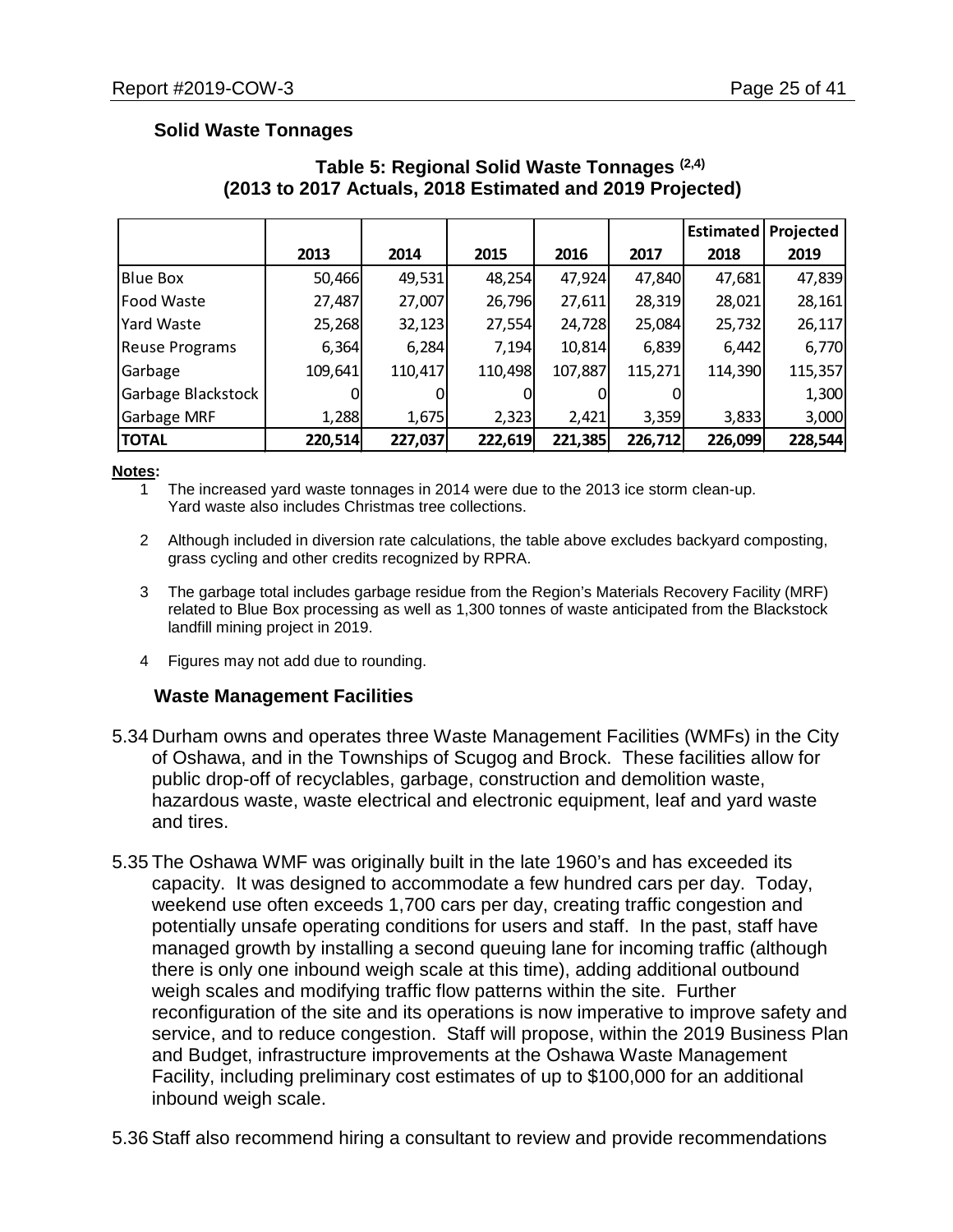for improved optimization of the Oshawa WMF, with \$60,000 in financing anticipated to be included in the 2019 Solid Waste Management Business Plan and Budget.

- 5.37 Notwithstanding the need to conduct an overall review of the Oshawa WMF, there is an immediate need to address the acceptance of construction related fill materials at all three WMF's. The WMF's have traditionally accepted fill materials such as bricks, stone, concrete, soil and asphalt and used it for fill on site. The facilities no longer require this material and it is not beneficial or efficient to process these noncombustible materials at the DYEC. It is no longer cost effective to provide a disposal service for this material.
- 5.38 In order to discourage the disposal and/or the mixing of loads brought to Regional WMF's, staff recommend that, effective July 1, 2019, that the tipping fee for any load containing fill materials be adjusted to \$250 per tonne from the current level of \$125 per tonne to manage the fill material received on a full cost recovery basis. The Region's Fees and Charges By-law, subject to Council approval will be adjusted accordingly, complimented by a promotion and education campaign to inform residents of this change and encourage the use of alternate local disposal options available for this material.

# **Rationalization of Waste Collection Services**

- 5.39 In June 2018, Council gave direction for staff to initiate a process in 2019 to review the opportunity to improve source separation at Regional Facilities and, where practical, to consolidate all waste management services at the Regional level to ensure the recycling and other waste diversion services provided at these locations are consistent with the residential waste management programs.
- 5.40 Council also directed staff to engage with local municipal staff to investigate potential savings for transitioning waste services at local municipal facilities to the full suite of the Regional waste management program services on a full cost recovery basis and to report back to Regional Council with findings and recommendations.
- 5.41 Staff will identify the potential opportunities for financial and environmental benefits through the examination of potential operational efficiencies for the recycling and marketing of materials.
- 5.42 With Council direction, staff are also prepared to examine potential efficiencies and financial savings associated with the Region providing all waste collection services to all of the local municipalities.

## **Clarington Municipal Hazardous and Special Waste (MHSW) Facility**

- 5.43 The Host Community Agreement with the Municipality of Clarington related to the construction of the DYEC includes a provision that requires the Region to implement a Regional MHSW facility in the Municipality of Clarington. The former police station in Bowmanville was selected as the preferred location and the detailed design phase was completed in 2018.
- 5.44 To optimize the available space in the facility, the design includes office areas for the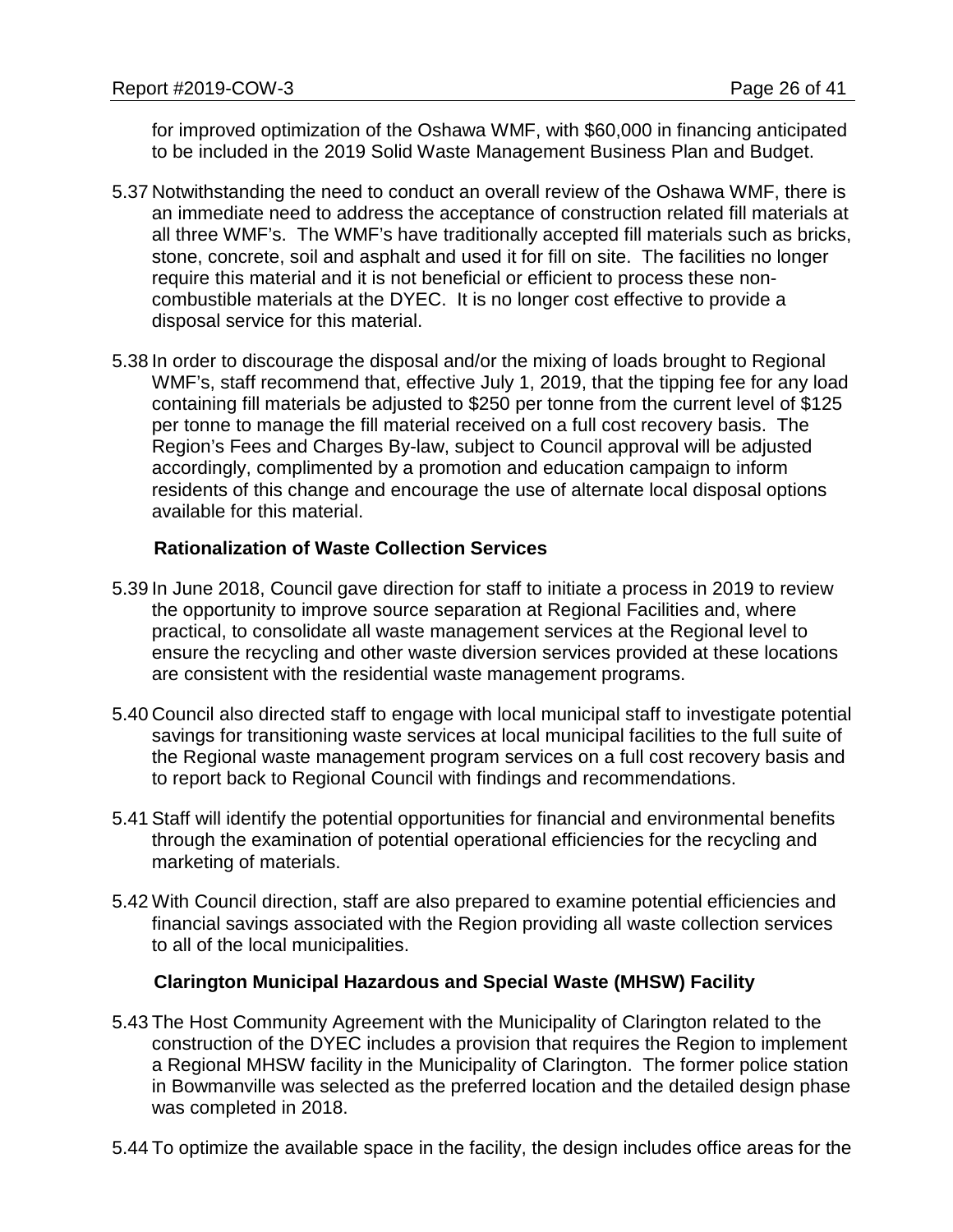Waste Management Call Centre and for Waste Management By-law officers on the upper floor with the lower floor accommodating the MHSW facility.

5.45 Construction of grading and drainage improvements to the site commenced in November 2018 ahead of the interior renovation phase to the main building. The tender has been awarded and construction work will be completed for the facility opening in 2019.

#### **Perpetual Care of Landfills**

#### **Environmental Studies - Landfill Remediation Programs**

- 5.46 Landfills are a major contributor of greenhouse gases into the atmosphere. In a typical landfill, microorganisms degrade organic waste in an oxygen-free environment creating methane. Without any methane capture controls, the gases are vented into the atmosphere. This process is called anaerobic degradation. Gas emissions can continue at a landfill for up to 100 years depending on the organic content of the waste.
- 5.47 The production of methane in landfills can be corrected through Aerobic Landfill Bioreactor technology which involves the controlled injection of air into the landfill to convert existing methane producing waste processes (anaerobic degradation) into non-methane producing waste (aerobic degradation). Research into this technology indicates the potential for waste to be biologically stabilized in four years thereby decreasing the environmental impacts by reducing greenhouse gas emissions and controlling leachate production.
- 5.48 Aerobic Landfill Bioreactor technology can also reduce the risks and management costs associated with landfill leachate. Furthermore, once all the organic material in a landfill is stabilized, the volume of the landfill waste decreases significantly. This volume reduction can make future landfill mining operations more affordable at the Region's landfill sites. It will also allow for the potential reuse of the landfill space for other purposes.
- 5.49 Site-specific evaluations will be considered to investigate potential use of aerobic and anaerobic landfill bioreactor technology at selected Region landfill sites.

## **Scott Landfill Mining Project**

- 5.50 The Scott landfill site is located on the west side of 6th Concession Road, south of Regional Road 13, in the Township of Uxbridge. The site is 2.55 hectares and was in operation from 1974 to 1995. Subject to approvals, a Site Remediation plan will be developed in 2019 in support of an ECA amendment application to commence the mining project. Waste excavation and screening would be scheduled for 2020. Waste will be excavated and screened for transport to the DYEC for processing.
- 5.51 Funding of up to \$25,000 for consulting services to implement a site remediation plan for the Scott landfill located in the Township of Uxbridge will be considered in the proposed 2019 Solid Waste Management Business Plan and Budget. The scope of the work is anticipated to include a preliminary subsurface investigation,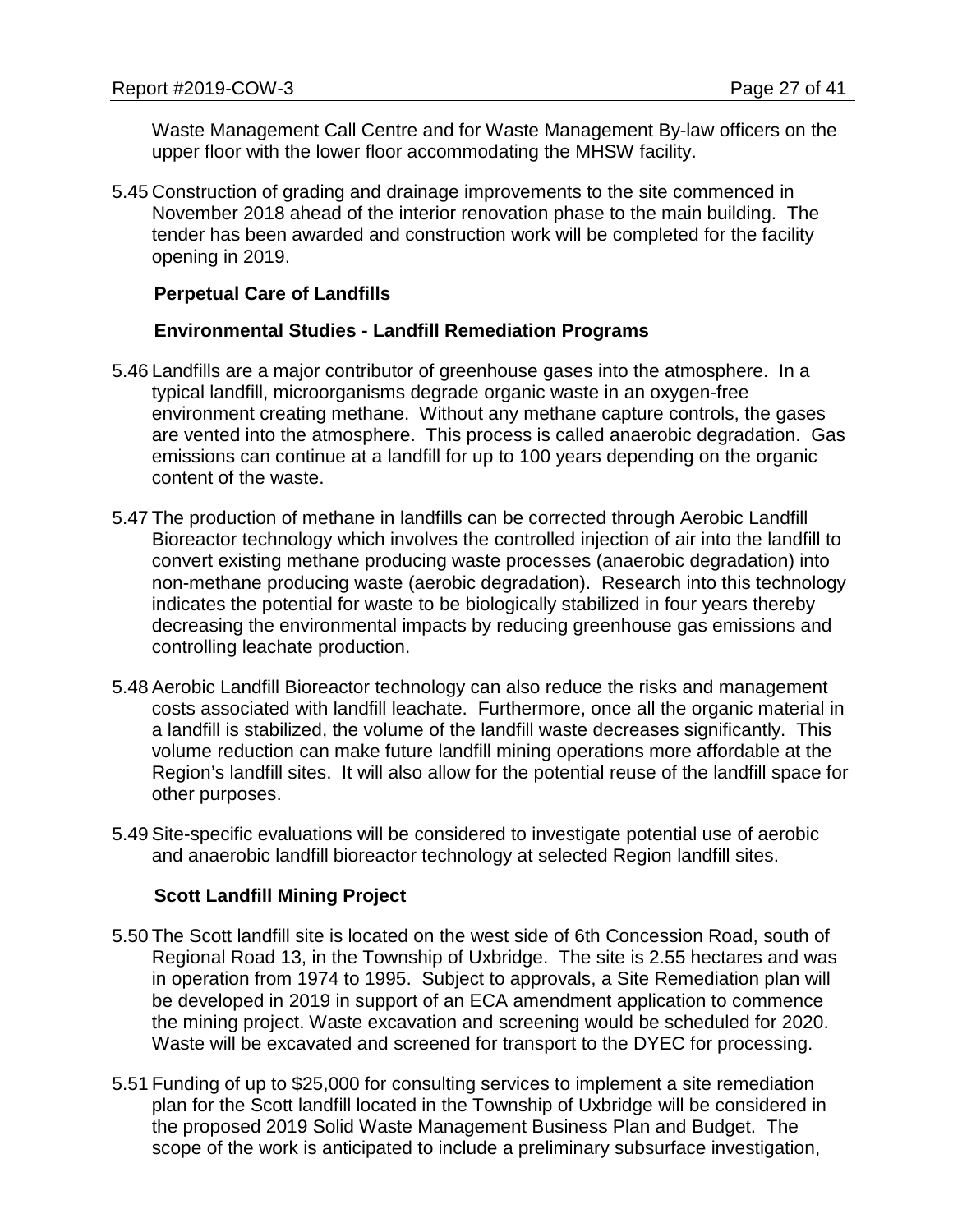preparation of the site remediation plan, contract tendering support, construction monitoring, and a construction summary report. The plan will be informed by the landfill mining project completed at the Blackstock site and will include an updated project budget estimate for inclusion in the 2020 Solid Waste Management Business Plan and Budget.

# **Landfill Project Updates**

Blackstock Landfill Mining Project

- This project involves the excavation, screening, and transportation of waste from the landfill to the DYEC for processing. Recovered metals are being removed for recycling. The separated soil will be used for regrading and the site will be covered with natural vegetation.
- Excavation of waste began in October of 2018 and is scheduled to be completed within 18 weeks of its commencement. The monitoring wells removed during excavation will be re-installed and a report outlining the mining activity will be included in the annual groundwater and surface water report for the MECP on June 30th, 2019. As per the ECA, the Region may request changes to the annual monitoring program to reflect the site's transition to a greenfield site. Regional staff will also complete a report in 2019 to Regional Council and to the Federation of Canadian Municipalities Green Municipal Fund (GMF) at the conclusion of the pilot. GMF has approved \$350,000 of grant funding for the pilot, subject to pilot completion and verification of costs and the reporting of pilot results, including environmental benefits.

## Oshawa Landfill

- In December 2013, CH2M-Hill completed a Post Closure Care Plan for the Oshawa Landfill that includes updated monitoring and maintenance programs. This plan recommended an evolutionary approach to site maintenance activities that starts with low cost bio-remediation options before moving onto more expensive engineering solutions as necessary. Site issues include slope stability along the Oshawa Creek, buffer land acquisition requirements, maintenance of the landfill cover and the addition of more groundwater monitoring stations.
- A remediation project to address the slope stability issue and iron staining was completed in 2015. This project involved re-grading, creating a filter bed for the groundwater, stream diversion and installation of a compost system to stabilize the slope and provide a vegetative medium. To date, the results have been positive. In 2016, Palmer Environmental was retained to conduct a geomorphology study of the surrounding Oshawa Creek and its tributaries. This study identified and prioritized the seep and erosion areas for remediation. Three of the five high priority areas were remediated in 2018, with some of the areas utilizing the Filtrexx compost system that was successfully used in a remediation project in 2015.
- Regional staff have continued discussions with both the City of Oshawa and Scouts Canada to investigate potential land acquisitions along the northern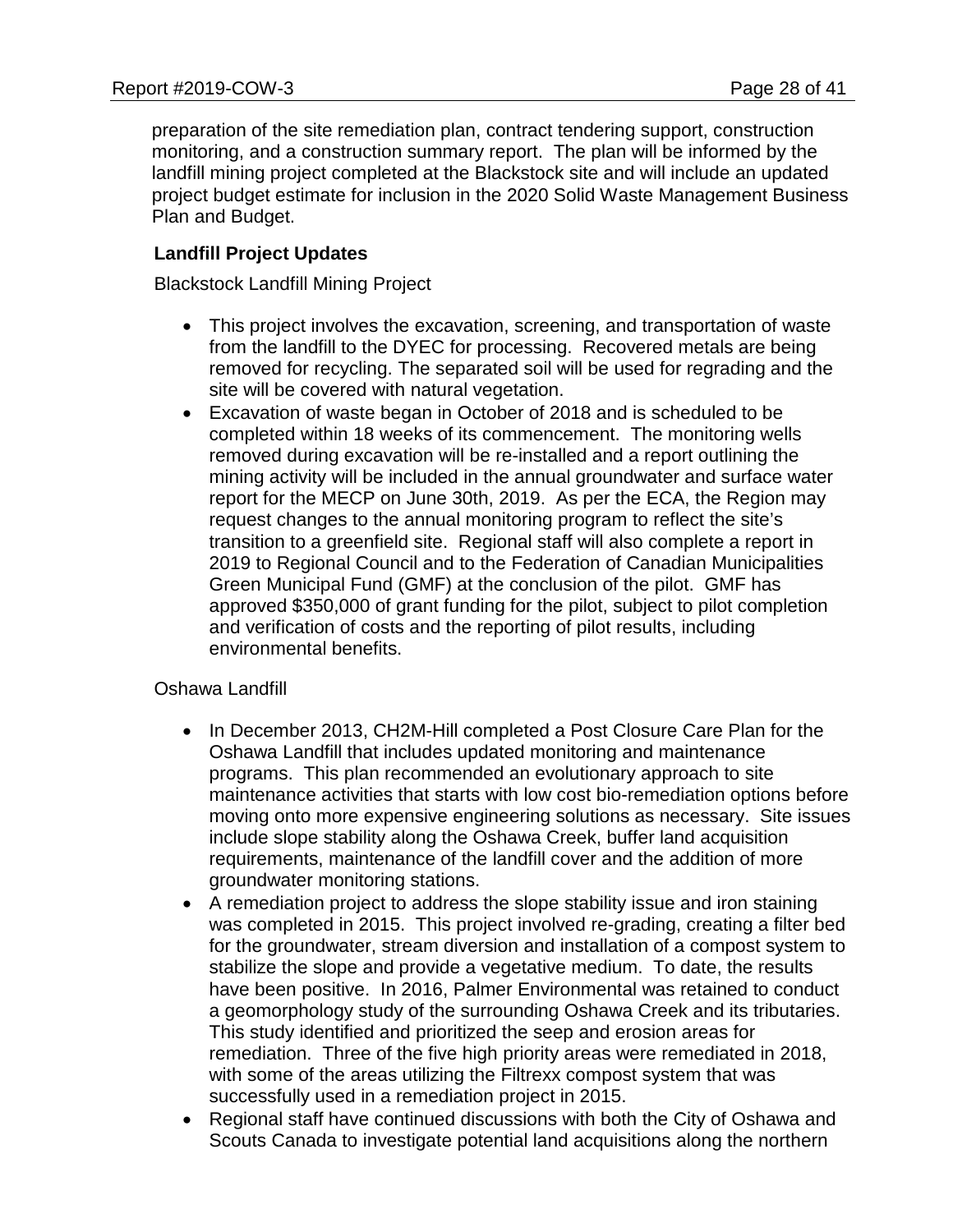boundary of the site (Camp Samac), and City of Oshawa lands to the west. Both the Region and Oshawa Councils have agreed to the transfer of the Oshawa property to the west of the site. Discussions continue with Scouts Canada.

- Capital funds totalling \$1.5 million for the implementation of activities related to the issues identified above were approved in prior years' business plans and budgets.
- In 2017 Malroz Engineering completed a post closure landfill analysis report. The report identified design options that would best suit the Oshawa site. The overall concepts will be implemented within 10 years, but public consultations could begin in the next two to three years.

## Scugog Landfill

- In 2018 staff worked with Kawartha Conservation Authority and Sir Sandford Fleming college – Ecosystem Management students to develop a long-term use for this former landfill site. Four groups of students prepared business cases which presented ideas on creating improved habitat for wildlife and how to provide nesting habitat for waterfowl that utilize the adjacent sewage lagoons. Both the landfill and Nonquon water pollution control plant participated in the TD Tree Days. Volunteers planted trees and shrubs on these properties. Species were chosen based on the recommendations given by the students. Two test plots were used on the top of the landfill to evaluate the survival rates to see what species are best suited to this unique environment.
- The survival rate of these tree and plant species will be monitored to determine the next phase of the final closure of the Scugog landfill.

## **Promotion and Education Plan**

- 5.52 Promotion and Education (P&E) have proven to be an effective way of enhancing waste program participation and fostering a culture that embraces the principles of reduce, reuse, recycle and resource recovery. It is recognized that changing waste handling behaviour requires regular messaging, innovative delivery methods and incentives. The expectations for results must be measured over several years.
- 5.53 P&E is also critical for addressing contamination in both the green bin and blue box programs. As demonstrated in a past program with the green bin within one year the Region was able to reduce plastic contamination from 20 per cent to five per cent.
- 5.54 As illustrated by the many years of P&E programs focused on the curbside Blue Box recycling, the Region has achieved a 90 per cent participation rate and a 91.4 per cent capture rate. It is accepted that changing attitudes and behaviour requires long-term strategies and efforts to foster greater waste reduction and improve recovery.
- 5.55 The Region is facing the challenge of providing services to a growing and diversifying population. This creates a situation where the disposal capacity cannot keep up with the Region's waste management needs. Therefore, efforts must be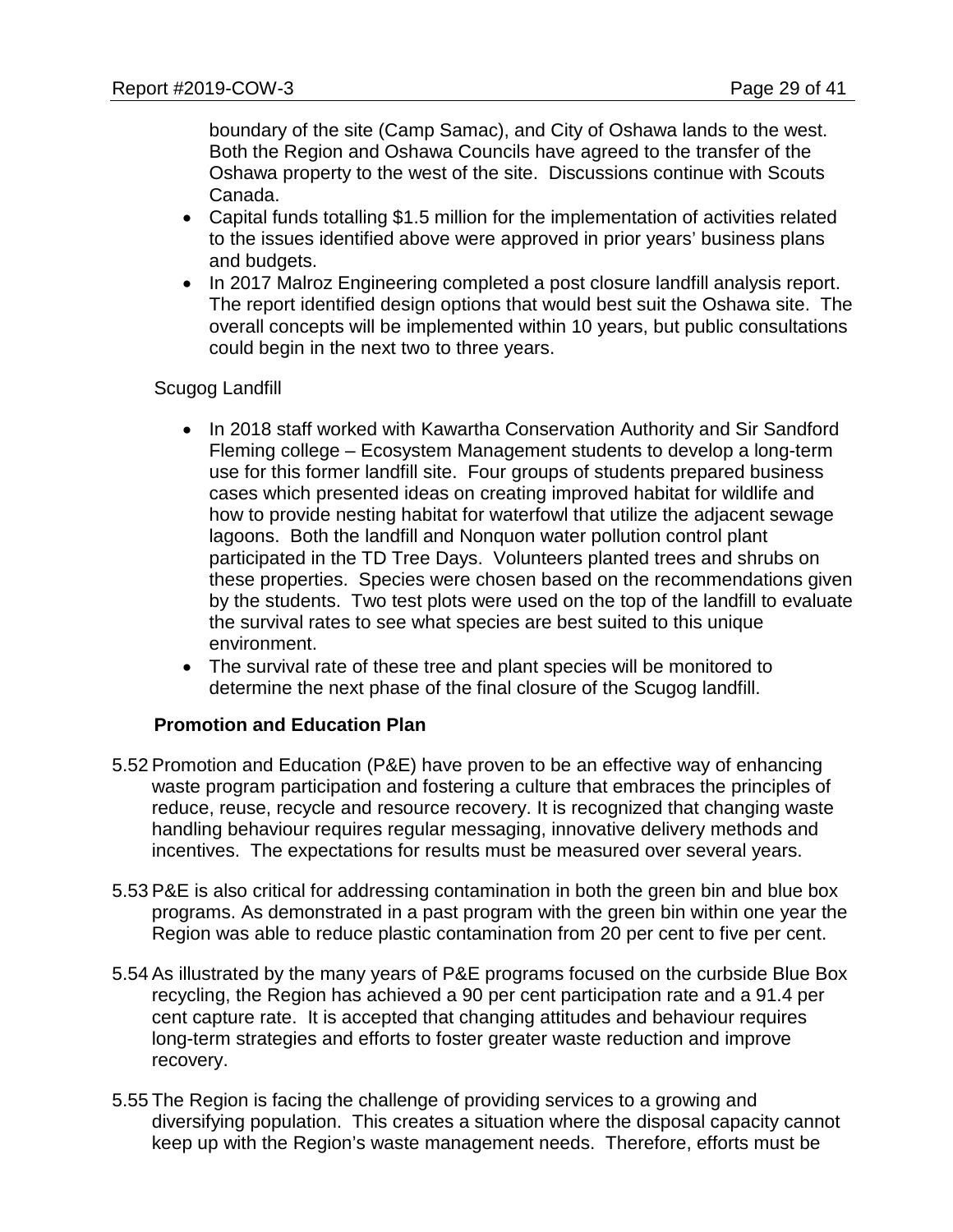redirected to reduce the amount of waste generated and increase our diversion from disposal.

- 5.56 To decrease the organic waste generation rates, the 2019 P&E program will be focused on changing behavior to reduce food waste generated by residents through messaging related to food waste prevention and improve green bin awareness and use by:
	- a. Maximizing the value of food waste managing food waste as a resource;
	- b. Debunking the myths or misconceptions around the green bin odours, animals, inconvenience; and,
	- c. Reducing Barriers Highlight tips to reduce common green bin issues fruit fly prevention, bag breakage, etc.
- 5.57 The P&E efforts will also be focused on the need to increase the diversion of organics. It is estimated that the Region's curbside participation rate in the Green Bin program is approximately 60 per cent and the recent audits confirm that the garbage bag contains in excess of 30 per cent organics which could be diverted.
- 5.58 To achieve these goals the P&E program must incorporate a new messaging plan that will engage residents with consistent information across multiple platforms. The results of these new and refocused efforts will be realized over the coming years and will include new strategies to deliver the messaging.
- 5.59 Durham Region will be challenged in 2019 to achieve the goals set out by previous Council direction and new provincial legislation.

#### **Multi-Residential Waste Collection and Diversion**

- 5.60 In 2018, the Region provided waste management services to 398 multi-residential properties which encompass 25,064 dwelling units. Multi-residential waste and recycling collection services are provided under three contracts. In 2019, the contract for the multi-residential recycling collection for Ajax, Pickering, Oshawa and Whitby will be tendered.
- 5.61 The Region has expanded multi-residential programs to include Waste Electrical and Electronic Equipment collection in partnership with Ontario Electronic Stewardship at 72 properties. Used batteries are collected, in partnership with Raw Materials Inc. in 103 properties, and Diabetes Canada began operating its Clothesline© Program in 2017 with service now at 19 properties. Staff continually review properties and are expanding these specialized collection programs on a property by property basis to buildings that have the space and infrastructure required to ensure successful programs.
- 5.62 Like the curbside Blue Box program, Durham offers a dual stream recycling program to its multi-residential sector. Multi-residential recycling is collected using 120 litre (95-gallon) recycling carts which are specifically labeled to instruct residents to separate their materials into paper fibre materials and containers. Although residents are actively encouraged to sort their materials into the appropriate carts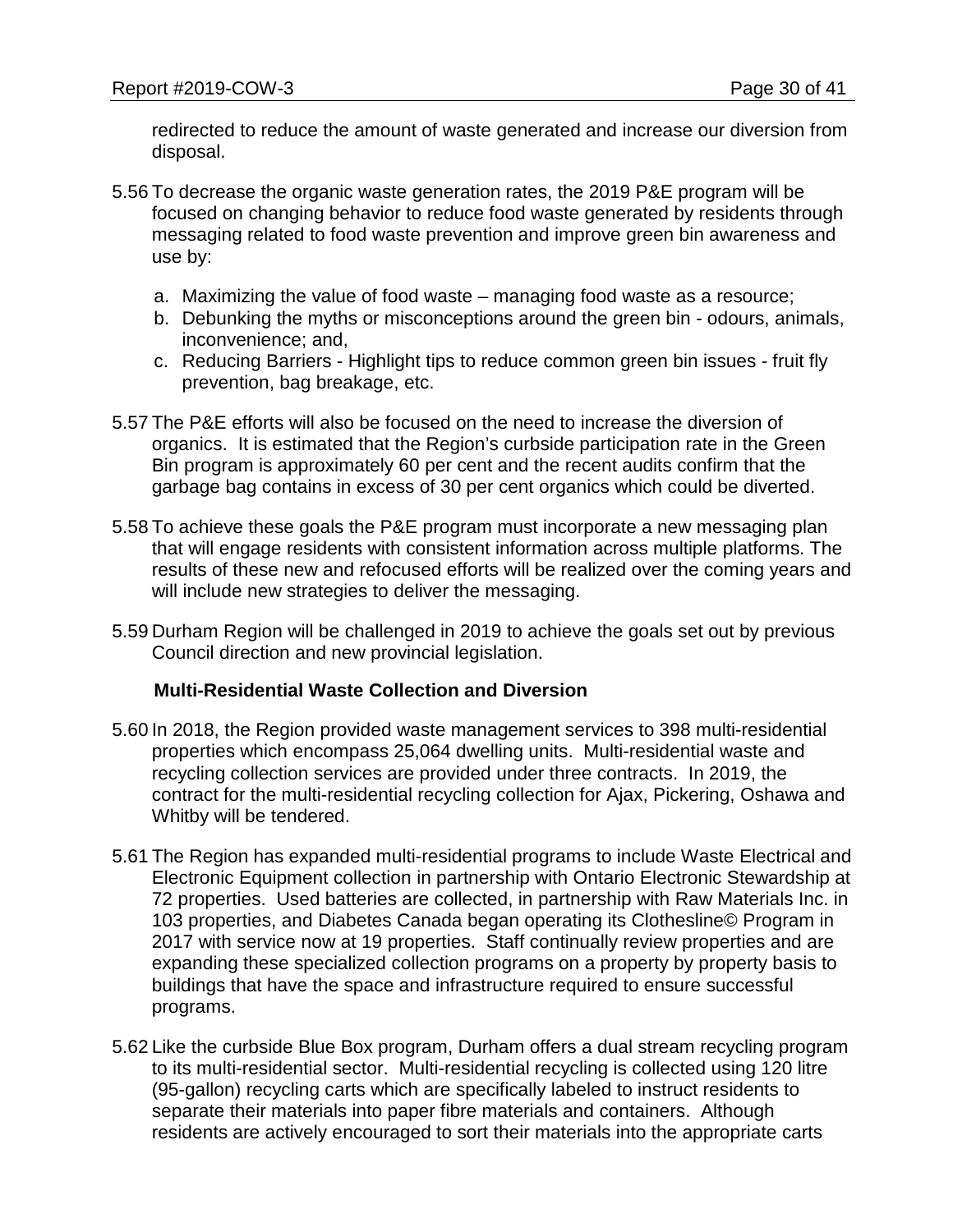through ongoing education and promotion initiatives, contamination is an ongoing issue and difficult to control. ln 2019, staff will propose a pilot to test the impact of using specially coloured lids on recycling carts to clearly differentiate "Containers" carts from "Fibers" carts as a method to decrease recycling contamination.

## **6. Legislation**

# **Regulatory Uncertainty**

6.1 The newly elected Progressive Conservative government campaigned on a platform of reducing electricity prices, eliminating the Ontario cap and trade system, and cutting regulations and tax rates to help support business growth. The protection of the environment continues to be a major issue facing legislators and the new provincial government has announced that consultations and new provincial environmental policies and regulation are forthcoming to address climate change policy and the protection of the environment and human health. However, beyond the cancellation of the Ontario cap and trade system, it remains unclear how the priorities of the new government will impact Durham's integrated waste management system and the EPR framework.

# **Carbon Pricing**

6.2 The *Climate Change Mitigation and Low Carbon Economy Act* was passed in 2016 and established a cap and trade carbon reduction system for Ontario. The Durham York Energy Centre (DYEC) was a regulated carbon emitter under this Act and complied with all regulatory obligations. The Cap and Trade program was cancelled as one of the first actions by the newly elected Ontario government. The cancellation of cap and trade removes a potential financial obligation to purchase carbon allowances in the future. However, the *Cap and Trade Cancellation Act* requires the government to develop a new climate change action plan that could impact the DYEC.

## **Climate Change**

- 6.3 Municipal solid waste management programs are key contributors to achieving a low carbon society, by diverting materials out of the residual solid waste stream for reuse, recycling and composting. Re-using and recycling materials is far less energy and carbon-intensive than the production of comparable materials from virgin sources.
- 6.4 In addition, a key consideration for the long-term organic management plan is to increase the diversion of organics and consider opportunities for energy and resource recovery from organics to further offset waste emissions and/or create environmental offsets.
- 6.5 In terms of climate adaptation and risk management, the solid waste environmental studies program is responsible for the monitoring, inspection, and remediation of Regional landfill sites, including consultations with the public and ensuring environmental protection and regulatory compliance. Climate adaptation-related activities include: inspections; monitoring and reporting; well-water testing; and,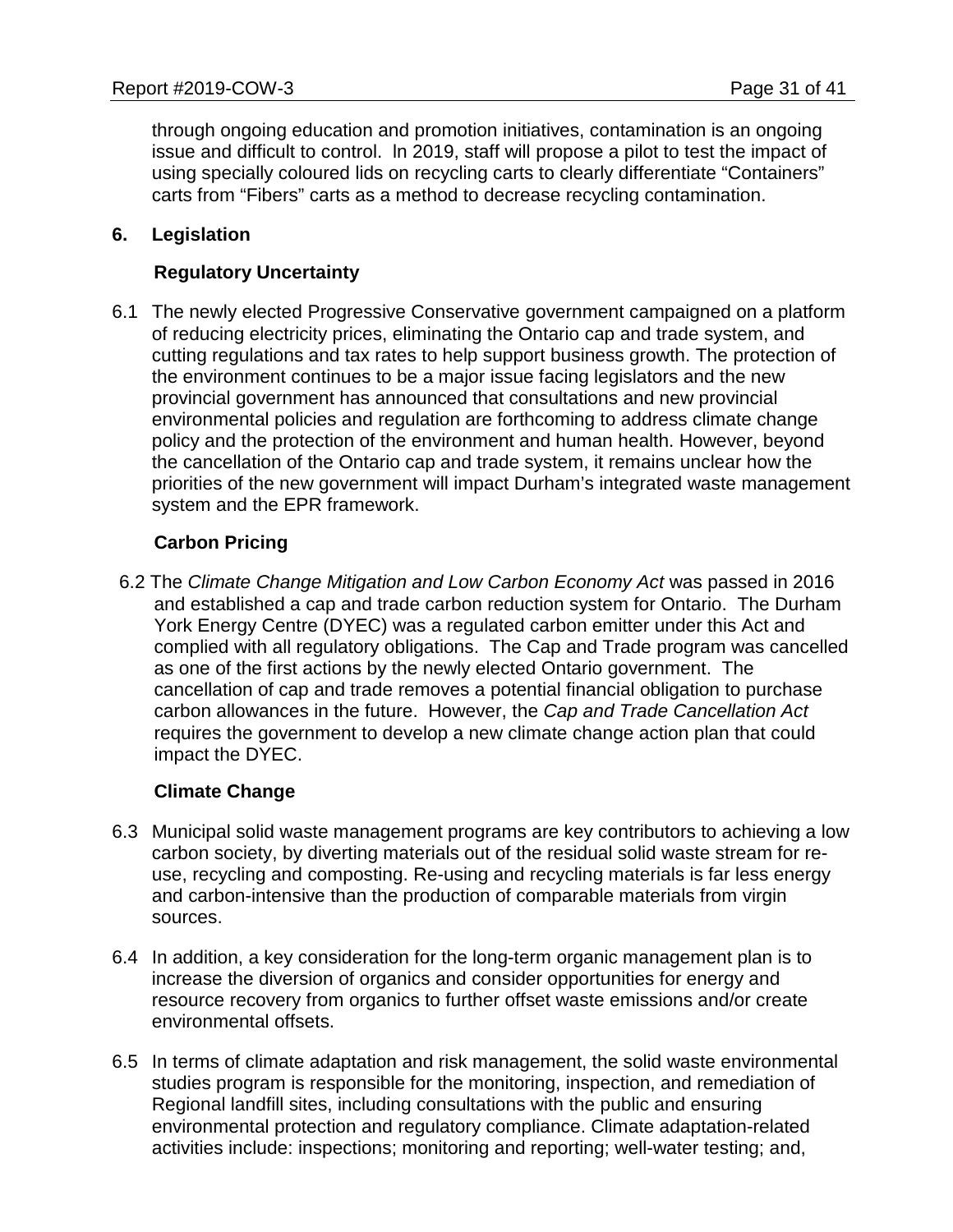repairs or improvements to protect ground water resources, including preventing rainfall infiltration and preventing leachate springs from forming around landfills.

6.6 As noted herein, the Region is also completing investigations of alternative options for the remediation and rehabilitation of landfills, including the Blackstock landfill mining pilot, which is expected to be completed in 2019 and may provide a sustainable option for other Regional landfills to reduce methane emissions and reduce the risk of leachate migration during extreme precipitation events.

#### **Extended Producer Responsibility Programs**

- 6.7 In 2016, the Province of Ontario approved the *Resource Recovery and Circular Economy Act* (RRCEA) establishing the framework for extended producer responsibility (EPR) in Ontario. This is the most significant change to the waste management industry in Ontario since the introduction of the blue box. The first of many transition years commenced in 2018 as regulatory and action plan proposals were developed for public consultation. The transition to full EPR in Ontario is continuing. However, it is not yet known when the new government will implement regulations for full blue box EPR or how they may change the Resource Recovery and Circular Economy Act (RRCEA).
- 6.8 The used tire regulation under the RRCEA was passed in April 2018 and comes into effect on January 1, 2019. The regulation establishes mandatory and enforceable tire collection and management targets for producers. Work is underway to transition to the new regulation under the oversight of the Resource Productivity and Recovery Authority.
- 6.9 The previous Ontario Government issued the following timelines to achieving a waste free Ontario (Source: "Strategy for a Waste Free Ontario" (Feb 2017), pages 11 and 12). It is staff's understanding that the current government is pursing similar timelines.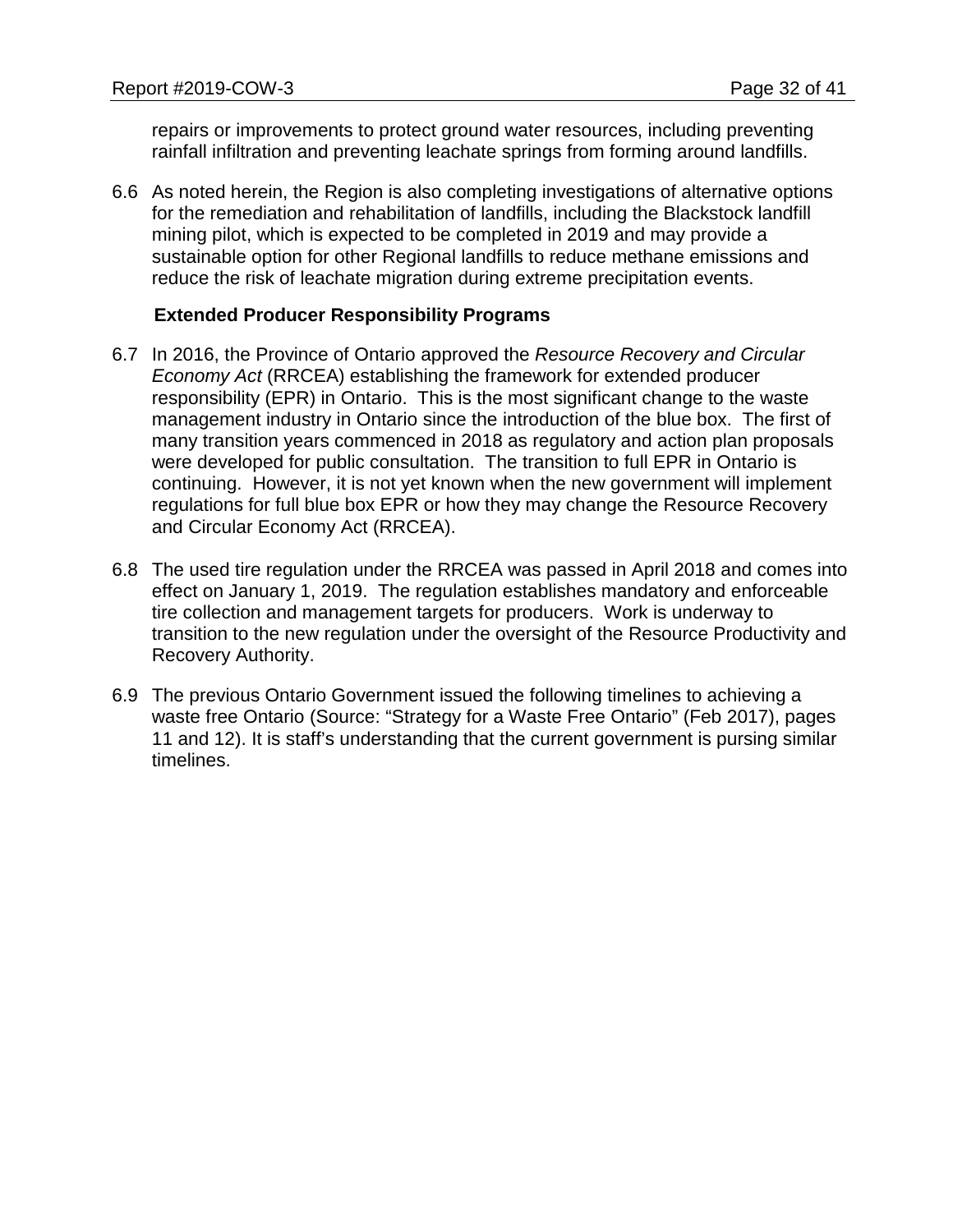

**Figure 6: Provincial Timelines for Achieving a Waste Free Ontario**

**Source:** "Strategy for a Waste Free Ontario" (February 2017). Government of Ontario.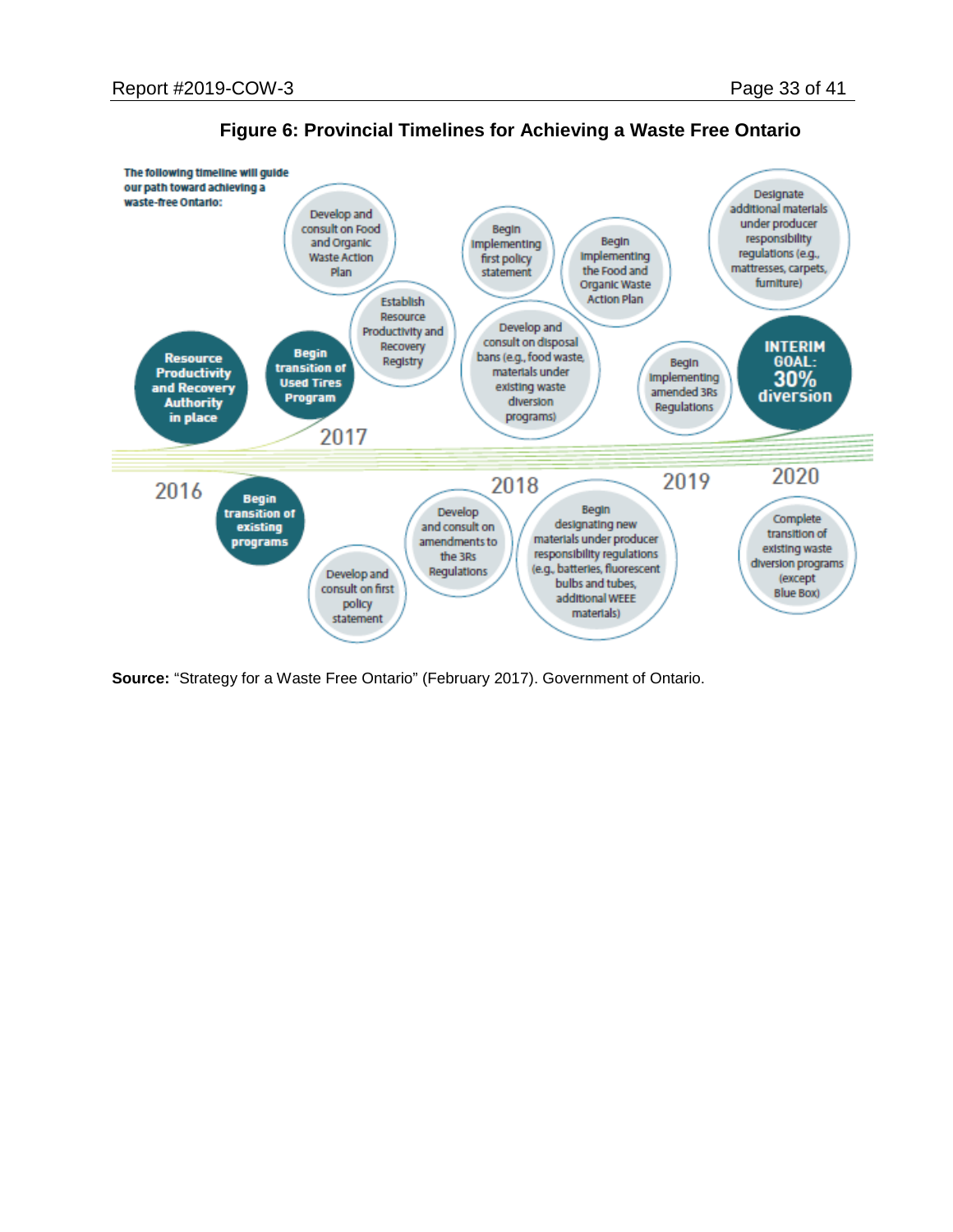

**Source:** "Strategy for a Waste Free Ontario" (February 2017). Government of Ontario.

- 6.10 In the spring of 2018, the Minister of Environment, Conservation and Parks issued wind-up letters for the Waste Electronics and Electrical Equipment (WEEE) program and the Municipal Hazardous and Special Waste (MHSW) program.
- 6.11 Current collection programs for these materials are to be wound up by June 30, 2020 and December 31, 2020 respectively and replaced by new regulations that take effect immediately following the wind-up date. Consultations on the wind-up plans are expected in 2019 and draft regulations to govern the new full EPR programs should be posted for public comment as well. At this time there is no indication that the process for these programs will be changed under the leadership of the new Ministry of Environment, Conservation and Parks.

#### **Blue Box Transition**

6.12 In 2017, the Minister of Environment, Conservation and Parks issued direction to Stewardship Ontario and the RRPA to develop an amended Blue Box Program Plan as an interim step to full EPR for the blue box by 2023. The interim step was to provide for a gradual transition of responsibility for blue box collection and processing to producers from municipalities. Due to numerous concerns with the plan, including extending for several years beyond the 2023 final transition date, the draft amended Blue Box Program Plan was not submitted for approval and implementation.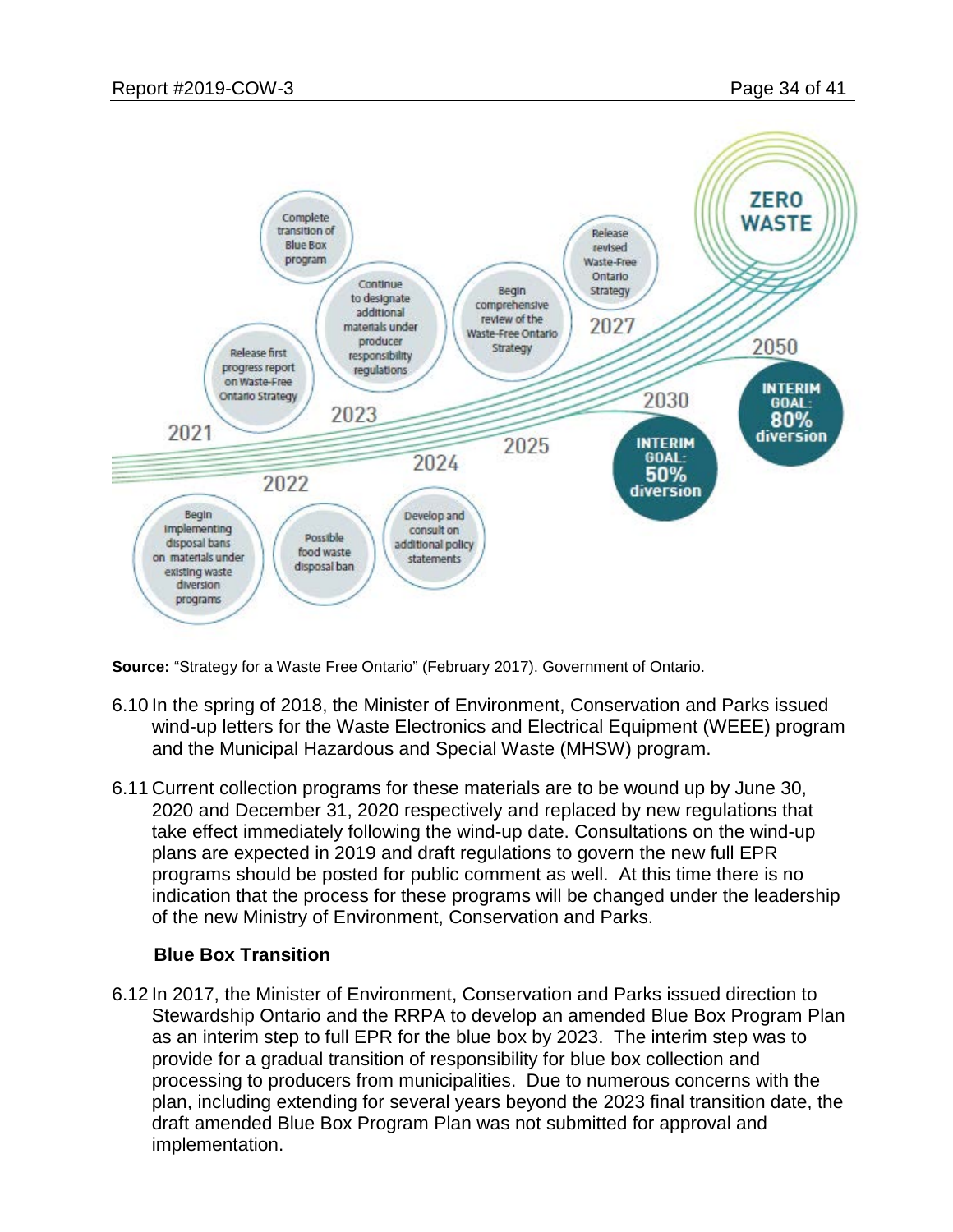6.13 Future transition discussions were made more difficult with the significant changes in the recycling markets in 2018. The most significant change was China implementing its National Sword Policy in January 2018 which banned the import of most plastics and placed strict contamination limits on imports of paper for recycling. Since China was the recycler for most plastic material globally, this action has caused significant disruption to the international recycling market. Impacts on Durham are mitigated by its two-stream curbside recycling system which keeps the materials clean and relatively free of contamination, and recent investments to improve the performance of the Region's MRF. Despite the cleaner recycling collection program and the improvements to its MRF, Durham is still receiving significantly less revenue for its recycling commodities and this situation is expected to continue into the near future. Staff is investigating and will report further on additional operational and technical improvements to improve Durham's recycling material quality.

# **Anaerobic Digestion – Long-term Organics Management Strategy**

- 6.14 Ontario's Food and Organic Waste Framework (Framework) under the Climate Change Action Plan was finalized in April 2018. Food and organic waste diversion are identified globally as a key area for improvement to mitigate climate change. Enhanced organics diversion initiatives will move Ontario toward a circular economy and help to minimize greenhouse gas emissions from its waste management activities. The Framework identifies a 70 per cent organics diversion target for larger municipalities like Durham to be met by 2023. Meeting this target will require Durham to implement enhanced diversion techniques to remove organics from the disposal stream, including addressing multi-residential organic waste.
- 6.15 However, since the Framework was developed under the requirements of the *Climate Change Mitigation and Low-Carbon Economy Act* and is part of the previous government's Climate Change Action Plan, the future implementation of the Framework is unknown. In the absence of clear provincial direction, Durham Region is continuing plans to meet the 2023 diversion targets. Meeting the targets requires extended implementation timeframes for infrastructure development. Regardless, meeting the 2023 diversion targets for organics is also critical for Durham to manage its DYEC processing capacity mentioned earlier in this report and is consistent with the Region's current 70 per cent diversion target set in 2010.

## **DYEC Ambient Air Monitoring**

- 6.16 In 2018, the MECP passed new air standards for sulphur dioxide  $(SO<sub>2</sub>)$ . Along with new stack emission standards, the ambient air quality criteria were also lowered significantly. The change corresponds to the changes made to the  $SO<sub>2</sub>$  Canadian Ambient Air Quality Standards at the federal level and are intended to apply to large geographic areas that form a single air shed. While the DYEC stack tests and continuous emissions monitoring are consistently below the regulatory limits, it is very likely that the ambient air monitoring stations operated by the Region will show exceedances for SO<sub>2</sub> due to various activities in the surrounding area when the new standards take effect in 2020 (Federal) and 2023 (Ontario).
- 6.17 In addition to the new standards for  $SO<sub>2</sub>$ , lower standards have also been proposed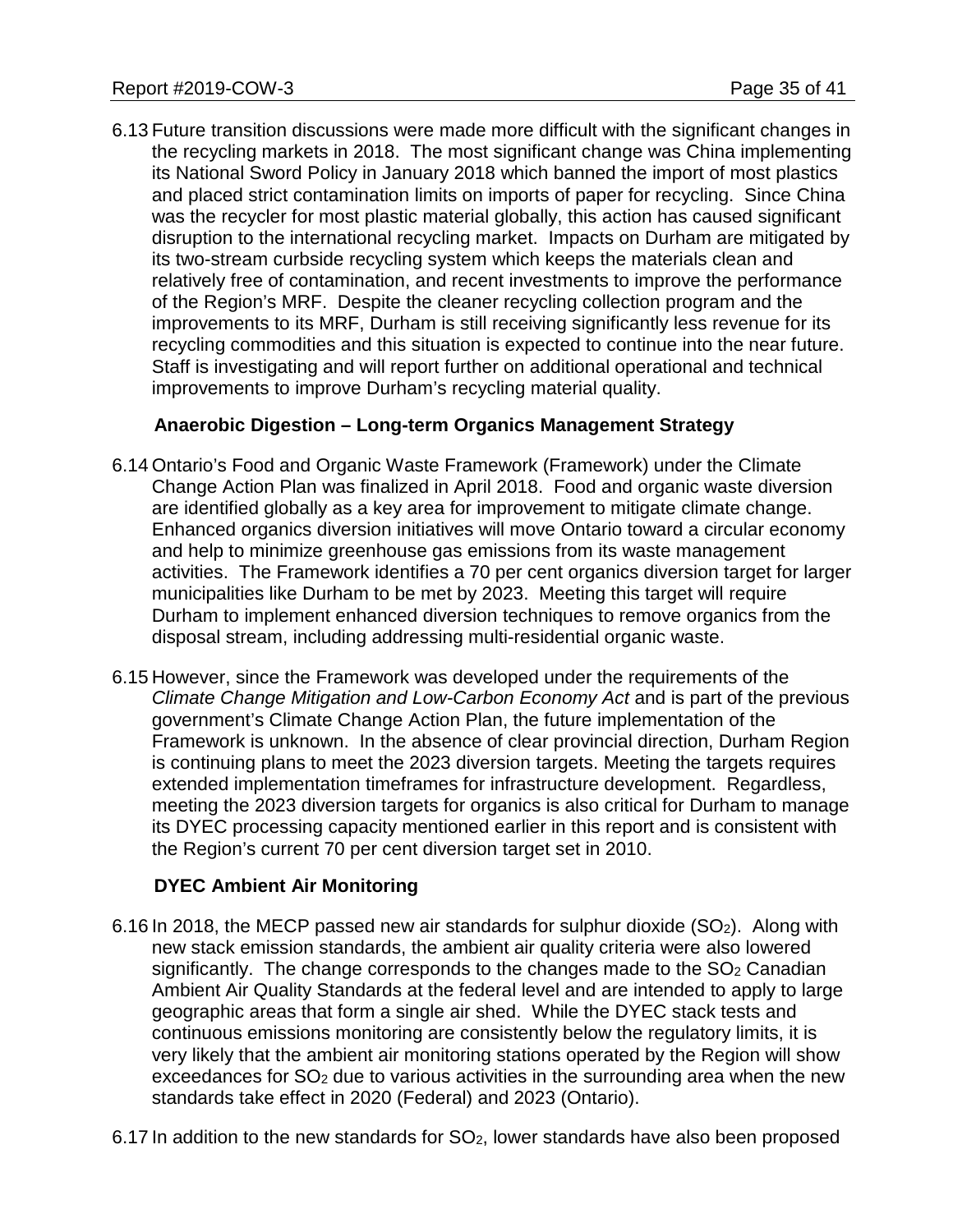for nitrogen dioxide  $(NO<sub>2</sub>)$ . These standards have not yet been finalized but again will likely result in exceedances at the ambient air monitoring stations operated by the Region near the DYEC. While not directly attributable to the DYEC, exceedances at the ambient air monitoring stations require staff and consultant time to investigate and report. This situation will continue as ambient air quality standards are lowered.

# **7. Financial and Risk Implications**

- 7.1 Since 2001, when the Region's diversion rate was below 30 per cent and the Regional solid waste management property tax expenditure was less than \$20 million, there has been a strong correlation between the solid waste management property tax expenditure and achievement of higher diversion rates.
- 7.2 The most significant increase in costs occurred when collection responsibilities were uploaded from the six local area municipalities and curbside diversion collection programs were significantly expanded to increase diversion, including most notably the addition of the Region-wide curbside Green Bin program and expansions to the Blue Box program to accept greater material volumes and increase the types of materials accepted.
- 7.3 By 2007, the 50 per cent diversion had been achieved, although the Region's solid waste management property tax expenditures had also almost doubled to provide significant new diversion services and meet the demands related to growth.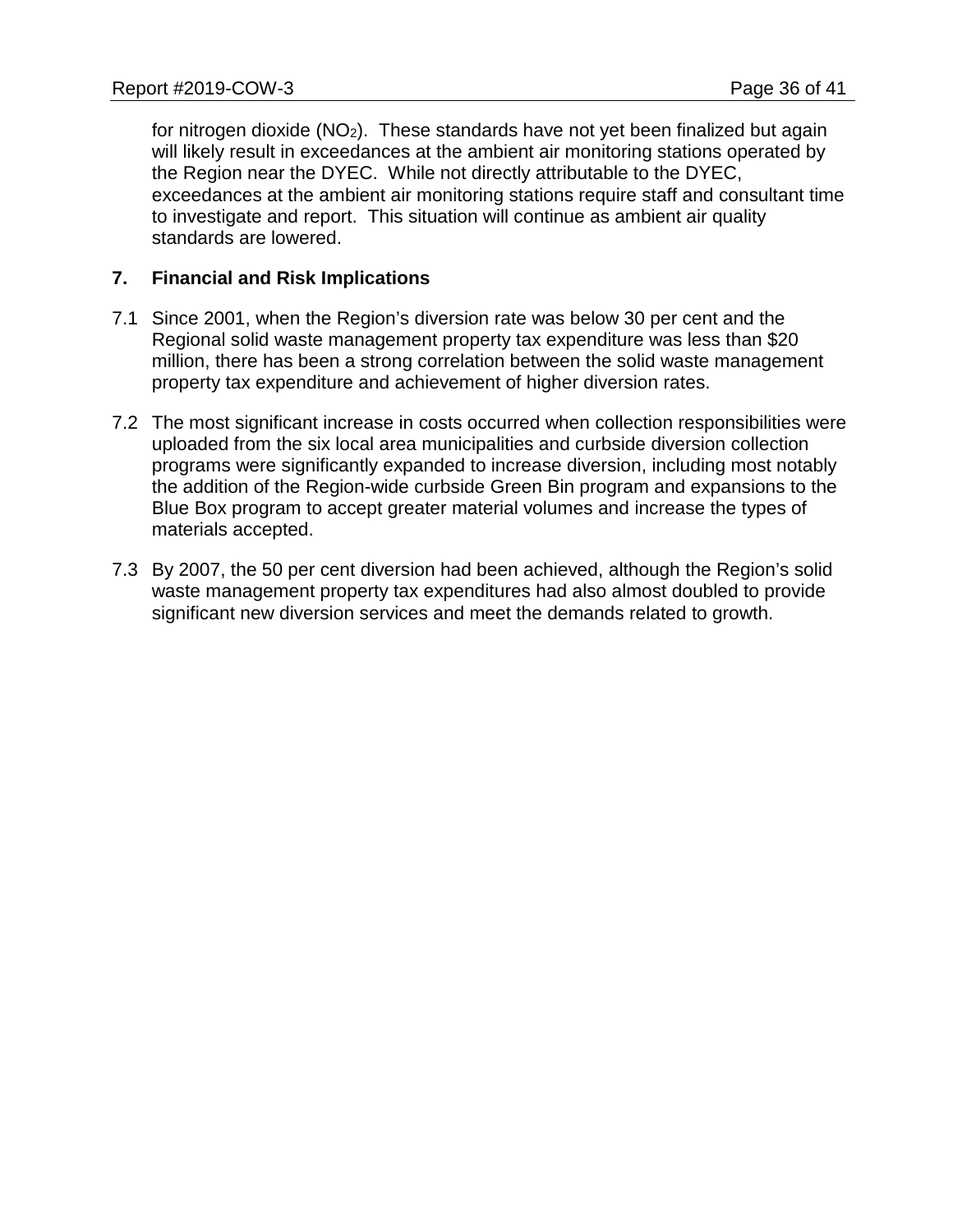



7.4 The Region's diversion rate has flatlined in the mid 50 per cent range due in part to industry and market changes beyond the Region's control. Achievement of Regional Council's 70 per cent diversion target is deemed unlikely to occur without improvements to Green Bin participation rates, lowered multi-residential contamination rates, and the extraction of organics from mixed waste streams in both the residential and multi-residential sector. The latter is anticipated to add significant capital and/or operating costs, which are dependent on organics solution implementation and future service model approvals and/or potential partnerships.

## **Solid Waste Management Finance**

- 7.5 In 2018, the Solid Waste Management Budget represented approximately 5.9 per cent of the Region's \$1.195 billion gross budget. Solid waste management costs are funded primarily through property taxes (\$43 million in 2018, representing just over 60 per cent of the Solid Waste Management gross budget of \$70 million).
- 7.6 Property tax funded solid waste management services were delivered at a 2018 Regional average property tax cost of approximately \$177 per year based on an average single detached home in Durham Region (assumes a current value assessment of \$424,900 and an annual Regional tax bill of \$2,673).
- 7.7 Other funding sources included within annual Solid Waste Management Budgets include: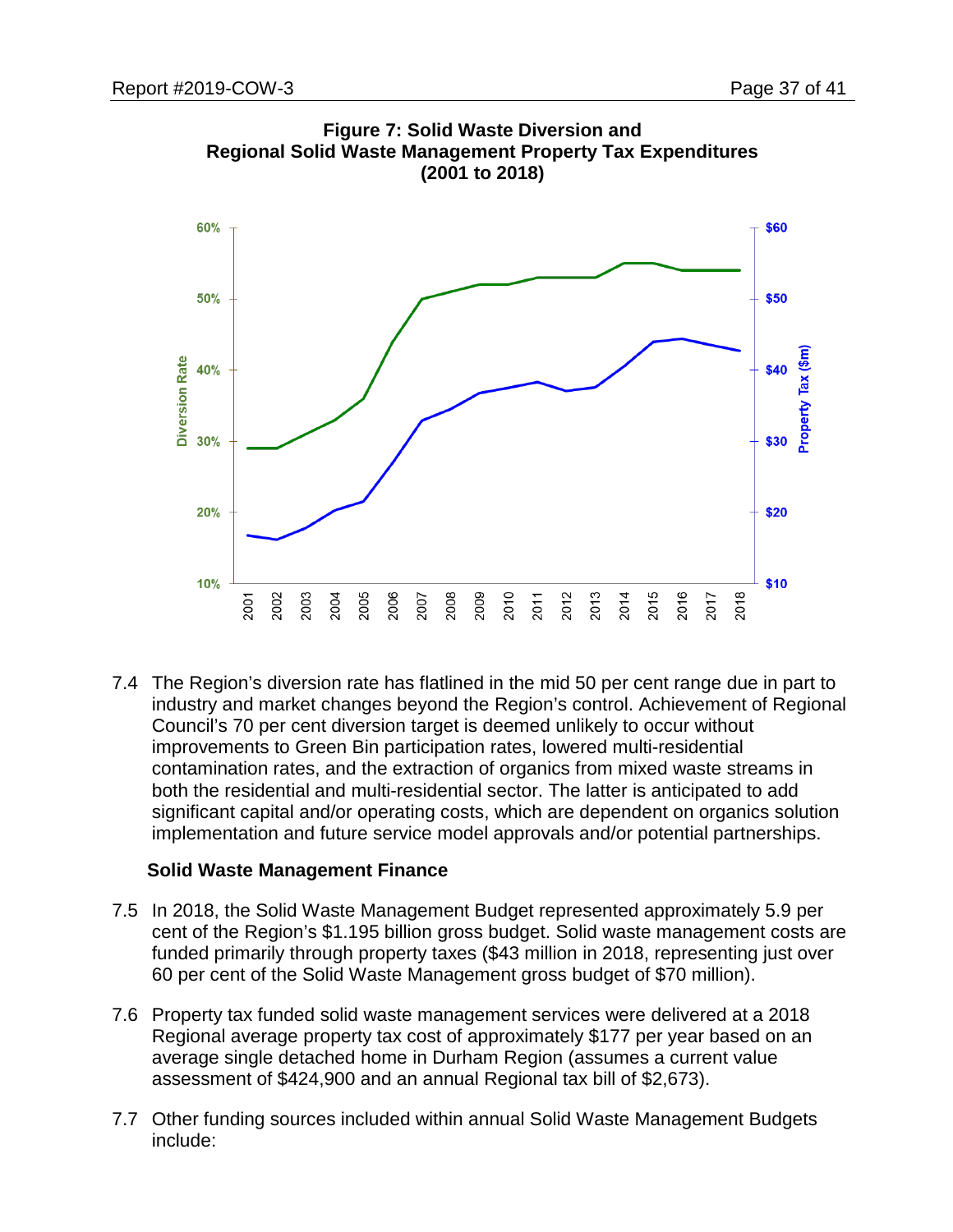- a. Service and user fees, including waste management facility fees, curbside garbage bag tag fees and local municipal waste service recoveries (approximately \$3.5 million);
- b. Industry Steward subsidies which currently fund municipalities based upon approximately 50 per cent of the net Blue Box program costs and 100 per cent of the used tire, waste electrical and electronics equipment (WEEE), and municipal hazardous and special wastes (MHSW) diversion collection programs (approximately \$5.9 million);
- c. Material revenues from marketable recycling materials collected, including plastics, metals and limited fibres (approximately \$2.8 million);
- d. Senior government grant funding, most recently including funding for the 2018 study of anaerobic digestion (\$175,000) and in 2019 anticipated to include funding for the Blackstock landfill mining pilot project (\$350,000); and,
- e. DYEC revenues and recoveries which include federal gas tax financing of annual capital debt service costs, recoveries from York Region for York's share of net operating costs, and Durham's share of power revenues and metals recovery revenues (approximately \$11.5 million).

# **The Preliminary 10-year Solid Waste Management Capital Program**

- 7.8 The preliminary 10-year solid waste management major capital program is provided in Table 6 below and is subject to further refinements based on 2019 Business Planning, finalization of the long-term organics management solution, business case results and future Regional Council approvals/direction. In 2019, proposed budget and financing will continue to be reviewed as part of the annual Business Planning and Budget process.
- 7.9 The preliminary forecast conservatively provides for the Region to undertake full implementation of a capital project related to transfer, mixed waste pre-sort and anaerobic digestion implementation. However, a private sector service delivery contract option remains under consideration and may reduce or eliminate the need for capital investment.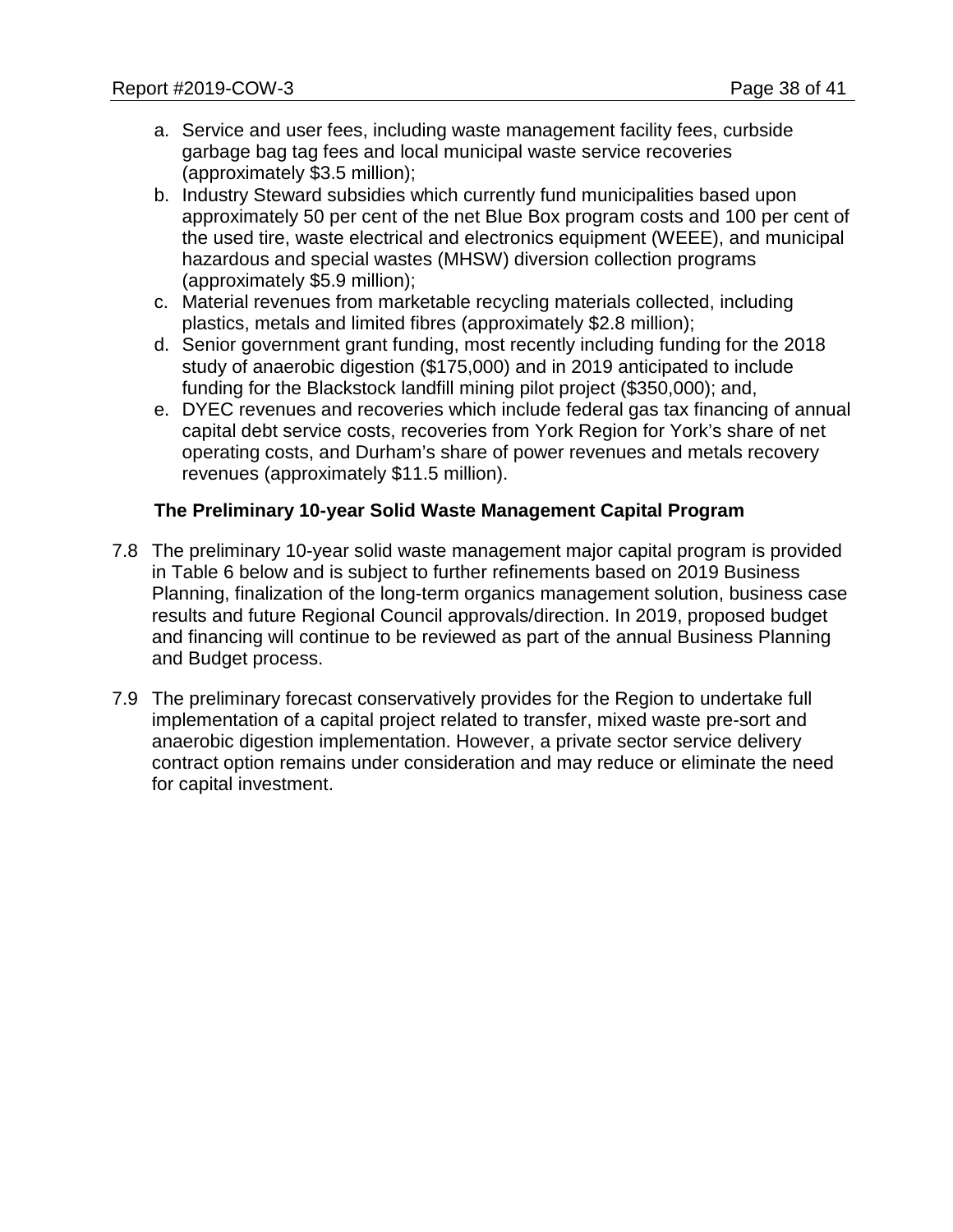| Table 6:                                                                               |
|----------------------------------------------------------------------------------------|
| Preliminary Solid Waste Management Major Capital Forecast (\$ Millions) <sup>(1)</sup> |

| <b>Capital Expenditures</b>    | Projected<br>2019 | 2020  | 2021 | 2022 | 2023 |     | Total<br>2024-2028 2019-2028 |
|--------------------------------|-------------------|-------|------|------|------|-----|------------------------------|
| 1. Landfill:                   |                   |       |      |      |      |     |                              |
| Remediation & Rehabilitation   | 0.3               | 2.9   | 1.7  | 0.4  | 1.2  | 4.4 | 10.9                         |
| 2. Clarington MHSW Facility    | 0.2               |       |      |      |      |     | 0.2                          |
| 3. Organics Management         |                   | 165.3 |      |      |      |     | 165.3                        |
| 4. DYEC EA & Study (1)         | 0.1               | 10.1  | 0.9  |      |      |     | 11.1                         |
| 5. Waste Management Facilities |                   | 2.6   | 11.7 |      | 0.5  | 4.3 | 19.1                         |
| 6. Material Recovery Facility  | 1.1               | 0.3   | 0.3  | 0.5  |      |     | 2.2                          |
| 7. Waste Long-term Strategy    | 0.2               |       | 0.3  |      |      |     | 0.5                          |
| <b>Total Capital</b>           | 1.9               | 181.2 | 14.9 | 0.9  | 1.7  | 8.7 | 209.3                        |
|                                | <b>Projected</b>  |       |      |      |      |     | Total                        |
| Financing $(2)$                | 2019              | 2020  | 2021 | 2022 | 2023 |     | 2024-2028 2019-2028          |
|                                |                   |       |      |      |      |     |                              |
| 1. Property Taxes              | 1.9               | 3.3   | 3.2  | 0.9  | 1.7  | 8.7 | 19.7                         |
| 2. Solid Waste Reserve         |                   | 12.6  | 6.7  |      |      |     | 19.3                         |
| 3. Other $(3)$                 |                   |       | 5.0  |      |      |     | 5.0                          |
| 4. Debentures <sup>(4)</sup>   |                   | 165.3 |      |      |      |     | 165.3                        |
| <b>Total Financing</b>         | 1.9               | 181.2 | 14.9 | 0.9  | 1.7  | 8.7 | 209.3                        |

Notes:

1. York Region's share of costs to be determined

2. Preliminary financing provided. Actual financing to be approved by Regional Council on a project specific basis.

3. Contribution of \$5.0 million for the Seaton Waste Management Facility available as part of the Seaton Front-ending Agreement.

4. Conservative estimate of debentures for the Long-term Organics Management Plan. The preliminary capital forecast provides for \$165.3 million of Regionally owned and financed organics management facilities, including transfer and mixed waste pre-sort. Regional Council will in early 2019 consider staff recommendations regarding the preferred organics management solution which could be a capital project or a long-term service contract.

- 7.10 The primary drivers of the capital forecast are: the need for expanded processing capacity and a long-term waste management plan and growth in waste tonnages. As previously noted, the facilities identified and approved by Regional Council for organics management, if fully owned and financed by the Region, could account for almost 80 per cent (\$165.3 million) of the estimated \$209.3 million capital forecast.
- 7.11 The forecast includes \$10.9 million of investment in the Region's closed landfill sites to ensure environmental compliance and where possible and beneficial to rehabilitate sites and mitigate associated long-term liabilities and site monitoring and environmental management requirements.
- 7.12 At DYEC, an estimated \$11.1 million of capital is included within the forecast, subject to future approvals, for an EA process which could take up to 10 years to complete. An amount of \$60,000 will be recommended for approval in 2019 to develop an EA terms of reference. The remaining funds will be subject to future Regional Council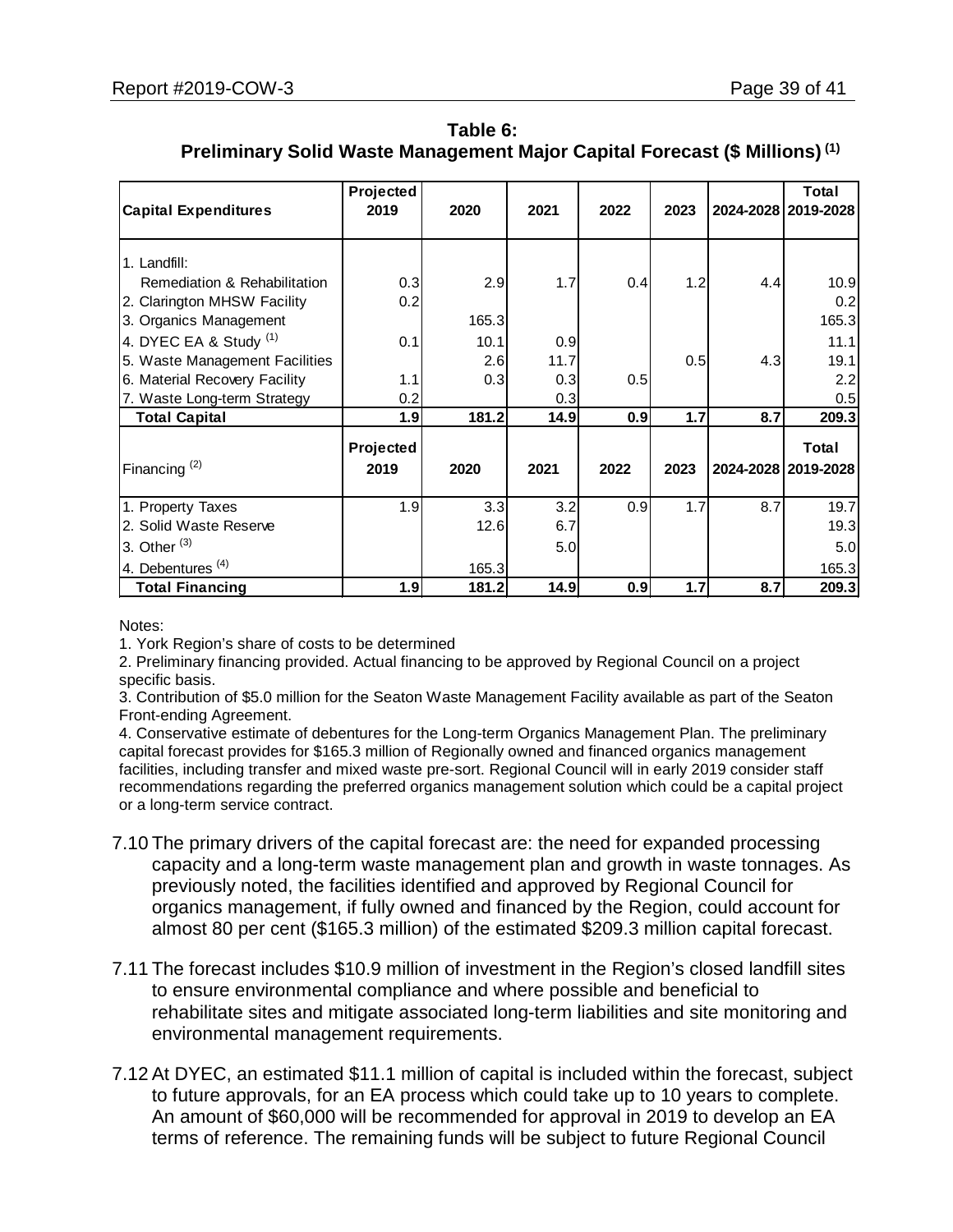approvals. This amount would also be dependent upon York Region's participation.

- 7.13 Other significant expenditures relate to the Region's waste management facilities, including:
	- a. The completion of the Clarington MHSW facility as part of the DYEC Host Community Agreement with the Municipality of Clarington (a projected additional \$0.2 million in 2019 for a total project cost of \$1.4 million);
	- b. The replacement of old and deficient processing equipment at the 12-year old MRF to: mitigate failures; address voluminous light-weight plastics and broken glass; and, ensure marketable recyclables are not disposed as garbage residue (currently estimated at approximately \$2.2 million);
	- c. Ensuring new and/or modified waste management facilities remain safe despite increasing pedestrian and vehicular traffic, maximize diversion opportunities and discourage disposal of re-useable, recyclable and unacceptable materials (approximately \$10.6 million); and,
	- d. Implementing plans for the new Seaton community in the City of Pickering, which include a new estimated \$8.5 million waste management/transfer facility.

# **Asset Management Planning**

- 7.14 The Region owns seven waste management facilities with an estimated replacement cost at year-end 2017 totaling \$243.1 million. These facilities were given overall condition ratings of "fair" to "very good," at year-end 2017 (Report #2018-COW-171) based on the most recent condition assessments of building structures.
- 7.15 However, processing equipment and rolling stock requirements are increasing due to normal replacement and maintenance requirements and have a shorter life-cycle compared to building structures. For example, the MRF processing equipment is approaching its life-cycle of 15 years and deficiencies have been identified. Staff are currently investigating options for reinvestment and potential returns, while considering the potential timing of anticipated transition of the Blue Box program to EPR. While some investments may provide returns in terms of efficiency, costs or available materials revenues, some investments may be required to continue processing recyclables until the transition finally occurs. Staff will address these requirements through 2019 Business Plan and Budget deliberations.
- 7.16 In addition to the ongoing MRF analysis, other capital replacement needs are identified for 2019 Budget review and include tangible capital asset requirements for various facilities (e.g. heavy equipment, asphalt and scale house repairs and replacements and roll-off bin replacements).

## **Looking Forward: Long-term Financial Planning**

- 7.17 The changing regulatory context for waste management programs as outlined in this report results in uncertainty and challenges in projecting both 10-year capital and five-year operations requirements.
- 7.18 As discussed above, financial risks result from: